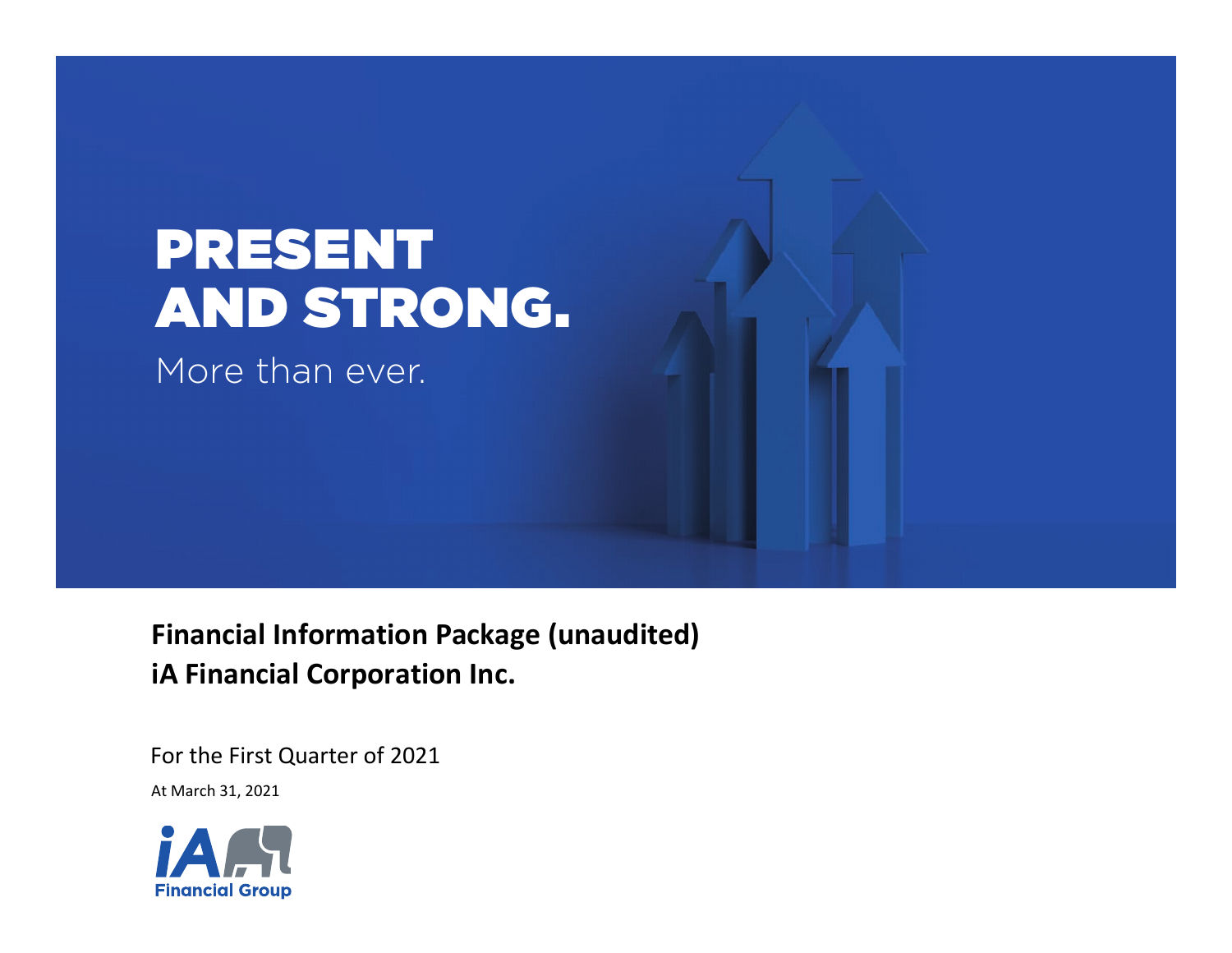

# **GENERAL INFORMATION**

iA Financial Group is one of the largest insurance and wealth management groups in Canada, with operations in the United States. Founded in 1892, it is an important Canadian public company and is listed on the Toronto Stock Exchange under the ticker symbols IAG (common shares) and IAF (preferred shares). iA Financial Group serves over four million clients, employs more than 8,000 people and is backed by a network of some 25,000 advisors.

iA Financial Corporation Inc. ("iA Financial Corporation" or the "Company") became the parent company of Industrial Alliance Insurance and Financial Services Inc. ("iA Insurance") as of January 1, 2019, pursuant to a plan of arrangement. Under the terms of the arrangement, iA Financial Corporation is a "successor issuer". Certain information related to the operations of iA Insurance is presented separately in this document.

Quebec City, QC G1K 7M3 Telephone: 514-982-7555 Telephone: 418-684-5000 Toll-free: 1-877-684-5000 Toll-free: 1-800-463-6236 ia@computershare.com [ia.ca](http://ia.ca)

The common shares of iA Financial Corporation Inc. are listed information, contact our Investor Relations Department: on the Toronto Stock Exchange under the stock symbol IAG. The Stock Stephone: 418-684-5000, ext. 105862

The preferred shares of Industrial Alliance Insurance and Financial Services Inc. Fax: 418-684-5192 are listed on the Toronto Stock Exchange under the stock symbol IAF. investors@ia.ca

# **Dividend Reinvestment and Share Purchase Plan Next Reporting Dates**

Computershare Trust Company of Canada 2021 Second quarter - July 29, 2021 Telephone: 514-982-7555 2021 Third quarter - November 2, 2021 Toll-free: 1-877-684-5000 2021 Fourth quarter - February 17, 2022 ia@computershare.com

S&P: A DBRS: A

Industrial Alliance Insurance and Financial Services Inc. Financial strength rating S&P: AA-DBRS: AA (low) A.M. Best: A+ (Superior)

# **Head Office Shareholder Services**

iA Financial Group **For a Financial Group** For questions regarding share accounts, dividends, changes of address 1080 Grande Allée West and ownership and other related matters, contact our transfer agent: PO Box 1907, Station Terminus Computershare Investor Services Inc.

# **Investor Relations**

**Stock Exchange Listing** For analysts, portfolio managers and investors requesting financial Toll-free: 1-800-463-6236, ext. 105862

# **General information**

**Credit Ratings** For information on upcoming earnings releases, investor iA Financial Corporation Inc. conferences and disclosure documents, consult our Issuer credit rating website at ia.ca, under *About iA*, in the *Investor Relations* section.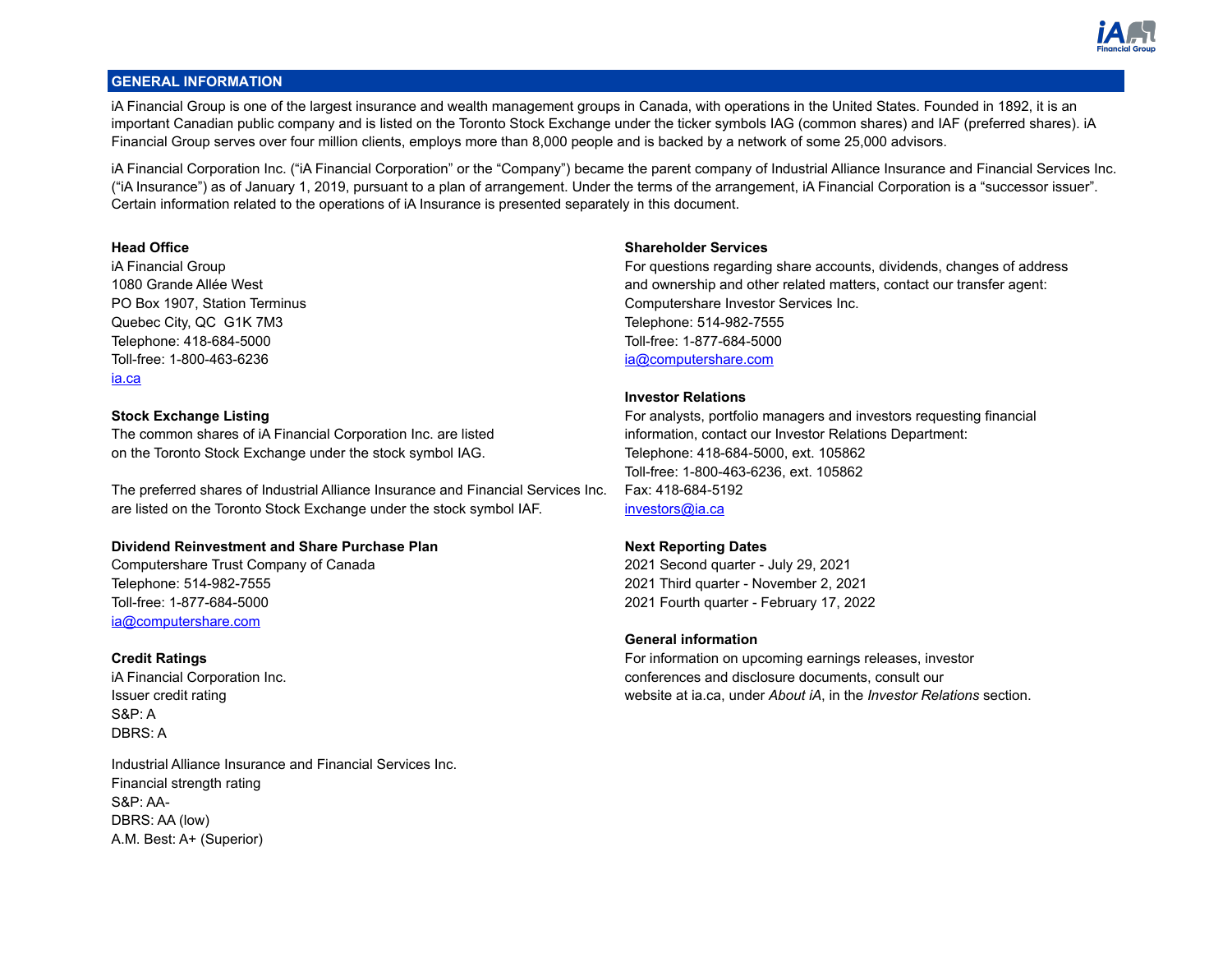

# **TABLE OF CONTENTS PAGE**

| 6  |
|----|
|    |
|    |
| 9  |
| 14 |
| 15 |
| 16 |
| 20 |
| 23 |
| 25 |
| 26 |
| 28 |
| 32 |

## **Basis of Presentation**

All amounts in this document are presented on an IFRS basis unless otherwise indicated and except for some specific measures (see Non-IFRS Financial Information below). Amounts are expressed in millions of Canadian dollars unless otherwise indicated.

Certain prior period amounts have been reclassified to conform to the current period's presentation.

### **Non-IFRS Financial Information**

iA Financial Corporation reports its financial results and statements in accordance with International Financial Reporting Standards (IFRS). It also publishes certain financial measures that are not based on IFRS (non-IFRS). A financial measure is considered a non-IFRS measure for Canadian securities law purposes if it is presented other than in accordance with the generally accepted accounting principles used for the Company's audited financial statements. These non-IFRS financial measures are often accompanied by and reconciled with IFRS financial measures. For certain non-IFRS financial measures, there are no directly comparable amounts under IFRS. The Company believes that these non-IFRS financial measures provide additional information to better understand the Company's financial results and assess its growth and earnings potential, and that they facilitate comparison of the quarterly and full-year results of the Company's ongoing operations. Since non-IFRS financial measures do not have standardized definitions and meaning, they may differ from the non-IFRS financial measures used by other institutions and should not be viewed as an alternative to measures of financial performance determined in accordance with IFRS. The Company strongly encourages investors to review its financial statements and other publicly-filed reports in their entirety and not to rely on any single financial measure.

Non-IFRS financial measures published by iA Financial Corporation include, but are not limited to: return on common shareholders' equity (ROE), core earnings per common share (core EPS), core return on common shareholders' equity (core ROE), sales, net sales, assets under management (AUM), assets under administration (AUA), premium equivalents, deposits, sources of earnings measures (expected profit on in-force, experience gains and losses, impact of new business (strain), changes in assumptions, management actions and income on capital), capital, solvency ratio, interest rate and equity market sensitivities, loan originations, finance receivables and average credit loss rate on car loans.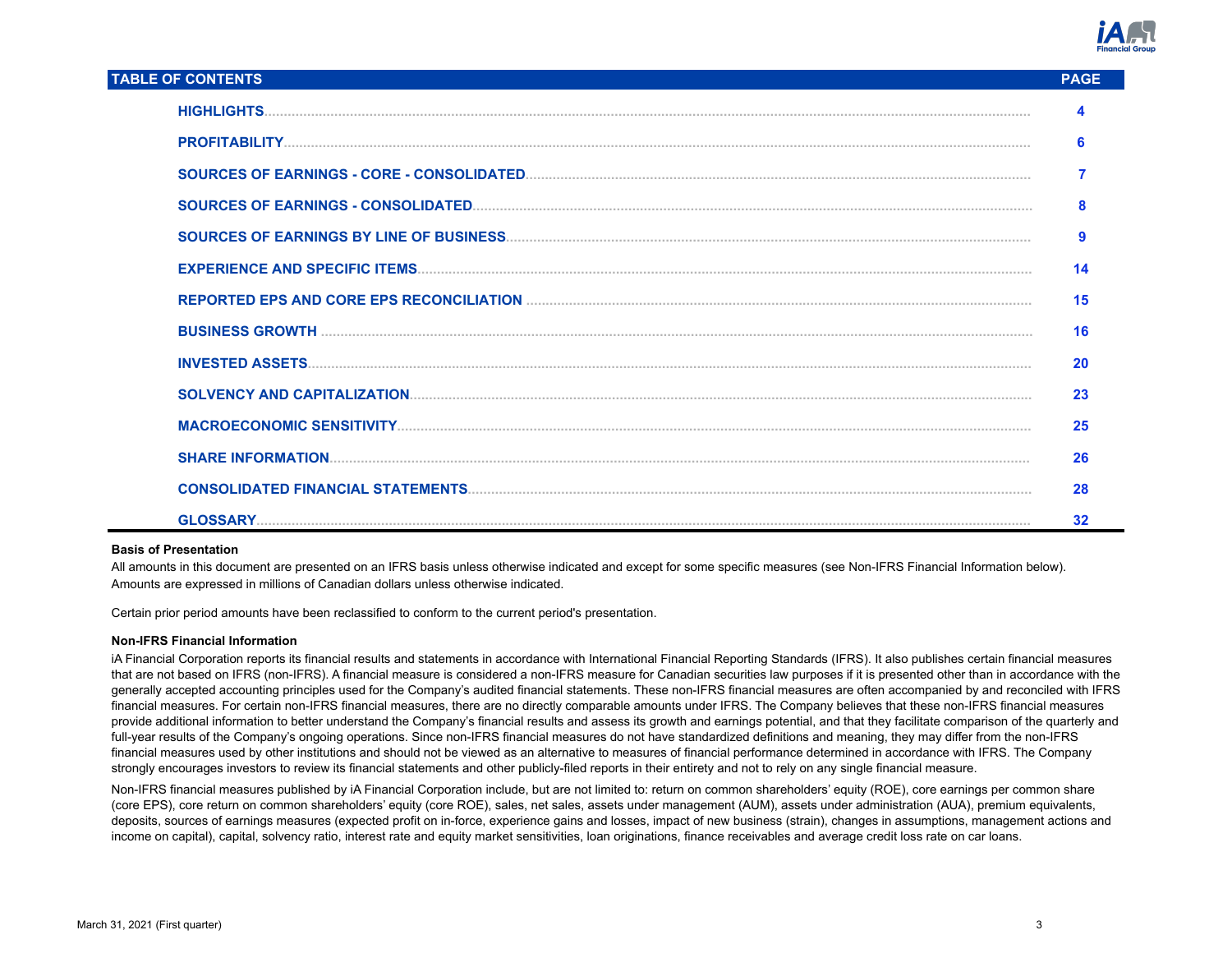

| <b>HIGHLIGHTS</b>                                                 |           |                             |                  |                                           |
|-------------------------------------------------------------------|-----------|-----------------------------|------------------|-------------------------------------------|
|                                                                   |           | Three months ended March 31 |                  | <b>Twelve months</b><br>ended December 31 |
| (In millions of dollars, unless otherwise indicated)              | 2021      | 2020                        | <b>Variation</b> | 2020                                      |
| <b>PROFITABILITY</b>                                              |           |                             |                  |                                           |
| Net income attributed to shareholders                             | 178.6     | 44.7                        | 300%             | 633.5                                     |
| Dividends on preferred shares issued by a subsidiary              | 5.7       | 5.6                         | 2%               | 22.3                                      |
| Net income attributed to common shareholders                      | 172.9     | 39.1                        | 342%             | 611.2                                     |
| Earnings per common share                                         |           |                             |                  |                                           |
| Basic                                                             | \$1.61    | \$0.37                      | \$1.24           | \$5.71                                    |
| <b>Diluted</b>                                                    | \$1.61    | \$0.36                      | \$1.25           | \$5.70                                    |
| Diluted, core <sup>1</sup>                                        | \$1.79    | \$1.49                      | \$0.30           | \$7.12                                    |
| Return on common shareholders' equity <sup>1</sup>                |           |                             |                  |                                           |
| Quarter annualized                                                | 11.5%     | 2.8%                        | 870 bps          |                                           |
| Trailing 12 months                                                | 12.7%     | 10.7%                       | 200 bps          |                                           |
| Trailing 12 months, core                                          | 13.6%     | 13.3%                       | 30 bps           |                                           |
| <b>BUSINESS GROWTH</b>                                            |           |                             |                  |                                           |
| Sales by line of business <sup>1</sup>                            |           |                             |                  |                                           |
| Individual Insurance                                              | 58.1      | 45.2                        | 29%              | 223.2                                     |
| Individual Wealth Management                                      | 2.547.5   | 1.771.0                     | 44%              | 6.417.7                                   |
| Group Insurance                                                   | 365.1     | 357.0                       | 2%               | 1,313.2                                   |
| <b>Employee Plans</b>                                             | 87.1      | 57.1                        | 53%              | 136.2                                     |
| Dealer Services - Creditor Insurance                              | 43.0      | 58.9                        | (27%)            | 260.7                                     |
| Dealer Services - P&C                                             | 64.5      | 62.0                        | 4%               | 270.5                                     |
| Non-Prime Loan originations                                       | 123.7     | 103.2                       | 20%              | 440.4                                     |
| <b>Special Markets</b>                                            | 46.8      | 75.8                        | (38%)            | 205.4                                     |
| Group Savings and Retirement                                      | 693.3     | 658.9                       | 5%               | 3,082.9                                   |
| US Operations (\$CAN)                                             |           |                             |                  |                                           |
| Individual Insurance                                              | 39.5      | 39.4                        |                  | 170.5                                     |
| Dealer Services - P&C                                             | 295.0     | 157.4                       | 87%              | 963.5                                     |
| General Insurance <sup>2</sup>                                    | 84.1      | 73.9                        | 14%              | 395.0                                     |
| Net premiums, premium equivalent and deposits by line of business |           |                             |                  |                                           |
| Individual Insurance                                              | 418.7     | 397.5                       | 5%               | 1,624.8                                   |
| Individual Wealth Management                                      | 2,547.5   | 1.771.0                     | 44%              | 6,417.7                                   |
| Group Insurance                                                   | 429.7     | 461.3                       | (7%)             | 1,743.5                                   |
| Group Savings and Retirement                                      | 686.8     | 652.0                       | 5%               | 3,056.2                                   |
| <b>US Operations</b>                                              |           |                             |                  |                                           |
| Individual Insurance                                              | 119.2     | 113.5                       | 5%               | 461.6                                     |
| Dealer Services - P&C                                             | 127.2     | 65.4                        | 94%              | 434.5                                     |
| General Insurance <sup>2</sup>                                    | 92.5      | 84.5                        | 9%               | 340.2                                     |
| Total                                                             | 4,421.6   | 3,545.2                     | 25%              | 14,078.5                                  |
| Assets under management and administration                        | 201,266.2 | 175,726.9                   | 15%              | 197,486.0                                 |

 $<sup>2</sup>$  Includes iA Auto and Home premiums, other activities that have no link with key segments and some minor consolidation adjustments.</sup>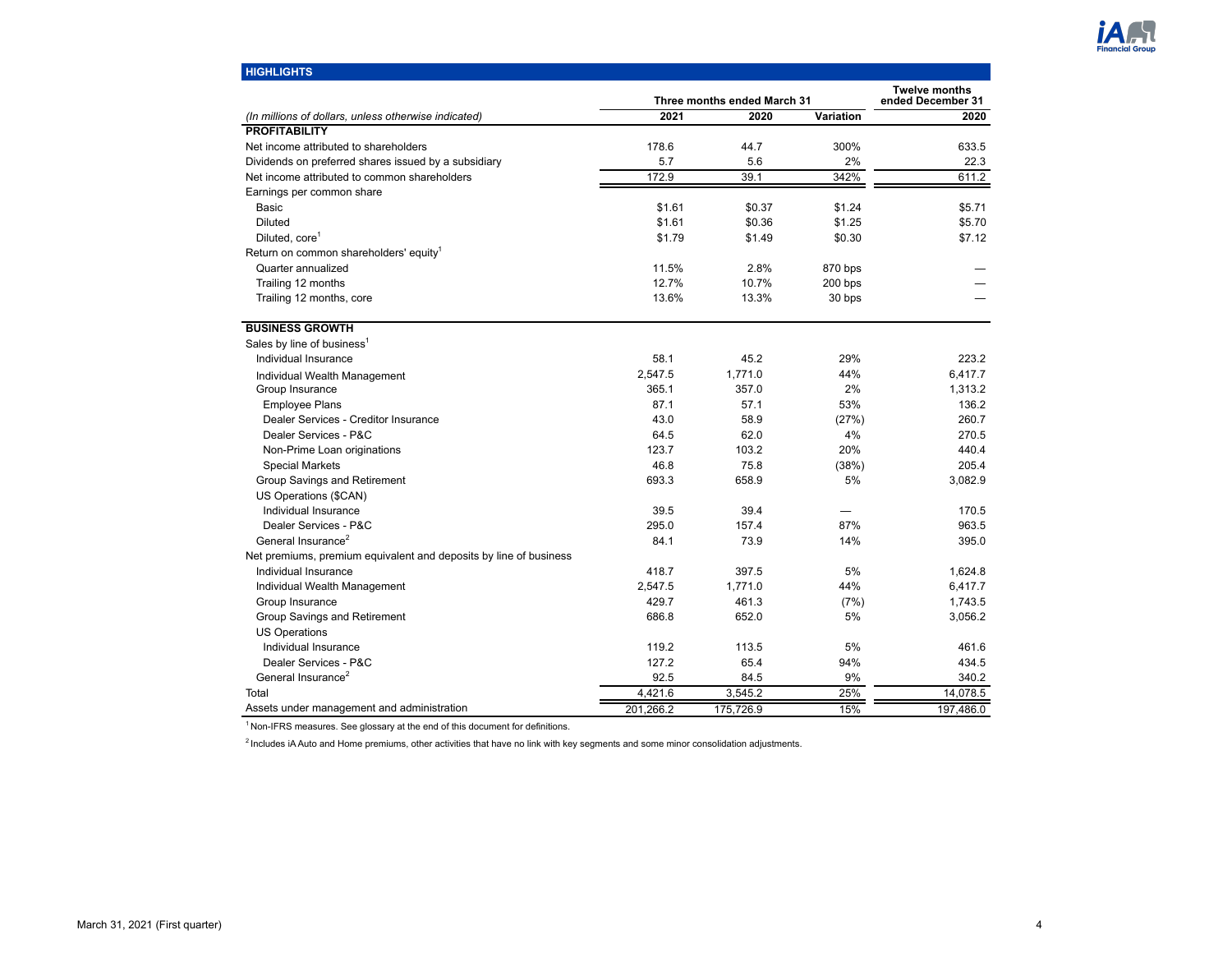

# **HIGHLIGHTS (continued)**

| (In millions of dollars, unless otherwise indicated)          | March 31, 2021 | December 31, 2020 | March 31, 2020 |
|---------------------------------------------------------------|----------------|-------------------|----------------|
| <b>QUALITY OF INVESTMENTS</b>                                 |                |                   |                |
| Impaired investments and provisions (excluding insured loans) |                |                   |                |
| Net impaired investments                                      | 17.5           | 31.1              | 2.7            |
| Net impaired investments as a % of investment portfolio       | 0.04%          | 0.07%             | 0.01%          |
| Provisions for impaired investments (specific)                | 5.6            | 14.1              | 2.8            |
| As a % of gross impaired investments                          | 24.2%          | 31.2%             | 50.9%          |
| <b>Bonds</b>                                                  |                |                   |                |
| Rated BB and lower                                            | 1.01%          | 0.99%             | 0.75%          |
| Mortgages                                                     |                |                   |                |
| Delinguency rate                                              |                |                   | 0.06%          |
| Occupancy rate on investment properties                       | 95.0%          | 95.0%             | 95.0%          |
| SOLVENCY RATIO CARLI <sup>1</sup>                             | 128%           | 130%              | 137%           |
| <b>BOOK VALUE PER OUTSTANDING COMMON SHARE</b>                | \$56.95        | \$55.52           | \$52.29        |

 $1$ Non-IFRS measures. See glossary at the end of this document for definition.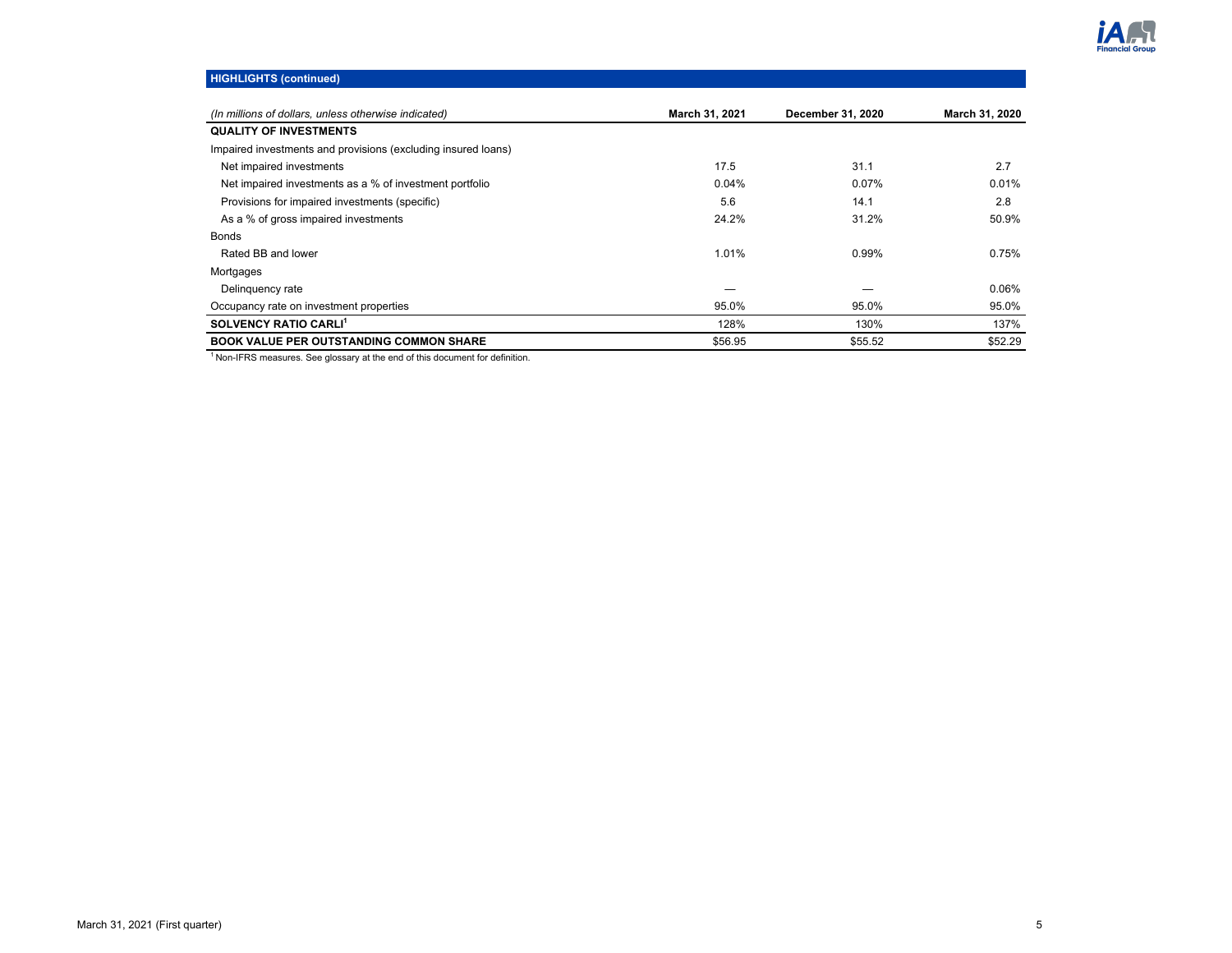| <b>PROFITABILITY</b>                                             |                |        |        |        |        |        |                          |                |        |        |        |
|------------------------------------------------------------------|----------------|--------|--------|--------|--------|--------|--------------------------|----------------|--------|--------|--------|
|                                                                  | 2021           |        | 2020   |        |        |        | 2019                     |                |        | 2020   | 2019   |
| (In millions of dollars, unless otherwise indicated)             | Q <sub>1</sub> | Q4     | Q3     | Q2     | Q1     | Q4     | Q <sub>3</sub>           | Q <sub>2</sub> | Q1     | Annual | Annual |
| Net income                                                       |                |        |        |        |        |        |                          |                |        |        |        |
| Net income                                                       | 173.9          | 172.4  | 219.0  | 194.9  | 46.0   | 165.8  | 189.1                    | 187.0          | 157.5  | 632.3  | 699.4  |
| Net income attributed to participating policyholders             | (4.7)          | (5.2)  | (4.0)  | 6.7    | 1.3    | (10.7) | $\overline{\phantom{m}}$ | (0.1)          | 0.7    | (1.2)  | (10.1) |
| Net income attributed to shareholders                            | 178.6          | 177.6  | 223.0  | 188.2  | 44.7   | 176.5  | 189.1                    | 187.1          | 156.8  | 633.5  | 709.5  |
| Dividends on preferred shares issued by a subsidiary             | 5.7            | 5.7    | 5.5    | 5.5    | 5.6    | 5.3    | 5.4                      | 5.7            | 5.7    | 22.3   | 22.1   |
| Net income attributed to common shareholders                     | 172.9          | 171.9  | 217.5  | 182.7  | 39.1   | 171.2  | 183.7                    | 181.4          | 151.1  | 611.2  | 687.4  |
|                                                                  |                |        |        |        |        |        |                          |                |        |        |        |
| Earnings per common share                                        |                |        |        |        |        |        |                          |                |        |        |        |
| Basic                                                            | \$1.61         | \$1.61 | \$2.03 | \$1.71 | \$0.37 | \$1.60 | \$1.73                   | \$1.70         | \$1.41 | \$5.71 | \$6.43 |
| Diluted                                                          | \$1.61         | \$1.60 | \$2.03 | \$1.71 | \$0.36 | \$1.59 | \$1.72                   | \$1.69         | \$1.40 | \$5.70 | \$6.40 |
| Diluted, core <sup>1</sup>                                       | \$1.79         | \$1.73 | \$2.19 | \$1.71 | \$1.49 | \$1.68 | \$1.82                   | \$1.72         | \$1.33 | \$7.12 | \$6.55 |
| Return on common shareholders' equity <sup>1,2</sup>             |                |        |        |        |        |        |                          |                |        |        |        |
| Quarter annualized                                               | 11.5%          | 11.7%  | 15.1%  | 13.0%  | 2.8%   | 12.5%  | 13.8%                    | 13.8%          | 11.7%  |        |        |
| Trailing 12 months                                               | 12.7%          | 10.6%  | 10.9%  | 10.5%  | 10.7%  | 12.9%  | 12.7%                    | 12.6%          | 12.4%  |        |        |
| Trailing 12 months, core                                         | 13.6%          | 13.3%  | 13.5%  | 13.1%  | 13.3%  | 13.1%  | N/A                      | N/A            | N/A    | -      |        |
| Net income attributed to common shareholders by line of business |                |        |        |        |        |        |                          |                |        |        |        |
| Individual Insurance                                             | 81.1           | 96.8   | 106.6  | 96.4   | 34.8   | 92.7   | 94.3                     | 92.7           | 79.8   | 334.6  | 359.5  |
| Individual Wealth Management                                     | 50.5           | 36.3   | 72.2   | 36.7   | (24.2) | 41.9   | 52.0                     | 44.0           | 34.4   | 121.0  | 172.3  |
| Group Insurance                                                  | 13.5           | 9.9    | 14.4   | 29.4   | 7.2    | 8.9    | 17.9                     | 21.5           | 17.3   | 60.9   | 65.6   |
| Group Savings and Retirement                                     | 7.7            | 10.7   | 3.1    | 11.8   | 8.0    | 9.6    | 7.9                      | 7.4            | 7.1    | 33.6   | 32.0   |
| <b>US Operations</b>                                             | 20.1           | 18.2   | 21.2   | 8.4    | 13.3   | 18.1   | 11.6                     | 15.8           | 12.5   | 61.1   | 58.0   |
| Total                                                            | 172.9          | 171.9  | 217.5  | 182.7  | 39.1   | 171.2  | 183.7                    | 181.4          | 151.1  | 611.2  | 687.4  |
|                                                                  |                |        |        |        |        |        |                          |                |        |        |        |

 $^2$  In Q4-2019, an adjustment has been made retroactively to January 1, 2018 transferring \$7 from retained earnings to the participating policyholders' accounts.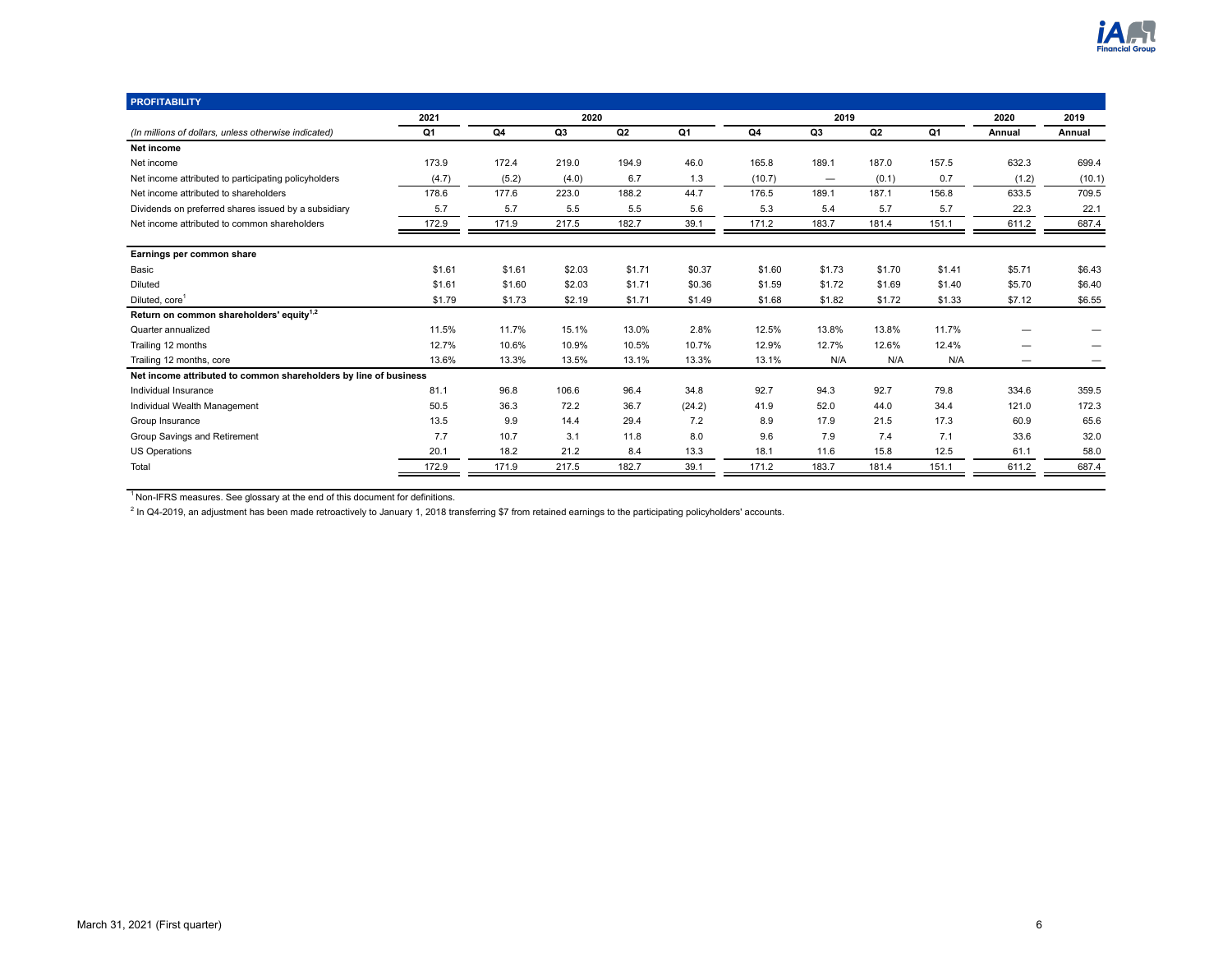

| 2021   |        |        |        |        |        |                |        |        | 2020    | 2019    |
|--------|--------|--------|--------|--------|--------|----------------|--------|--------|---------|---------|
| Q1     | Q4     | Q3     | Q2     | Q1     | Q4     | Q <sub>3</sub> | Q2     | Q1     | Annual  | Annual  |
|        |        |        |        |        |        |                |        |        |         |         |
| 216.5  | 224.3  | 237.4  | 190.1  | 194.0  | 196.4  | 210.5          | 198.0  | 178.1  | 845.8   | 783.0   |
| 1.3    | (21.6) | 5.2    | 12.7   | (26.7) | (5.4)  | (5.1)          | 9.6    | (5.6)  | (30.4)  | (6.5)   |
| (4.7)  | (5.7)  | (1.7)  | (9.6)  | (10.5) | 0.3    | (2.3)          | (1.3)  | (6.1)  | (27.5)  | (9.4)   |
| _      |        |        | –      | –      | –      |                | –      |        |         |         |
| 213.1  | 197.0  | 240.9  | 193.2  | 156.8  | 191.3  | 203.1          | 206.3  | 166.4  | 787.9   | 767.1   |
| 51.8   | 43.9   | 48.0   | 41.7   | 45.4   | 44.2   | 49.4           | 41.8   | 31.9   | 179.0   | 167.3   |
| 264.9  | 240.9  | 288.9  | 234.9  | 202.2  | 235.5  | 252.5          | 248.1  | 198.3  | 966.9   | 934.4   |
| (67.0) | (49.7) | (50.0) | (46.7) | (34.6) | (50.7) | (52.8)         | (59.8) | (48.0) | (181.0) | (211.3) |
| 197.9  | 191.2  | 238.9  | 188.2  | 167.6  | 184.8  | 199.7          | 188.3  | 150.3  | 785.9   | 723.1   |
| 5.7    | 5.7    | 5.5    | 5.5    | 5.6    | 5.3    | 5.4            | 5.7    | 5.7    | 22.3    | 22.1    |
| 192.2  | 185.5  | 233.4  | 182.7  | 162.0  | 179.5  | 194.3          | 182.6  | 144.6  | 763.6   | 701.0   |
|        |        |        |        | 2020   |        |                |        | 2019   |         |         |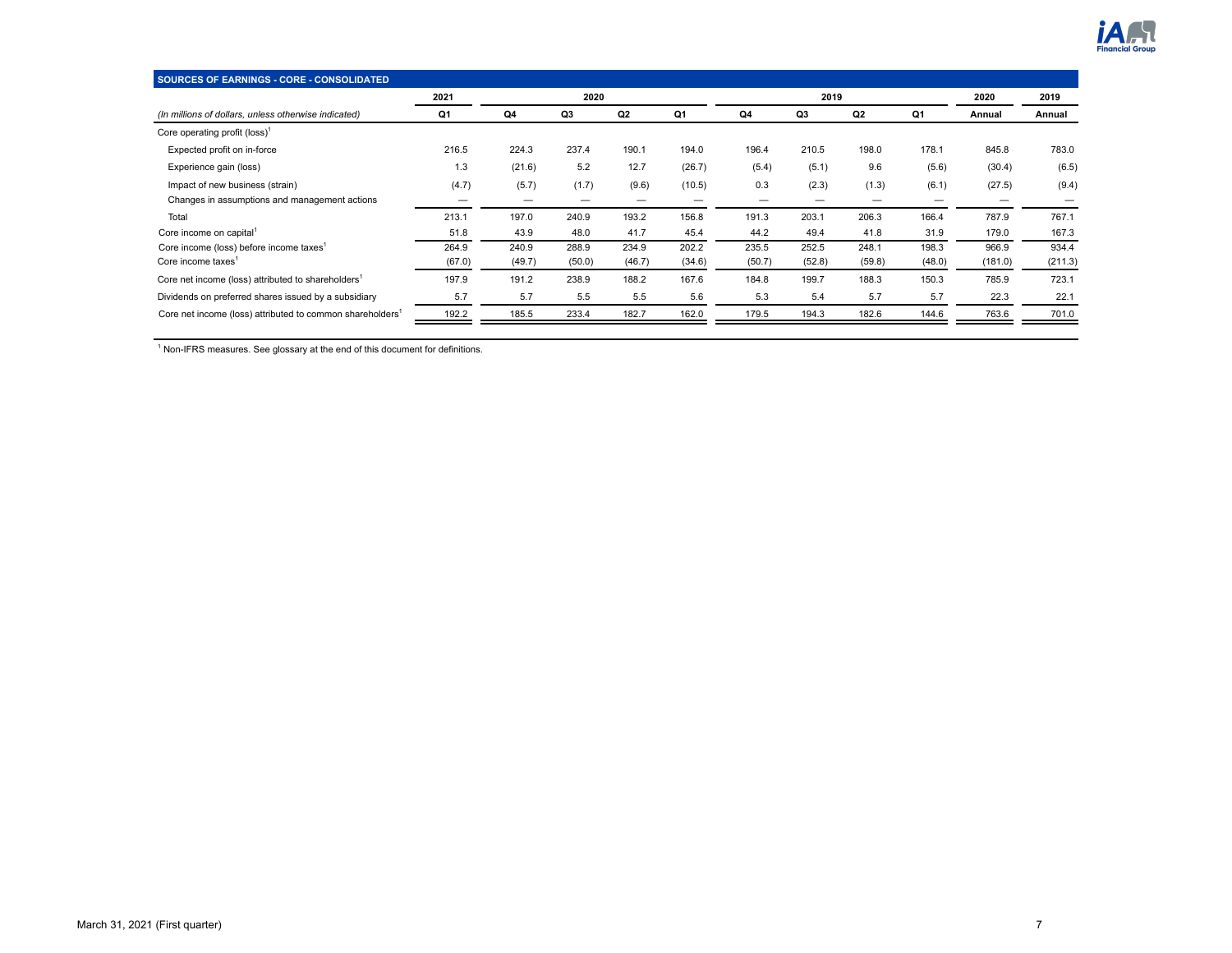

| <b>SOURCES OF EARNINGS - CONSOLIDATED</b>                                                                                                 |                |        |        |                          |         |        |        |                |                |         |         |
|-------------------------------------------------------------------------------------------------------------------------------------------|----------------|--------|--------|--------------------------|---------|--------|--------|----------------|----------------|---------|---------|
|                                                                                                                                           | 2021           |        | 2020   |                          |         |        | 2019   |                |                | 2020    | 2019    |
| (In millions of dollars, unless otherwise indicated)                                                                                      | Q <sub>1</sub> | Q4     | Q3     | Q <sub>2</sub>           | Q1      | Q4     | Q3     | Q <sub>2</sub> | Q <sub>1</sub> | Annual  | Annual  |
| Operating profit (loss) <sup>1</sup>                                                                                                      |                |        |        |                          |         |        |        |                |                |         |         |
| Expected profit on in-force <sup>2</sup>                                                                                                  | 204.7          | 213.2  | 224.6  | 176.9                    | 186.2   | 192.8  | 206.9  | 194.4          | 174.5          | 800.9   | 768.6   |
| Experience gain (loss)                                                                                                                    | 6.2            | (23.1) | 26.3   | 42.6                     | (142.9) | (11.3) | 5.0    | 15.6           | 16.2           | (97.1)  | 25.5    |
| Impact of new business (strain)                                                                                                           | (4.7)          | (5.7)  | (1.7)  | (9.6)                    | (10.5)  | 0.3    | (2.3)  | (1.3)          | (6.1)          | (27.5)  | (9.4)   |
| Changes in assumptions and management actions <sup>3</sup>                                                                                |                | 5.6    |        |                          | (24.0)  | 2.9    | (8.5)  |                |                | (18.4)  | (5.6)   |
| Total                                                                                                                                     | 206.2          | 190.0  | 249.2  | 209.9                    | 8.8     | 184.7  | 201.1  | 208.7          | 184.6          | 657.9   | 779.1   |
| Income on capital                                                                                                                         | 33.4           | 21.2   | 19.3   | 30.8                     | 34.3    | 27.0   | 40.1   | 32.4           | 22.6           | 105.6   | 122.1   |
| Income (loss) before income taxes                                                                                                         | 239.6          | 211.2  | 268.5  | 240.7                    | 43.1    | 211.7  | 241.2  | 241.1          | 207.2          | 763.5   | 901.2   |
| Income taxes                                                                                                                              | (61.0)         | (33.6) | (45.5) | (52.5)                   | 1.6     | (35.2) | (52.1) | (54.0)         | (50.4)         | (130.0) | (191.7) |
| Net income (loss) attributed to shareholders                                                                                              | 178.6          | 177.6  | 223.0  | 188.2                    | 44.7    | 176.5  | 189.1  | 187.1          | 156.8          | 633.5   | 709.5   |
| Dividends on preferred shares issued by a subsidiary                                                                                      | 5.7            | 5.7    | 5.5    | 5.5                      | 5.6     | 5.3    | 5.4    | 5.7            | 5.7            | 22.3    | 22.1    |
| Net income (loss) attributed to common shareholders                                                                                       | 172.9          | 171.9  | 217.5  | 182.7                    | 39.1    | 171.2  | 183.7  | 181.4          | 151.1          | 611.2   | 687.4   |
| Core earnings adjustments (post tax) <sup>1</sup>                                                                                         |                |        |        |                          |         |        |        |                |                |         |         |
| Market-related impacts that differ from management's best<br>estimate assumptions <sup>4</sup>                                            | (4.4)          | (9.7)  | (13.2) | (11.1)                   | 85.6    | (14.2) | (7.4)  | (4.1)          | (16.0)         | 51.6    | (41.7)  |
| Assumption changes and management actions                                                                                                 |                | (3.9)  |        |                          |         | (2.3)  |        |                |                | (3.9)   | (2.3)   |
| Gains or losses on acquisition or disposition of a business,<br>including acquisition, integration and restructuring costs                | 3.5            | 6.2    | (4.3)  | (1.7)                    | 0.5     | -      | (13.6) |                |                | 0.7     | (13.6)  |
| Amortization of acquisition-related finite life intangible<br>assets                                                                      | 13.5           | 12.9   | 16.7   | 7.7                      | 7.7     | 6.7    | 6.7    | 6.7            | 6.7            | 45.0    | 26.8    |
| Non-core pension expense                                                                                                                  | 6.7            | 5.1    | 5.1    | 5.1                      | 5.1     | 2.9    | 2.8    | 2.9            | 2.8            | 20.4    | 11.4    |
| Other specified unusual gains and losses                                                                                                  | –              | 3.0    | 11.6   | $\overline{\phantom{0}}$ | 24.0    | 15.2   | 22.1   | (4.3)          |                | 38.6    | 33.0    |
| Total                                                                                                                                     | 19.3           | 13.6   | 15.9   |                          | 122.9   | 8.3    | 10.6   | 1.2            | (6.5)          | 152.4   | 13.6    |
| Core earnings <sup>1</sup>                                                                                                                | 192.2          | 185.5  | 233.4  | 182.7                    | 162.0   | 179.5  | 194.3  | 182.6          | 144.6          | 763.6   | 701.0   |
| Core earnings adjustments (before taxes, where applicable) <sup>1</sup>                                                                   |                |        |        |                          |         |        |        |                |                |         |         |
| Market-related impacts that differ from management's best<br>estimate assumptions"                                                        | (6.0)          | (13.2) | (18.0) | (15.1)                   | 116.9   | (19.5) | (10.1) | (6.0)          | (21.8)         | 70.6    | (58.7)  |
| Assumption changes and management actions                                                                                                 |                | (5.6)  |        |                          |         | (2.9)  |        |                |                | (5.6)   | (2.7)   |
| Charges or proceeds related to acquisition or disposition of<br>a business, including acquisition, integration and<br>restructuring costs | 4.4            | 8.0    | (6.1)  | (8.0)                    | 0.7     |        | (13.6) |                |                | (5.4)   | (13.6)  |
| Amortization of acquisition-related finite life intangible<br>assets                                                                      | 17.8           | 17.0   | 21.8   | 10.4                     | 10.6    | 9.1    | 9.0    | 9.1            | 9.0            | 59.8    | 36.2    |
| Non-core pension expense                                                                                                                  | 9.1            | 6.9    | 6.9    | 6.9                      | 6.9     | 3.9    | 3.9    | 3.9            | 3.9            | 27.6    | 15.6    |
| Other specified unusual gains and losses                                                                                                  |                | 7.6    | 15.8   |                          | 24.0    | 24.2   | 22.1   | (4.3)          |                | 47.4    | 42.0    |
| Total                                                                                                                                     | 25.3           | 20.7   | 20.4   | (5.8)                    | 159.1   | 14.8   | 11.3   | 2.7            | (8.9)          | 194.4   | 18.8    |

 $2$  Q2-2020 figure includes acquisition and integration costs.

 $3$  Q3-2019 and Q1-2020 figures include PPI contingent consideration settlement and goodwill impairment.

<sup>4</sup> See details by line of business on the following pages.

Note: The figures do not always add up exactly due to rounding differences.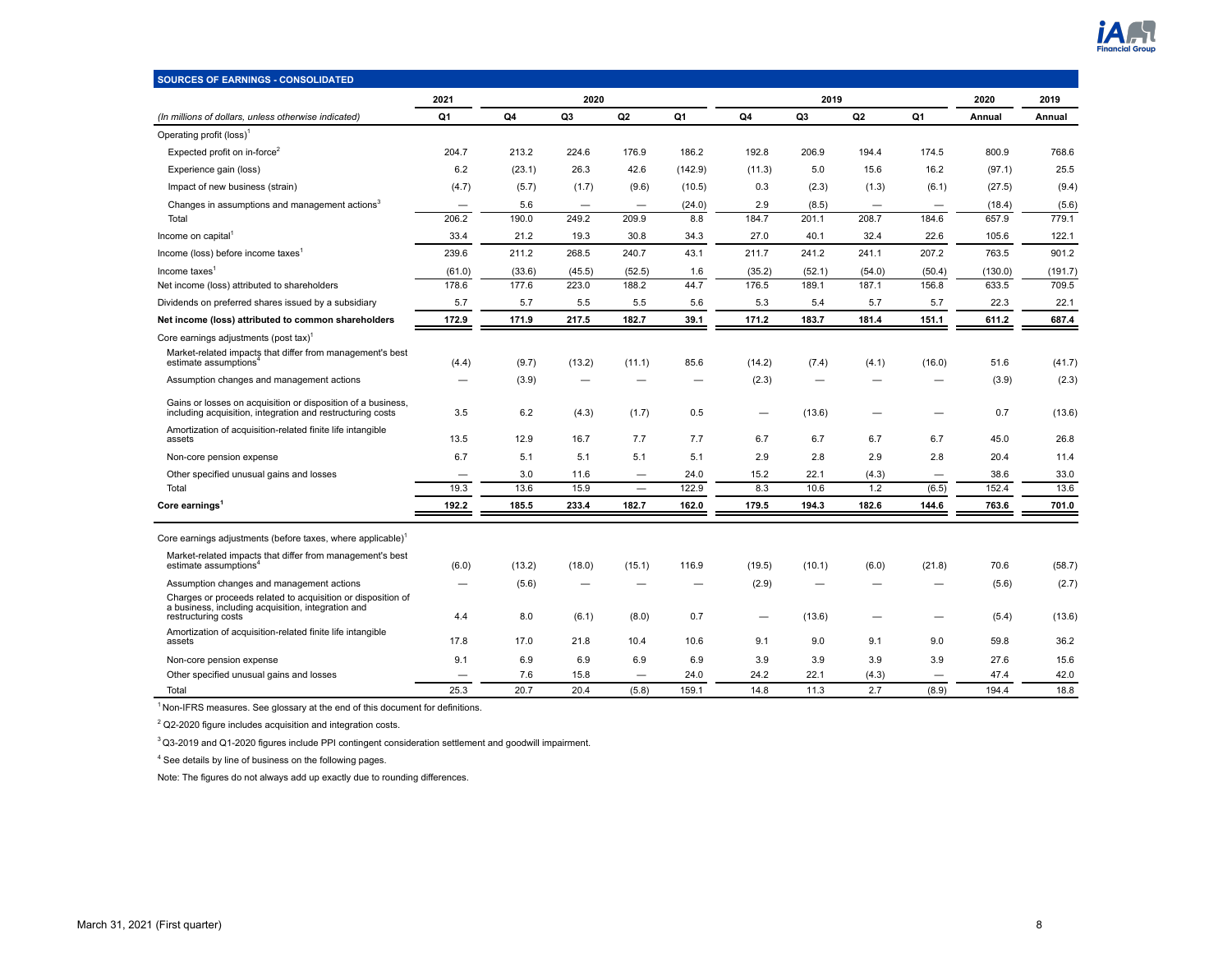

| SOURCES OF EARNINGS BY LINE OF BUSINESS - INDIVIDUAL INSURANCE                                                                |                          |        |                   |                          |                |                |        |        |                          |        |        |
|-------------------------------------------------------------------------------------------------------------------------------|--------------------------|--------|-------------------|--------------------------|----------------|----------------|--------|--------|--------------------------|--------|--------|
|                                                                                                                               | 2021                     |        | 2020              |                          |                |                | 2019   |        |                          | 2020   | 2019   |
| (In millions of dollars, unless otherwise indicated)                                                                          | Q <sub>1</sub>           | Q4     | Q <sub>3</sub>    | Q2                       | Q <sub>1</sub> | Q <sub>4</sub> | Q3     | Q2     | Q1                       | Annual | Annual |
| Operating profit (loss) <sup>1</sup>                                                                                          |                          |        |                   |                          |                |                |        |        |                          |        |        |
| Expected profit on in-force                                                                                                   | 92.3                     | 92.1   | 94.0              | 90.0                     | 85.6           | 88.8           | 91.1   | 86.9   | 84.1                     | 361.7  | 350.9  |
| Experience gain (loss)                                                                                                        | (3.7)                    | 15.2   | 17.7              | 19.7                     | (42.5)         | (6.3)          | 7.8    | 8.9    | 8.9                      | 10.1   | 19.3   |
| Impact of new business (strain)                                                                                               | 0.3                      | (2.2)  | 1.2               | (7.7)                    | (7.4)          | 2.5            | 0.6    | (0.1)  | (3.0)                    | (16.1) | -      |
| Changes in assumptions and management actions <sup>2</sup>                                                                    | -                        | 4.4    | $\qquad \qquad -$ | $\overline{\phantom{0}}$ | (24.0)         | 2.4            | (8.5)  | -      | $\overline{\phantom{0}}$ | (19.6) | (6.1)  |
| Total                                                                                                                         | 88.9                     | 109.5  | 112.9             | 102.0                    | 11.7           | 87.4           | 91.0   | 95.7   | 90.0                     | 336.1  | 364.1  |
| Income on capital                                                                                                             | 27.9                     | 17.9   | 18.3              | 20.8                     | 25.0           | 19.8           | 28.6   | 25.1   | 19.1                     | 82.0   | 92.6   |
| Income (loss) before income taxes <sup>1</sup>                                                                                | 116.8                    | 127.4  | 131.2             | 122.8                    | 36.7           | 107.2          | 119.6  | 120.8  | 109.1                    | 418.1  | 456.7  |
| Income taxes $1$                                                                                                              | (31.8)                   | (26.6) | (20.7)            | (22.3)                   | 2.5            | (10.2)         | (20.9) | (23.6) | (24.8)                   | (67.1) | (79.5) |
| Net income (loss) attributed to shareholders                                                                                  | 85.0                     | 100.8  | 110.5             | 100.5                    | 39.2           | 97.0           | 98.7   | 97.2   | 84.3                     | 351.0  | 377.2  |
| Dividends on preferred shares issued by a subsidiary                                                                          | 3.9                      | 4.0    | 3.9               | 4.1                      | 4.4            | 4.3            | 4.4    | 4.5    | 4.5                      | 16.4   | 17.7   |
| Net income (loss) attributed to common shareholders                                                                           | 81.1                     | 96.8   | 106.6             | 96.4                     | 34.8           | 92.7           | 94.3   | 92.7   | 79.8                     | 334.6  | 359.5  |
| Core earnings adjustments (post tax) <sup>1</sup>                                                                             |                          |        |                   |                          |                |                |        |        |                          |        |        |
| Market-related impacts that differ from management's<br>best estimate assumptions                                             |                          |        |                   |                          |                |                |        |        |                          |        |        |
| Impact on income from UL policies                                                                                             | (4.1)                    | (7.9)  | (5.5)             | (14.5)                   | 22.8           | (5.3)          | (1.2)  | 0.3    | (12.7)                   | (5.1)  | (18.9) |
| Macroeconomic impact on level of assets backing LT<br>liabilities                                                             | (0.2)                    | (1.8)  | (2.5)             | 0.5                      | -              | (3.1)          | (2.0)  | (0.5)  | (0.1)                    | (3.8)  | (5.7)  |
| Total                                                                                                                         | (4.3)                    | (9.7)  | (8.0)             | (14.0)                   | 22.8           | (8.4)          | (3.2)  | (0.2)  | (12.8)                   | (8.9)  | (24.6) |
| Assumption changes and management actions                                                                                     | –                        | (3.3)  |                   |                          |                | (1.6)          |        |        |                          | (3.3)  | (1.6)  |
| Gains or losses on acquisition or disposition of a<br>business, including acquisition, integration and<br>restructuring costs |                          |        | (4.9)             |                          |                |                | (13.6) |        |                          | (4.9)  | (13.6) |
| Amortization of acquisition-related finite life intangible<br>assets                                                          | 2.0                      | 1.9    | 1.9               | 1.9                      | 1.8            | 1.9            | 2.0    | 2.0    | 2.0                      | 7.5    | 7.9    |
| Non-core pension expense                                                                                                      | 2.6                      | 2.2    | 2.2               | 2.2                      | 2.2            | 1.2            | 1.2    | 1.2    | 1.2                      | 8.8    | 4.8    |
| Other specified unusual gains and losses                                                                                      | $\overline{\phantom{m}}$ | 5.8    | 8.3               | $\qquad \qquad$          | 24.0           | 11.3           | 22.1   | (3.3)  | $\overline{\phantom{m}}$ | 38.1   | 30.1   |
| Total                                                                                                                         | 0.3                      | (3.1)  | (0.5)             | (9.9)                    | 50.8           | 4.4            | 8.5    | (0.3)  | (9.6)                    | 37.3   | 3.0    |
| Core earnings <sup>1</sup>                                                                                                    | 81.4                     | 93.7   | 106.1             | 86.5                     | 85.6           | 97.1           | 102.8  | 92.4   | 70.2                     | 371.9  | 362.5  |

 $^2$  Q3-2019 and Q1-2020 figures include PPI contingent consideration settlement and goodwill impairment.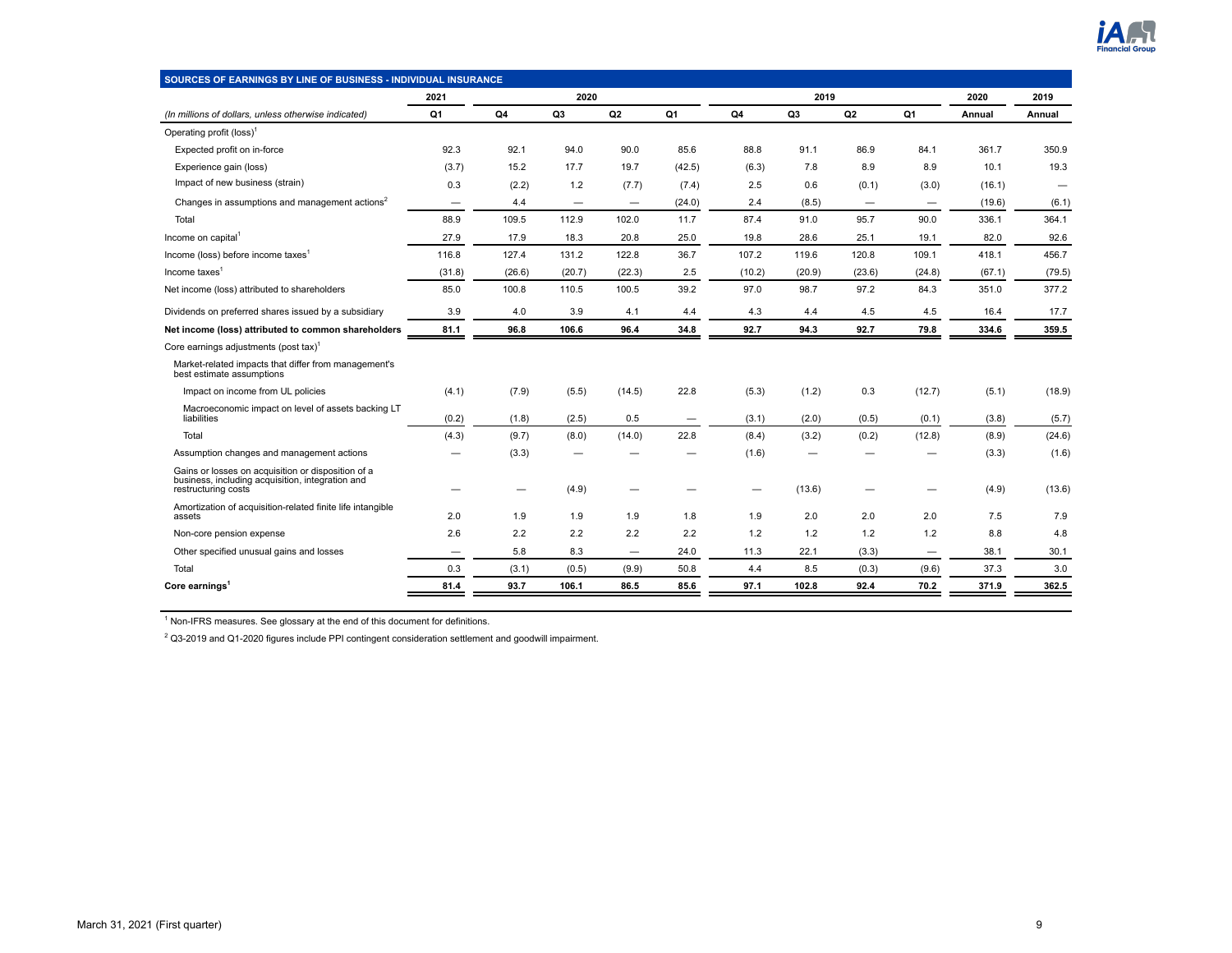

| SOURCES OF EARNINGS BY LINE OF BUSINESS - INDIVIDUAL WEALTH MANAGEMENT                                                        |                |                                  |       |                          |                |        |        |        |        |        |        |
|-------------------------------------------------------------------------------------------------------------------------------|----------------|----------------------------------|-------|--------------------------|----------------|--------|--------|--------|--------|--------|--------|
|                                                                                                                               | 2021           |                                  | 2020  |                          |                |        | 2019   |        |        | 2020   | 2019   |
| (In millions of dollars, unless otherwise indicated)                                                                          | Q <sub>1</sub> | Q4                               | Q3    | Q2                       | Q <sub>1</sub> | Q4     | Q3     | Q2     | Q1     | Annual | Annual |
| Operating profit (loss) <sup>1</sup>                                                                                          |                |                                  |       |                          |                |        |        |        |        |        |        |
| Expected profit on in-force                                                                                                   | 58.3           | 65.4                             | 64.5  | 51.6                     | 57.4           | 60.6   | 61.8   | 58.6   | 46.7   | 238.9  | 227.7  |
| Experience gain (loss)                                                                                                        | 3.4            | (15.4)                           | 4.8   | 10.3                     | (86.2)         | (3.0)  | 6.1    | 0.5    | 2.9    | (86.5) | 6.5    |
| Impact of new business (strain)                                                                                               |                | -                                |       |                          |                | –      | -      |        |        | -      |        |
| Changes in assumptions and management actions                                                                                 | -              | (1.3)                            |       | –                        | -              | (1.0)  |        | -      | -      | (1.3)  | (1.0)  |
| Total                                                                                                                         | 61.7           | 48.7                             | 69.3  | 61.9                     | (28.8)         | 56.6   | 67.9   | 59.1   | 49.6   | 151.1  | 233.2  |
| Income on capital <sup>1</sup>                                                                                                | 6.9            | 4.6                              | 4.3   | 3.8                      | 2.6            | 0.4    | 3.2    | 0.9    | (1.7)  | 15.3   | 2.8    |
| Income (loss) before income taxes <sup>1</sup>                                                                                | 68.6           | 53.3                             | 73.6  | 65.7                     | (26.2)         | 57.0   | 71.1   | 60.0   | 47.9   | 166.4  | 236.0  |
| Income taxes $1$                                                                                                              | (17.1)         | (16.1)                           | (0.4) | (28.2)                   | 2.6            | (14.5) | (18.4) | (15.4) | (12.9) | (42.1) | (61.2) |
| Net income (loss) attributed to shareholders                                                                                  | 51.5           | 37.2                             | 73.2  | 37.5                     | (23.6)         | 42.5   | 52.7   | 44.6   | 35.0   | 124.3  | 174.8  |
| Dividends on preferred shares issued by a subsidiary                                                                          | 1.0            | 0.9                              | 1.0   | 0.8                      | 0.6            | 0.6    | 0.7    | 0.6    | 0.6    | 3.3    | 2.5    |
| Net income (loss) attributed to common shareholders                                                                           | 50.5           | 36.3                             | 72.2  | 36.7                     | (24.2)         | 41.9   | 52.0   | 44.0   | 34.4   | 121.0  | 172.3  |
| Core earnings adjustments (post tax) <sup>1</sup>                                                                             |                |                                  |       |                          |                |        |        |        |        |        |        |
| Market-related impacts that differ from management's<br>best estimate assumptions                                             |                |                                  |       |                          |                |        |        |        |        |        |        |
| Impact on expected management fees                                                                                            | (1.1)          | (1.5)                            | (2.0) | (4.2)                    | 2.1            | 0.7    |        | (0.4)  | (3.6)  | (5.6)  | (4.7)  |
| Impact of dynamic hedging                                                                                                     | 1.0            | 1.5                              | (3.2) | 7.1                      | 60.7           | (5.1)  | (4.2)  | (3.5)  | 0.4    | 66.1   | (12.4) |
| Total                                                                                                                         | (0.1)          | $\overbrace{\phantom{12322111}}$ | (5.2) | 2.9                      | 62.8           | (5.8)  | (4.2)  | (3.9)  | (3.2)  | 60.5   | (17.1) |
| Assumption changes and management actions                                                                                     | -              | 1.0                              |       |                          |                | 0.7    |        |        |        | 1.0    | 0.7    |
| Gains or losses on acquisition or disposition of a<br>business, including acquisition, integration and<br>restructuring costs |                | $\overline{\phantom{0}}$         | (1.1) | (8.3)                    |                |        |        |        |        | (9.4)  |        |
| Amortization of acquisition-related finite life intangible<br>assets                                                          | 3.4            | 3.3                              | 3.0   | 3.2                      | 3.3            | 3.3    | 3.2    | 3.2    | 3.1    | 12.8   | 12.8   |
| Non-core pension expense                                                                                                      | 1.3            | 0.9                              | 0.9   | 0.9                      | 0.9            | 0.5    | 0.5    | 0.5    | 0.5    | 3.6    | 2.0    |
| Other specified unusual gains and losses                                                                                      |                | 2.1                              | 1.9   | $\overline{\phantom{0}}$ | -              | 1.4    |        | (0.5)  |        | 4.0    | 0.9    |
| Total                                                                                                                         | 4.6            | 7.3                              | (0.5) | (1.3)                    | 67.0           | 0.1    | (0.5)  | (0.7)  | 0.4    | 72.5   | (0.7)  |
| Core earnings <sup>1</sup>                                                                                                    | 55.1           | 43.6                             | 71.7  | 35.4                     | 42.8           | 42.0   | 51.5   | 43.3   | 34.8   | 193.5  | 171.6  |
|                                                                                                                               |                |                                  |       |                          |                |        |        |        |        |        |        |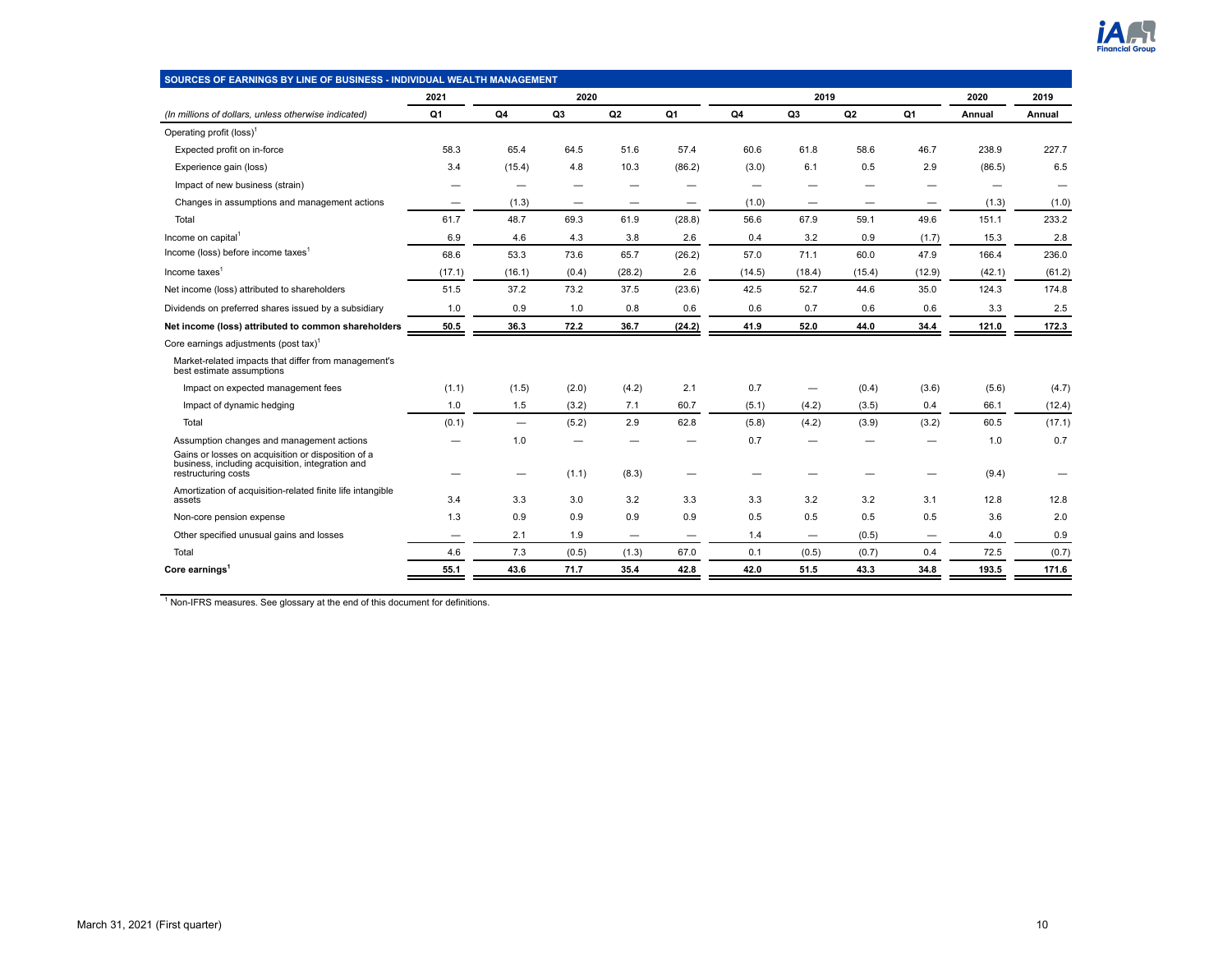

| 2020<br>2019<br>2021<br>2020<br>2019<br>Q4<br>Q <sub>3</sub><br>Q <sub>2</sub><br>Q1<br>Q4<br>Q <sub>3</sub><br>Q2<br>Q <sub>1</sub><br>(In millions of dollars, unless otherwise indicated)<br>Q1<br>Annual<br>Annual<br>Operating profit (loss) <sup>1</sup><br>22.7<br>27.6<br>89.9<br>17.5<br>22.6<br>23.4<br>21.2<br>25.6<br>32.3<br>22.6<br>108.1<br>Expected profit on in-force<br>Experience gain (loss)<br>(1.7)<br>5.3<br>8.8<br>(8.5)<br>(8.6)<br>(7.3)<br>(15.4)<br>(9.9)<br>1.0<br>0.7<br>Impact of new business (strain)<br>–<br>Changes in assumptions and management actions<br>(4.7)<br>(6.7)<br>(4.7)<br>(6.7)<br>$\overline{\phantom{0}}$<br>23.3<br>84.7<br>15.8<br>28.7<br>31.5<br>5.8<br>76.6<br>Total<br>10.6<br>10.4<br>22.4<br>28.6<br>Income on capital <sup>1</sup><br>1.6<br>(0.1)<br>0.3<br>0.9<br>1.2<br>2.3<br>1.2<br>1.2<br>1.1<br>5.9<br>$\qquad \qquad$<br>6.7<br>77.7<br>90.6<br>Income (loss) before income taxes <sup>1</sup><br>17.4<br>10.5<br>28.7<br>31.8<br>11.6<br>24.7<br>29.8<br>24.5<br>Income taxes $1$<br>(15.2)<br>(3.4)<br>(0.2)<br>(13.9)<br>(2.0)<br>0.9<br>(2.4)<br>(6.5)<br>(8.0)<br>(6.7)<br>(23.6)<br>62.5<br>67.0<br>14.0<br>10.3<br>14.8<br>29.8<br>7.6<br>9.2<br>18.2<br>21.8<br>17.8<br>Net income (loss) attributed to shareholders<br>0.4<br>Dividends on preferred shares issued by a subsidiary<br>0.5<br>0.4<br>0.4<br>0.4<br>0.3<br>0.3<br>0.3<br>0.5<br>1.6<br>1.4<br>29.4<br>7.2<br>8.9<br>21.5<br>60.9<br>65.6<br>Net income (loss) attributed to common shareholders<br>13.5<br>9.9<br>17.9<br>17.3<br>14.4<br>Core earnings adjustments (post tax) <sup>1</sup><br>Market-related impacts that differ from management's<br>best estimate assumptions<br>3.4<br>4.8<br>4.8<br>3.4<br>Assumption changes and management actions<br>Gains or losses on acquisition or disposition of a<br>business, including acquisition, integration and<br>0.7<br>(0.2)<br>0.4<br>0.5<br>1.4<br>restructuring costs<br>Amortization of acquisition-related finite life intangible<br>1.6<br>2.0<br>3.3<br>2.0<br>2.0<br>2.0<br>0.8<br>0.8<br>0.8<br>0.9<br>8.0<br>assets<br>1.6<br>1.6<br>3.6<br>2.2<br>1.6<br>1.6<br>0.9<br>0.9<br>0.9<br>0.9<br>6.4<br>Non-core pension expense<br>Other specified unusual gains and losses<br>0.9<br>1.3<br>(0.3)<br>4.0<br>1.0<br>3.1<br>–<br>10.8<br>4.3<br>7.8<br>1.8<br>23.2<br>12.7<br>3.8<br>4.0<br>4.1<br>1.7<br>1.4<br>Total<br>Core earnings <sup>1</sup><br>20.7<br>19.1<br>17.3<br>18.7<br>33.4<br>11.3<br>16.7<br>19.6<br>22.9<br>84.1<br>78.3 | SOURCES OF EARNINGS BY LINE OF BUSINESS - GROUP INSURANCE |  |  |  |  |  |        |
|------------------------------------------------------------------------------------------------------------------------------------------------------------------------------------------------------------------------------------------------------------------------------------------------------------------------------------------------------------------------------------------------------------------------------------------------------------------------------------------------------------------------------------------------------------------------------------------------------------------------------------------------------------------------------------------------------------------------------------------------------------------------------------------------------------------------------------------------------------------------------------------------------------------------------------------------------------------------------------------------------------------------------------------------------------------------------------------------------------------------------------------------------------------------------------------------------------------------------------------------------------------------------------------------------------------------------------------------------------------------------------------------------------------------------------------------------------------------------------------------------------------------------------------------------------------------------------------------------------------------------------------------------------------------------------------------------------------------------------------------------------------------------------------------------------------------------------------------------------------------------------------------------------------------------------------------------------------------------------------------------------------------------------------------------------------------------------------------------------------------------------------------------------------------------------------------------------------------------------------------------------------------------------------------------------------------------------------------------------------------------------------------------------------------------------------------------------------------------------------------------------------------------------------------------|-----------------------------------------------------------|--|--|--|--|--|--------|
|                                                                                                                                                                                                                                                                                                                                                                                                                                                                                                                                                                                                                                                                                                                                                                                                                                                                                                                                                                                                                                                                                                                                                                                                                                                                                                                                                                                                                                                                                                                                                                                                                                                                                                                                                                                                                                                                                                                                                                                                                                                                                                                                                                                                                                                                                                                                                                                                                                                                                                                                                      |                                                           |  |  |  |  |  |        |
|                                                                                                                                                                                                                                                                                                                                                                                                                                                                                                                                                                                                                                                                                                                                                                                                                                                                                                                                                                                                                                                                                                                                                                                                                                                                                                                                                                                                                                                                                                                                                                                                                                                                                                                                                                                                                                                                                                                                                                                                                                                                                                                                                                                                                                                                                                                                                                                                                                                                                                                                                      |                                                           |  |  |  |  |  |        |
|                                                                                                                                                                                                                                                                                                                                                                                                                                                                                                                                                                                                                                                                                                                                                                                                                                                                                                                                                                                                                                                                                                                                                                                                                                                                                                                                                                                                                                                                                                                                                                                                                                                                                                                                                                                                                                                                                                                                                                                                                                                                                                                                                                                                                                                                                                                                                                                                                                                                                                                                                      |                                                           |  |  |  |  |  |        |
|                                                                                                                                                                                                                                                                                                                                                                                                                                                                                                                                                                                                                                                                                                                                                                                                                                                                                                                                                                                                                                                                                                                                                                                                                                                                                                                                                                                                                                                                                                                                                                                                                                                                                                                                                                                                                                                                                                                                                                                                                                                                                                                                                                                                                                                                                                                                                                                                                                                                                                                                                      |                                                           |  |  |  |  |  |        |
|                                                                                                                                                                                                                                                                                                                                                                                                                                                                                                                                                                                                                                                                                                                                                                                                                                                                                                                                                                                                                                                                                                                                                                                                                                                                                                                                                                                                                                                                                                                                                                                                                                                                                                                                                                                                                                                                                                                                                                                                                                                                                                                                                                                                                                                                                                                                                                                                                                                                                                                                                      |                                                           |  |  |  |  |  | (16.7) |
|                                                                                                                                                                                                                                                                                                                                                                                                                                                                                                                                                                                                                                                                                                                                                                                                                                                                                                                                                                                                                                                                                                                                                                                                                                                                                                                                                                                                                                                                                                                                                                                                                                                                                                                                                                                                                                                                                                                                                                                                                                                                                                                                                                                                                                                                                                                                                                                                                                                                                                                                                      |                                                           |  |  |  |  |  |        |
|                                                                                                                                                                                                                                                                                                                                                                                                                                                                                                                                                                                                                                                                                                                                                                                                                                                                                                                                                                                                                                                                                                                                                                                                                                                                                                                                                                                                                                                                                                                                                                                                                                                                                                                                                                                                                                                                                                                                                                                                                                                                                                                                                                                                                                                                                                                                                                                                                                                                                                                                                      |                                                           |  |  |  |  |  |        |
|                                                                                                                                                                                                                                                                                                                                                                                                                                                                                                                                                                                                                                                                                                                                                                                                                                                                                                                                                                                                                                                                                                                                                                                                                                                                                                                                                                                                                                                                                                                                                                                                                                                                                                                                                                                                                                                                                                                                                                                                                                                                                                                                                                                                                                                                                                                                                                                                                                                                                                                                                      |                                                           |  |  |  |  |  |        |
|                                                                                                                                                                                                                                                                                                                                                                                                                                                                                                                                                                                                                                                                                                                                                                                                                                                                                                                                                                                                                                                                                                                                                                                                                                                                                                                                                                                                                                                                                                                                                                                                                                                                                                                                                                                                                                                                                                                                                                                                                                                                                                                                                                                                                                                                                                                                                                                                                                                                                                                                                      |                                                           |  |  |  |  |  |        |
|                                                                                                                                                                                                                                                                                                                                                                                                                                                                                                                                                                                                                                                                                                                                                                                                                                                                                                                                                                                                                                                                                                                                                                                                                                                                                                                                                                                                                                                                                                                                                                                                                                                                                                                                                                                                                                                                                                                                                                                                                                                                                                                                                                                                                                                                                                                                                                                                                                                                                                                                                      |                                                           |  |  |  |  |  |        |
|                                                                                                                                                                                                                                                                                                                                                                                                                                                                                                                                                                                                                                                                                                                                                                                                                                                                                                                                                                                                                                                                                                                                                                                                                                                                                                                                                                                                                                                                                                                                                                                                                                                                                                                                                                                                                                                                                                                                                                                                                                                                                                                                                                                                                                                                                                                                                                                                                                                                                                                                                      |                                                           |  |  |  |  |  |        |
|                                                                                                                                                                                                                                                                                                                                                                                                                                                                                                                                                                                                                                                                                                                                                                                                                                                                                                                                                                                                                                                                                                                                                                                                                                                                                                                                                                                                                                                                                                                                                                                                                                                                                                                                                                                                                                                                                                                                                                                                                                                                                                                                                                                                                                                                                                                                                                                                                                                                                                                                                      |                                                           |  |  |  |  |  |        |
|                                                                                                                                                                                                                                                                                                                                                                                                                                                                                                                                                                                                                                                                                                                                                                                                                                                                                                                                                                                                                                                                                                                                                                                                                                                                                                                                                                                                                                                                                                                                                                                                                                                                                                                                                                                                                                                                                                                                                                                                                                                                                                                                                                                                                                                                                                                                                                                                                                                                                                                                                      |                                                           |  |  |  |  |  |        |
|                                                                                                                                                                                                                                                                                                                                                                                                                                                                                                                                                                                                                                                                                                                                                                                                                                                                                                                                                                                                                                                                                                                                                                                                                                                                                                                                                                                                                                                                                                                                                                                                                                                                                                                                                                                                                                                                                                                                                                                                                                                                                                                                                                                                                                                                                                                                                                                                                                                                                                                                                      |                                                           |  |  |  |  |  |        |
|                                                                                                                                                                                                                                                                                                                                                                                                                                                                                                                                                                                                                                                                                                                                                                                                                                                                                                                                                                                                                                                                                                                                                                                                                                                                                                                                                                                                                                                                                                                                                                                                                                                                                                                                                                                                                                                                                                                                                                                                                                                                                                                                                                                                                                                                                                                                                                                                                                                                                                                                                      |                                                           |  |  |  |  |  |        |
|                                                                                                                                                                                                                                                                                                                                                                                                                                                                                                                                                                                                                                                                                                                                                                                                                                                                                                                                                                                                                                                                                                                                                                                                                                                                                                                                                                                                                                                                                                                                                                                                                                                                                                                                                                                                                                                                                                                                                                                                                                                                                                                                                                                                                                                                                                                                                                                                                                                                                                                                                      |                                                           |  |  |  |  |  |        |
|                                                                                                                                                                                                                                                                                                                                                                                                                                                                                                                                                                                                                                                                                                                                                                                                                                                                                                                                                                                                                                                                                                                                                                                                                                                                                                                                                                                                                                                                                                                                                                                                                                                                                                                                                                                                                                                                                                                                                                                                                                                                                                                                                                                                                                                                                                                                                                                                                                                                                                                                                      |                                                           |  |  |  |  |  |        |
|                                                                                                                                                                                                                                                                                                                                                                                                                                                                                                                                                                                                                                                                                                                                                                                                                                                                                                                                                                                                                                                                                                                                                                                                                                                                                                                                                                                                                                                                                                                                                                                                                                                                                                                                                                                                                                                                                                                                                                                                                                                                                                                                                                                                                                                                                                                                                                                                                                                                                                                                                      |                                                           |  |  |  |  |  |        |
|                                                                                                                                                                                                                                                                                                                                                                                                                                                                                                                                                                                                                                                                                                                                                                                                                                                                                                                                                                                                                                                                                                                                                                                                                                                                                                                                                                                                                                                                                                                                                                                                                                                                                                                                                                                                                                                                                                                                                                                                                                                                                                                                                                                                                                                                                                                                                                                                                                                                                                                                                      |                                                           |  |  |  |  |  |        |
|                                                                                                                                                                                                                                                                                                                                                                                                                                                                                                                                                                                                                                                                                                                                                                                                                                                                                                                                                                                                                                                                                                                                                                                                                                                                                                                                                                                                                                                                                                                                                                                                                                                                                                                                                                                                                                                                                                                                                                                                                                                                                                                                                                                                                                                                                                                                                                                                                                                                                                                                                      |                                                           |  |  |  |  |  |        |
|                                                                                                                                                                                                                                                                                                                                                                                                                                                                                                                                                                                                                                                                                                                                                                                                                                                                                                                                                                                                                                                                                                                                                                                                                                                                                                                                                                                                                                                                                                                                                                                                                                                                                                                                                                                                                                                                                                                                                                                                                                                                                                                                                                                                                                                                                                                                                                                                                                                                                                                                                      |                                                           |  |  |  |  |  |        |
|                                                                                                                                                                                                                                                                                                                                                                                                                                                                                                                                                                                                                                                                                                                                                                                                                                                                                                                                                                                                                                                                                                                                                                                                                                                                                                                                                                                                                                                                                                                                                                                                                                                                                                                                                                                                                                                                                                                                                                                                                                                                                                                                                                                                                                                                                                                                                                                                                                                                                                                                                      |                                                           |  |  |  |  |  |        |
|                                                                                                                                                                                                                                                                                                                                                                                                                                                                                                                                                                                                                                                                                                                                                                                                                                                                                                                                                                                                                                                                                                                                                                                                                                                                                                                                                                                                                                                                                                                                                                                                                                                                                                                                                                                                                                                                                                                                                                                                                                                                                                                                                                                                                                                                                                                                                                                                                                                                                                                                                      |                                                           |  |  |  |  |  |        |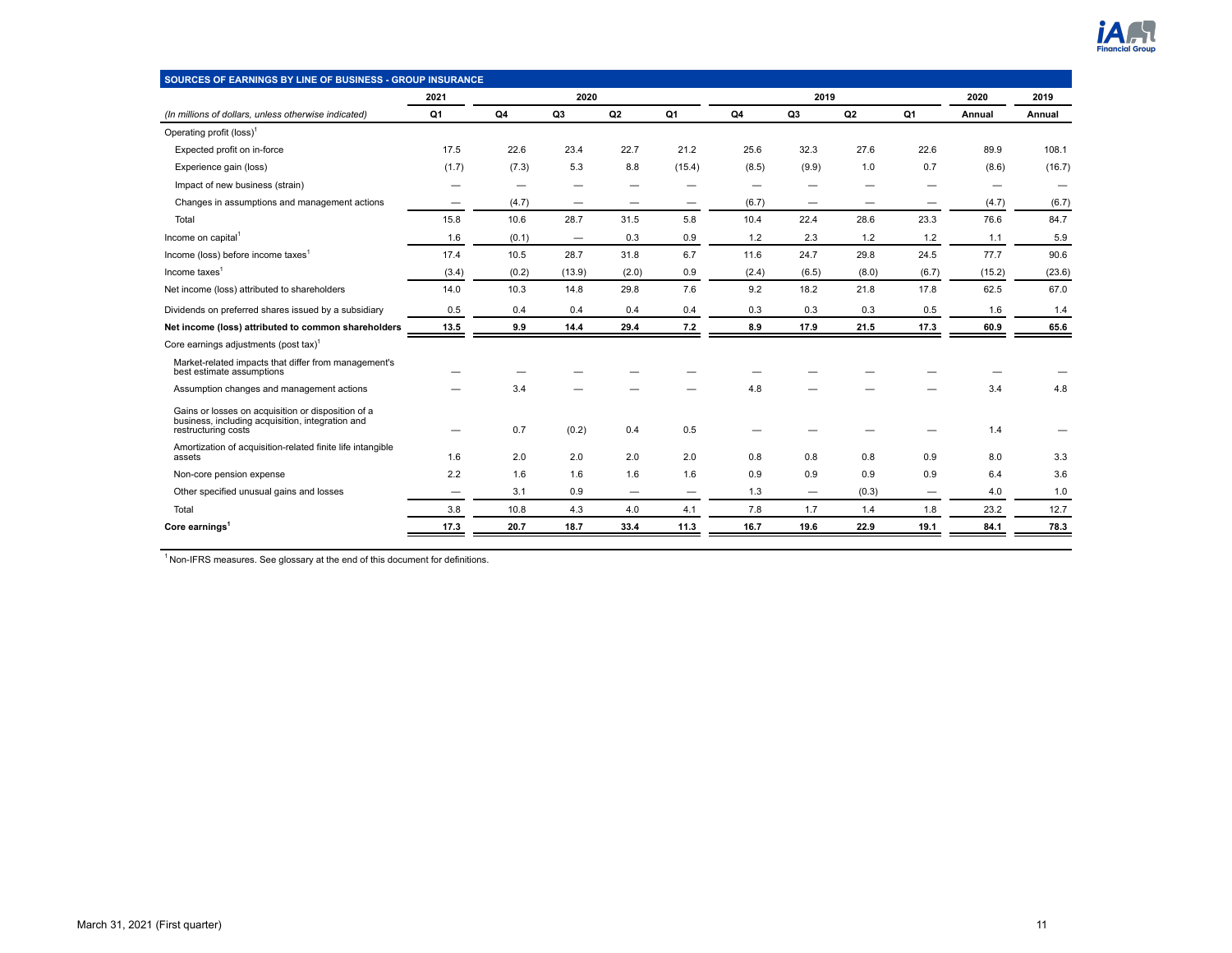

| SOURCES OF EARNINGS BY LINE OF BUSINESS - GROUP SAVINGS AND RETIREMENT                                                        |       |       |                |                          |       |       |                                |       |       |        |        |
|-------------------------------------------------------------------------------------------------------------------------------|-------|-------|----------------|--------------------------|-------|-------|--------------------------------|-------|-------|--------|--------|
|                                                                                                                               | 2021  |       | 2020           |                          |       |       | 2019                           |       |       | 2020   | 2019   |
| (In millions of dollars, unless otherwise indicated)                                                                          | Q1    | Q4    | Q <sub>3</sub> | Q2                       | Q1    | Q4    | Q3                             | Q2    | Q1    | Annual | Annual |
| Operating profit (loss) <sup>1</sup>                                                                                          |       |       |                |                          |       |       |                                |       |       |        |        |
| Expected profit on in-force                                                                                                   | 7.6   | 6.2   | 5.8            | 4.4                      | 5.9   | 6.3   | 6.3                            | 6.4   | 7.1   | 22.3   | 26.1   |
| Experience gain (loss)                                                                                                        | 1.7   | (4.4) | 2.7            | 4.1                      | 2.5   | 0.5   | 4.4                            | 3.1   | 2.1   | 4.9    | 10.1   |
| Impact of new business (strain)                                                                                               | 0.1   | (0.1) | (0.2)          | 0.2                      | (0.1) | (0.5) | (0.6)                          | 0.1   | 0.1   | (0.2)  | (0.9)  |
| Changes in assumptions and management actions                                                                                 | -     | 11.6  | -              | $\overline{\phantom{m}}$ |       | 5.9   | $\qquad \qquad \longleftarrow$ | —     |       | 11.6   | 5.9    |
| Total                                                                                                                         | 9.4   | 13.3  | 8.3            | 8.7                      | 8.3   | 12.2  | 10.1                           | 9.6   | 9.3   | 38.6   | 41.2   |
| Income on capital <sup>1</sup>                                                                                                | 1.1   | 1.4   | 1.1            | 1.3                      | 0.8   | 0.7   | 0.9                            | 1.0   | 0.5   | 4.6    | 3.1    |
| Income (loss) before income taxes <sup>1</sup>                                                                                | 10.5  | 14.7  | 9.4            | 10.0                     | 9.1   | 12.9  | 11.0                           | 10.6  | 9.8   | 43.2   | 44.3   |
| Income taxes <sup>1</sup>                                                                                                     | (2.5) | (3.6) | (6.1)          | 2.0                      | (0.9) | (3.2) | (3.1)                          | (2.9) | (2.6) | (8.6)  | (11.8) |
| Net income (loss) attributed to shareholders                                                                                  | 8.0   | 11.1  | 3.3            | 12.0                     | 8.2   | 9.7   | 7.9                            | 7.7   | 7.2   | 34.6   | 32.5   |
| Dividends on preferred shares issued by a subsidiary                                                                          | 0.3   | 0.4   | 0.2            | 0.2                      | 0.2   | 0.1   |                                | 0.3   | 0.1   | 1.0    | 0.5    |
| Net income (loss) attributed to common shareholders                                                                           | 7.7   | 10.7  | 3.1            | 11.8                     | 8.0   | 9.6   | 7.9                            | 7.4   | 7.1   | 33.6   | 32.0   |
| Core earnings adjustments (post tax) <sup>1</sup>                                                                             |       |       |                |                          |       |       |                                |       |       |        |        |
| Market-related impacts that differ from management's<br>best estimate assumptions                                             |       |       |                |                          |       |       |                                |       |       |        |        |
| Assumption changes and management actions                                                                                     |       | (8.5) |                |                          |       | (4.4) |                                |       |       | (8.5)  | (4.4)  |
| Gains or losses on acquisition or disposition of a<br>business, including acquisition, integration and<br>restructuring costs |       |       | (0.3)          |                          |       |       |                                |       |       | (0.3)  |        |
| Amortization of acquisition-related finite life intangible<br>assets                                                          | 0.1   |       | 0.1            | 0.1                      | 0.1   | 0.1   | 0.1                            | 0.1   | 0.1   | 0.3    | 0.4    |
| Non-core pension expense                                                                                                      | 0.6   | 0.4   | 0.4            | 0.4                      | 0.4   | 0.3   | 0.2                            | 0.3   | 0.2   | 1.6    | 1.0    |
| Other specified unusual gains and losses                                                                                      |       | 1.0   | 0.5            |                          |       | 1.2   | $\overline{\phantom{0}}$       | (0.2) |       | 1.5    | 1.0    |
| Total                                                                                                                         | 0.7   | (7.1) | 0.7            | 0.5                      | 0.5   | (2.8) | 0.3                            | 0.2   | 0.3   | (5.4)  | (2.0)  |
| Core earnings <sup>1</sup>                                                                                                    | 8.4   | 3.6   | 3.8            | 12.3                     | 8.5   | 6.8   | 8.2                            | 7.6   | 7.4   | 28.2   | 30.0   |
|                                                                                                                               |       |       |                |                          |       |       |                                |       |       |        |        |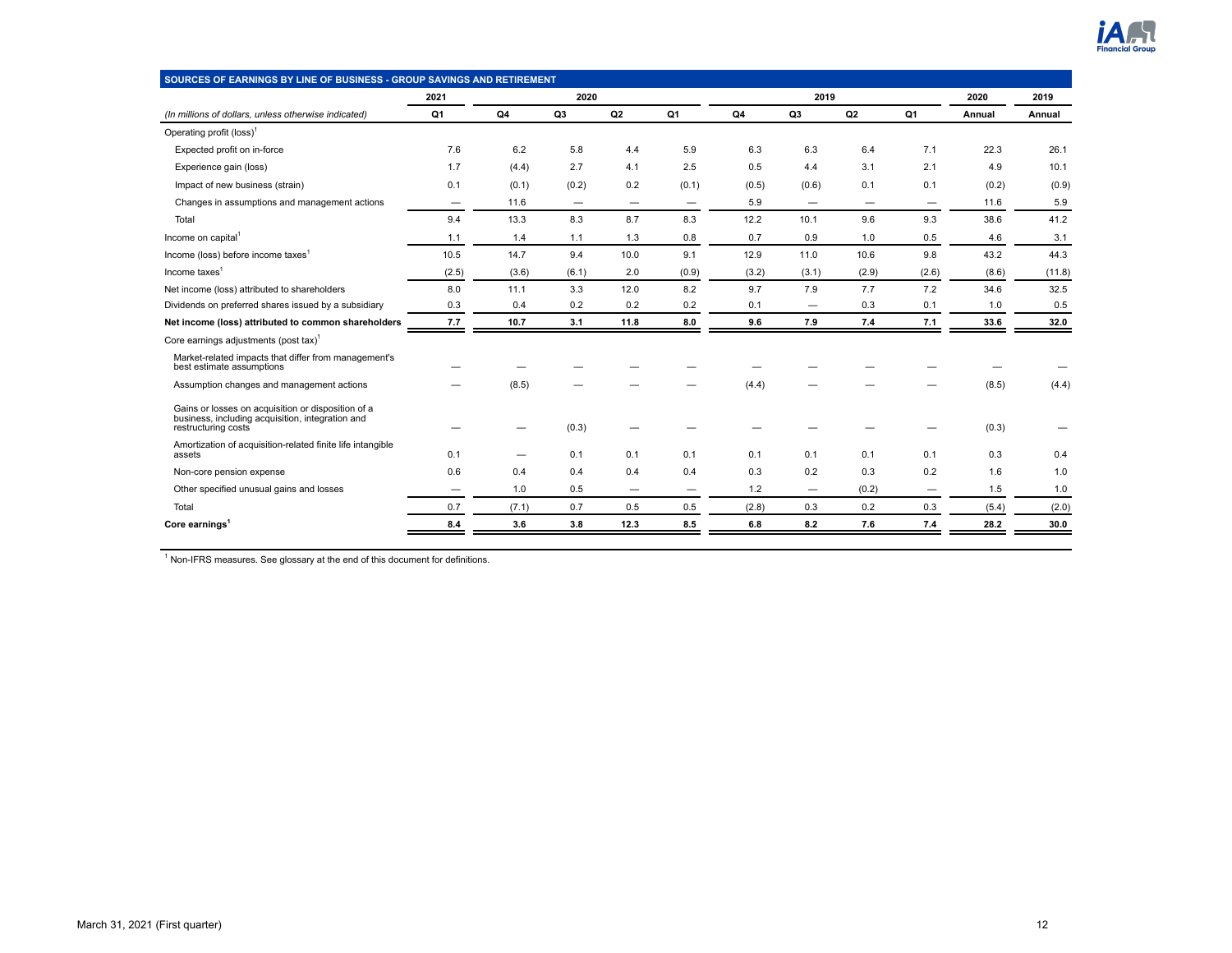

| 2020<br>2019<br>2020<br>2019<br>2021<br>Q1<br>Q4<br>Q <sub>3</sub><br>Q2<br>Q <sub>1</sub><br>Q4<br>Q <sub>3</sub><br>Q2<br>Q <sub>1</sub><br>(In millions of dollars, unless otherwise indicated)<br>Annual<br>Annual<br>Operating profit (loss) <sup>1</sup><br>$8.2^{2}$<br>Expected profit on in-force <sup>2</sup><br>36.9<br>88.1<br>55.8<br>29.0<br>26.9<br>16.1<br>11.5<br>15.4<br>14.9<br>14.0<br>6.3<br>(17.0)<br>6.5<br>(11.2)<br>(4.2)<br>(0.3)<br>6.0<br>2.1<br>1.6<br>Experience gain (loss)<br>(1.3)<br>(3.4)<br>(8.5)<br>(5.1)<br>(2.7)<br>(2.1)<br>(2.3)<br>(1.3)<br>(3.2)<br>(11.2)<br>Impact of new business (strain)<br>(3.4)<br>(3.0)<br>(1.7)<br>Changes in assumptions and management actions<br>(4.4)<br>2.3<br>2.3<br>(4.4)<br>—<br>—<br>$\qquad \qquad \longleftarrow$<br>$\overline{\phantom{0}}$<br>$\overline{\phantom{0}}$<br>-<br>30.4<br>30.0<br>5.8<br>11.8<br>9.7<br>12.4<br>55.5<br>55.9<br>Total<br>7.9<br>18.1<br>15.7<br>Income on capital <sup>1</sup><br>(4.1)<br>(2.6)<br>(4.4)<br>4.6<br>4.9<br>5.1<br>4.2<br>3.5<br>2.6<br>17.7<br>5.0<br>26.3<br>15.9<br>58.1<br>73.6<br>Income (loss) before income taxes <sup>1</sup><br>5.3<br>25.6<br>10.4<br>16.8<br>23.0<br>14.8<br>19.9<br>(15.6)<br>Income taxes $1$<br>(6.2)<br>12.9<br>(4.4)<br>(2.0)<br>(3.5)<br>(4.9)<br>(3.2)<br>(4.1)<br>(3.4)<br>3.0<br>20.1<br>12.5<br>58.0<br>Net income (loss) attributed to shareholders<br>18.2<br>21.2<br>8.4<br>13.3<br>18.1<br>11.6<br>15.8<br>61.1<br>Dividends on preferred shares issued by a subsidiary<br>—<br>$\overline{\phantom{0}}$<br>-<br>$\overline{\phantom{m}}$<br>$\overline{\phantom{0}}$<br>-<br>–<br>-<br>-<br>-<br>Net income (loss) attributed to common shareholders<br>18.2<br>21.2<br>8.4<br>13.3<br>18.1<br>15.8<br>12.5<br>58.0<br>20.1<br>11.6<br>61.1<br>Core earnings adjustments (post tax) <sup>1</sup><br>Market-related impacts that differ from management's<br>best estimate assumptions<br>3.5<br>(1.8)<br>3.5<br>(1.8)<br>Assumption changes and management actions<br>Gains or losses on acquisition or disposition of a<br>business, including acquisition, integration and<br>3.5<br>5.5<br>2.2<br>6.2<br>13.9<br>restructuring costs<br>Amortization of acquisition-related finite life intangible<br>2.4<br>6.4<br>5.7<br>9.7<br>0.5<br>0.5<br>0.6<br>0.6<br>0.6<br>0.6<br>16.4<br>assets<br>Non-core pension expense<br>Other specified unusual gains and losses<br>(9.0)<br>(9.0)<br>0.6<br>9.9<br>5.7<br>6.7<br>0.5<br>(1.2)<br>0.6<br>0.6<br>0.6<br>24.8<br>Total<br>11.9<br>Core earnings <sup>1</sup><br>30.0<br>16.9<br>12.2<br>16.4<br>58.6<br>23.9<br>33.1<br>15.1<br>13.8<br>13.1<br>85.9 | SOURCES OF EARNINGS BY LINE OF BUSINESS - US OPERATIONS |  |  |  |  |  |  |
|---------------------------------------------------------------------------------------------------------------------------------------------------------------------------------------------------------------------------------------------------------------------------------------------------------------------------------------------------------------------------------------------------------------------------------------------------------------------------------------------------------------------------------------------------------------------------------------------------------------------------------------------------------------------------------------------------------------------------------------------------------------------------------------------------------------------------------------------------------------------------------------------------------------------------------------------------------------------------------------------------------------------------------------------------------------------------------------------------------------------------------------------------------------------------------------------------------------------------------------------------------------------------------------------------------------------------------------------------------------------------------------------------------------------------------------------------------------------------------------------------------------------------------------------------------------------------------------------------------------------------------------------------------------------------------------------------------------------------------------------------------------------------------------------------------------------------------------------------------------------------------------------------------------------------------------------------------------------------------------------------------------------------------------------------------------------------------------------------------------------------------------------------------------------------------------------------------------------------------------------------------------------------------------------------------------------------------------------------------------------------------------------------------------------------------------------------------------------------------------------------------------------------------------------------------------------------------------------------------------------------------------------------------------------------------|---------------------------------------------------------|--|--|--|--|--|--|
|                                                                                                                                                                                                                                                                                                                                                                                                                                                                                                                                                                                                                                                                                                                                                                                                                                                                                                                                                                                                                                                                                                                                                                                                                                                                                                                                                                                                                                                                                                                                                                                                                                                                                                                                                                                                                                                                                                                                                                                                                                                                                                                                                                                                                                                                                                                                                                                                                                                                                                                                                                                                                                                                                 |                                                         |  |  |  |  |  |  |
|                                                                                                                                                                                                                                                                                                                                                                                                                                                                                                                                                                                                                                                                                                                                                                                                                                                                                                                                                                                                                                                                                                                                                                                                                                                                                                                                                                                                                                                                                                                                                                                                                                                                                                                                                                                                                                                                                                                                                                                                                                                                                                                                                                                                                                                                                                                                                                                                                                                                                                                                                                                                                                                                                 |                                                         |  |  |  |  |  |  |
|                                                                                                                                                                                                                                                                                                                                                                                                                                                                                                                                                                                                                                                                                                                                                                                                                                                                                                                                                                                                                                                                                                                                                                                                                                                                                                                                                                                                                                                                                                                                                                                                                                                                                                                                                                                                                                                                                                                                                                                                                                                                                                                                                                                                                                                                                                                                                                                                                                                                                                                                                                                                                                                                                 |                                                         |  |  |  |  |  |  |
|                                                                                                                                                                                                                                                                                                                                                                                                                                                                                                                                                                                                                                                                                                                                                                                                                                                                                                                                                                                                                                                                                                                                                                                                                                                                                                                                                                                                                                                                                                                                                                                                                                                                                                                                                                                                                                                                                                                                                                                                                                                                                                                                                                                                                                                                                                                                                                                                                                                                                                                                                                                                                                                                                 |                                                         |  |  |  |  |  |  |
|                                                                                                                                                                                                                                                                                                                                                                                                                                                                                                                                                                                                                                                                                                                                                                                                                                                                                                                                                                                                                                                                                                                                                                                                                                                                                                                                                                                                                                                                                                                                                                                                                                                                                                                                                                                                                                                                                                                                                                                                                                                                                                                                                                                                                                                                                                                                                                                                                                                                                                                                                                                                                                                                                 |                                                         |  |  |  |  |  |  |
|                                                                                                                                                                                                                                                                                                                                                                                                                                                                                                                                                                                                                                                                                                                                                                                                                                                                                                                                                                                                                                                                                                                                                                                                                                                                                                                                                                                                                                                                                                                                                                                                                                                                                                                                                                                                                                                                                                                                                                                                                                                                                                                                                                                                                                                                                                                                                                                                                                                                                                                                                                                                                                                                                 |                                                         |  |  |  |  |  |  |
|                                                                                                                                                                                                                                                                                                                                                                                                                                                                                                                                                                                                                                                                                                                                                                                                                                                                                                                                                                                                                                                                                                                                                                                                                                                                                                                                                                                                                                                                                                                                                                                                                                                                                                                                                                                                                                                                                                                                                                                                                                                                                                                                                                                                                                                                                                                                                                                                                                                                                                                                                                                                                                                                                 |                                                         |  |  |  |  |  |  |
|                                                                                                                                                                                                                                                                                                                                                                                                                                                                                                                                                                                                                                                                                                                                                                                                                                                                                                                                                                                                                                                                                                                                                                                                                                                                                                                                                                                                                                                                                                                                                                                                                                                                                                                                                                                                                                                                                                                                                                                                                                                                                                                                                                                                                                                                                                                                                                                                                                                                                                                                                                                                                                                                                 |                                                         |  |  |  |  |  |  |
|                                                                                                                                                                                                                                                                                                                                                                                                                                                                                                                                                                                                                                                                                                                                                                                                                                                                                                                                                                                                                                                                                                                                                                                                                                                                                                                                                                                                                                                                                                                                                                                                                                                                                                                                                                                                                                                                                                                                                                                                                                                                                                                                                                                                                                                                                                                                                                                                                                                                                                                                                                                                                                                                                 |                                                         |  |  |  |  |  |  |
|                                                                                                                                                                                                                                                                                                                                                                                                                                                                                                                                                                                                                                                                                                                                                                                                                                                                                                                                                                                                                                                                                                                                                                                                                                                                                                                                                                                                                                                                                                                                                                                                                                                                                                                                                                                                                                                                                                                                                                                                                                                                                                                                                                                                                                                                                                                                                                                                                                                                                                                                                                                                                                                                                 |                                                         |  |  |  |  |  |  |
|                                                                                                                                                                                                                                                                                                                                                                                                                                                                                                                                                                                                                                                                                                                                                                                                                                                                                                                                                                                                                                                                                                                                                                                                                                                                                                                                                                                                                                                                                                                                                                                                                                                                                                                                                                                                                                                                                                                                                                                                                                                                                                                                                                                                                                                                                                                                                                                                                                                                                                                                                                                                                                                                                 |                                                         |  |  |  |  |  |  |
|                                                                                                                                                                                                                                                                                                                                                                                                                                                                                                                                                                                                                                                                                                                                                                                                                                                                                                                                                                                                                                                                                                                                                                                                                                                                                                                                                                                                                                                                                                                                                                                                                                                                                                                                                                                                                                                                                                                                                                                                                                                                                                                                                                                                                                                                                                                                                                                                                                                                                                                                                                                                                                                                                 |                                                         |  |  |  |  |  |  |
|                                                                                                                                                                                                                                                                                                                                                                                                                                                                                                                                                                                                                                                                                                                                                                                                                                                                                                                                                                                                                                                                                                                                                                                                                                                                                                                                                                                                                                                                                                                                                                                                                                                                                                                                                                                                                                                                                                                                                                                                                                                                                                                                                                                                                                                                                                                                                                                                                                                                                                                                                                                                                                                                                 |                                                         |  |  |  |  |  |  |
|                                                                                                                                                                                                                                                                                                                                                                                                                                                                                                                                                                                                                                                                                                                                                                                                                                                                                                                                                                                                                                                                                                                                                                                                                                                                                                                                                                                                                                                                                                                                                                                                                                                                                                                                                                                                                                                                                                                                                                                                                                                                                                                                                                                                                                                                                                                                                                                                                                                                                                                                                                                                                                                                                 |                                                         |  |  |  |  |  |  |
|                                                                                                                                                                                                                                                                                                                                                                                                                                                                                                                                                                                                                                                                                                                                                                                                                                                                                                                                                                                                                                                                                                                                                                                                                                                                                                                                                                                                                                                                                                                                                                                                                                                                                                                                                                                                                                                                                                                                                                                                                                                                                                                                                                                                                                                                                                                                                                                                                                                                                                                                                                                                                                                                                 |                                                         |  |  |  |  |  |  |
|                                                                                                                                                                                                                                                                                                                                                                                                                                                                                                                                                                                                                                                                                                                                                                                                                                                                                                                                                                                                                                                                                                                                                                                                                                                                                                                                                                                                                                                                                                                                                                                                                                                                                                                                                                                                                                                                                                                                                                                                                                                                                                                                                                                                                                                                                                                                                                                                                                                                                                                                                                                                                                                                                 |                                                         |  |  |  |  |  |  |
|                                                                                                                                                                                                                                                                                                                                                                                                                                                                                                                                                                                                                                                                                                                                                                                                                                                                                                                                                                                                                                                                                                                                                                                                                                                                                                                                                                                                                                                                                                                                                                                                                                                                                                                                                                                                                                                                                                                                                                                                                                                                                                                                                                                                                                                                                                                                                                                                                                                                                                                                                                                                                                                                                 |                                                         |  |  |  |  |  |  |
|                                                                                                                                                                                                                                                                                                                                                                                                                                                                                                                                                                                                                                                                                                                                                                                                                                                                                                                                                                                                                                                                                                                                                                                                                                                                                                                                                                                                                                                                                                                                                                                                                                                                                                                                                                                                                                                                                                                                                                                                                                                                                                                                                                                                                                                                                                                                                                                                                                                                                                                                                                                                                                                                                 |                                                         |  |  |  |  |  |  |
|                                                                                                                                                                                                                                                                                                                                                                                                                                                                                                                                                                                                                                                                                                                                                                                                                                                                                                                                                                                                                                                                                                                                                                                                                                                                                                                                                                                                                                                                                                                                                                                                                                                                                                                                                                                                                                                                                                                                                                                                                                                                                                                                                                                                                                                                                                                                                                                                                                                                                                                                                                                                                                                                                 |                                                         |  |  |  |  |  |  |
|                                                                                                                                                                                                                                                                                                                                                                                                                                                                                                                                                                                                                                                                                                                                                                                                                                                                                                                                                                                                                                                                                                                                                                                                                                                                                                                                                                                                                                                                                                                                                                                                                                                                                                                                                                                                                                                                                                                                                                                                                                                                                                                                                                                                                                                                                                                                                                                                                                                                                                                                                                                                                                                                                 |                                                         |  |  |  |  |  |  |
|                                                                                                                                                                                                                                                                                                                                                                                                                                                                                                                                                                                                                                                                                                                                                                                                                                                                                                                                                                                                                                                                                                                                                                                                                                                                                                                                                                                                                                                                                                                                                                                                                                                                                                                                                                                                                                                                                                                                                                                                                                                                                                                                                                                                                                                                                                                                                                                                                                                                                                                                                                                                                                                                                 |                                                         |  |  |  |  |  |  |
|                                                                                                                                                                                                                                                                                                                                                                                                                                                                                                                                                                                                                                                                                                                                                                                                                                                                                                                                                                                                                                                                                                                                                                                                                                                                                                                                                                                                                                                                                                                                                                                                                                                                                                                                                                                                                                                                                                                                                                                                                                                                                                                                                                                                                                                                                                                                                                                                                                                                                                                                                                                                                                                                                 |                                                         |  |  |  |  |  |  |
|                                                                                                                                                                                                                                                                                                                                                                                                                                                                                                                                                                                                                                                                                                                                                                                                                                                                                                                                                                                                                                                                                                                                                                                                                                                                                                                                                                                                                                                                                                                                                                                                                                                                                                                                                                                                                                                                                                                                                                                                                                                                                                                                                                                                                                                                                                                                                                                                                                                                                                                                                                                                                                                                                 |                                                         |  |  |  |  |  |  |

 $2$  Q2-2020 figure includes IAS acquisition and integration costs.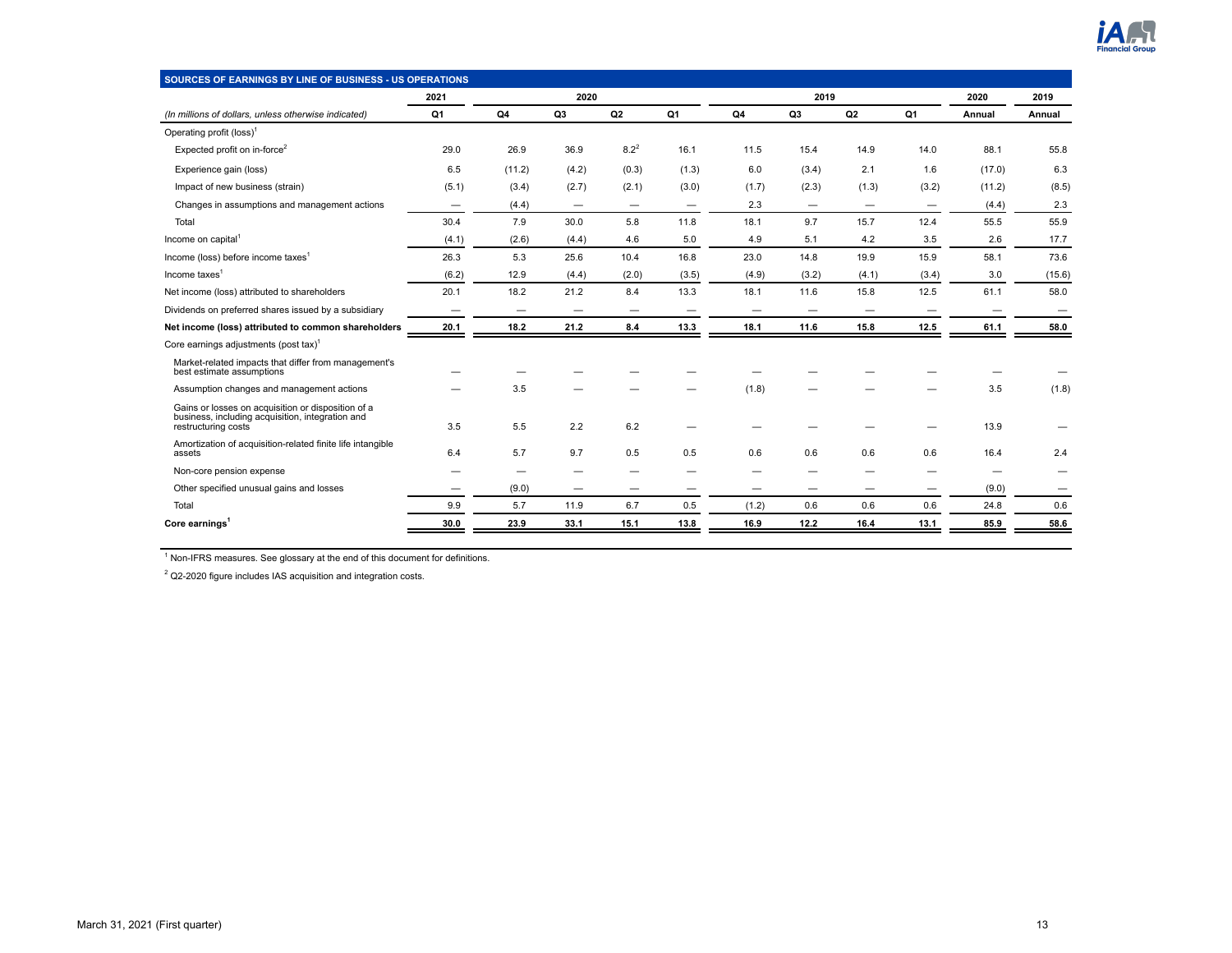

| <b>EXPERIENCE AND SPECIFIC ITEMS</b>                                       |        |                          |                          |                          |                          |                                  |        |                |        |        |        |
|----------------------------------------------------------------------------|--------|--------------------------|--------------------------|--------------------------|--------------------------|----------------------------------|--------|----------------|--------|--------|--------|
| (Earnings per diluted weighted average number of                           | 2021   |                          | 2020                     |                          |                          |                                  | 2019   |                |        | 2020   | 2019   |
| common share)                                                              | Q1     | Q4                       | Q <sub>3</sub>           | Q <sub>2</sub>           | Q1                       | Q4                               | Q3     | Q <sub>2</sub> | Q1     | Annual | Annual |
|                                                                            |        |                          |                          |                          |                          |                                  |        |                |        |        |        |
| Specific gains and losses<br>Changes in assumptions and management actions |        | 0.04                     |                          |                          |                          | 0.02                             |        |                |        | 0.04   | 0.02   |
| Unusual income tax gains and losses                                        |        | 0.08                     |                          |                          |                          | 0.08                             |        | 0.04           |        | 0.08   | 0.12   |
| HollisWealth post closing adjustment (purchase                             |        |                          |                          |                          |                          |                                  |        |                |        |        |        |
| price clawback)                                                            |        |                          |                          |                          |                          |                                  |        |                |        |        |        |
| Sale of a property, net of losses on AFS<br>investment                     |        |                          |                          |                          |                          |                                  |        |                |        |        |        |
| PPI's contingent consideration settlement and                              |        |                          |                          |                          |                          |                                  |        |                |        |        |        |
| goodwill impairment                                                        |        |                          |                          |                          | (0.22)                   | $\overbrace{\phantom{12322111}}$ | (0.08) |                |        | (0.22) | (0.08) |
| Software and other writedowns                                              |        | (0.04)                   | (0.11)                   |                          |                          | (0.07)                           |        |                |        | (0.15) | (0.07) |
| Litigation provision increase                                              |        |                          |                          |                          |                          | (0.14)                           |        |                |        |        | (0.14) |
| PAR account adjustment                                                     |        |                          |                          |                          |                          | (0.02)                           |        |                |        |        | (0.02) |
| Sale of iA Investment Counsel                                              |        |                          | $\overline{\phantom{0}}$ | 0.08                     |                          | -                                |        |                |        | 0.08   |        |
| Sale of residential mortgage portfolio                                     |        |                          | 0.06                     |                          |                          |                                  |        |                |        | 0.06   |        |
| Provision for non-recurrent pandemic support to                            |        |                          |                          |                          |                          |                                  |        |                |        |        |        |
| employees                                                                  |        | (0.08)                   |                          |                          |                          |                                  |        |                |        | (0.08) |        |
| Acquisition and integration costs                                          | (0.01) | (0.02)                   | 0.02                     | (0.01)                   |                          |                                  |        |                |        | (0.01) |        |
| Total                                                                      | (0.01) | (0.02)                   | (0.03)                   | 0.07                     | (0.22)                   | (0.13)                           | (0.08) | 0.04           |        | (0.20) | (0.17) |
| Macro-related gains and losses <sup>2</sup>                                |        |                          |                          |                          |                          |                                  |        |                |        |        |        |
| Increase (decrease) in income on UL policies                               | 0.04   | 0.07                     | 0.05                     | 0.13                     | (0.21)                   | 0.05                             | 0.01   |                | 0.12   | 0.04   | 0.18   |
| Macroeconomic impact on level of assets backing                            |        |                          |                          |                          |                          |                                  |        |                |        |        |        |
| long-term liabilities <sup>3</sup>                                         |        | 0.02                     | 0.02                     | $\overline{\phantom{0}}$ |                          | 0.03                             | 0.02   |                |        | 0.04   | 0.05   |
| Higher (lower) than expected management fees <sup>3</sup>                  | 0.01   | 0.01                     | 0.02                     | 0.04                     | (0.02)                   | $\overbrace{\phantom{12322111}}$ | -      |                | 0.03   | 0.05   | 0.03   |
| Impact of dynamic hedging                                                  | (0.01) | (0.01)                   | 0.03                     | (0.07)                   | (0.57)                   | 0.05                             | 0.04   | 0.03           |        | (0.62) | 0.12   |
| Total                                                                      | 0.04   | 0.09                     | 0.12                     | 0.10                     | (0.80)                   | 0.13                             | 0.07   | 0.03           | 0.15   | (0.49) | 0.38   |
| Policyholder experience gains and losses                                   |        |                          |                          |                          |                          |                                  |        |                |        |        |        |
| Individual Insurance                                                       | (0.06) | 0.03                     | 0.04                     |                          | (0.08)                   | 0.03                             | 0.02   | 0.06           | (0.06) | (0.01) | 0.05   |
| Individual Wealth Management                                               | 0.02   | (0.10)                   | (0.01)                   | (0.01)                   | $\overline{\phantom{0}}$ | (0.06)                           |        | (0.03)         | (0.01) | (0.12) | (0.10) |
| Group Insurance                                                            | (0.01) | (0.02)                   | 0.03                     | 0.05                     | (0.10)                   | (0.05)                           | (0.07) | 0.01           |        | (0.04) | (0.11) |
| Group Savings and Retirement                                               | 0.01   | (0.02)                   | 0.02                     | 0.03                     | 0.02                     | 0.01                             | 0.03   | 0.02           | 0.02   | 0.05   | 0.08   |
| <b>US Operations</b>                                                       | 0.05   | (0.07)                   | (0.04)                   | 0.01                     | (0.01)                   | 0.04                             | (0.02) | 0.01           | 0.01   | (0.11) | 0.04   |
| Total                                                                      | 0.01   | (0.18)                   | 0.04                     | 0.08                     | (0.17)                   | (0.03)                           | (0.04) | 0.07           | (0.04) | (0.23) | (0.04) |
|                                                                            |        |                          |                          |                          |                          |                                  |        |                |        |        |        |
| Other experience gains and losses                                          |        |                          |                          |                          |                          |                                  |        |                |        |        |        |
| Impact of new business (strain) (in Ind. Insurance<br>and US Operations)   | (0.01) | (0.04)                   | -                        | (0.05)                   | (0.03)                   | 0.02                             | 0.01   | 0.03           | 0.01   | (0.12) | 0.07   |
| iA Auto and Home                                                           | 0.08   | 0.11                     | 0.11                     | 0.07                     | 0.11                     | 0.01                             | 0.05   | 0.01           | 0.02   | 0.40   | 0.09   |
| Income on capital (excluding iAAH)                                         | 0.01   | (0.06)                   | (0.04)                   | (0.05)                   | (0.03)                   | 0.02                             | 0.02   | 0.04           | 0.01   | (0.18) | 0.09   |
| Usual income tax gains and losses                                          | (0.09) | $\overline{\phantom{0}}$ | 0.12                     | 0.04                     | 0.04                     | (0.01)                           | 0.01   | (0.05)         | (0.05) | 0.20   | (0.10) |
| <b>Total gains and losses</b>                                              | 0.03   | (0.10)                   | 0.32                     | 0.26                     | (1.10)                   | 0.01                             | 0.04   | 0.17           | 0.10   | (0.62) | 0.32   |
|                                                                            |        |                          |                          |                          |                          |                                  |        |                |        |        |        |

<sup>2</sup> Approximate impact of macroeconomic variations as compared to the expected net earnings that the Company would have earned under normal macroeconomic conditions.

 $^3$  Expected profit on in-force for the wealth management businesses is updated on a quarterly basis to reflect market growth and net sales.

Note: Due to rounding, minor differences may occur between items expressed in millions of dollars and expressed in earnings per common share. In all cases, items expressed in millions of dollars prevail<br>over those expresse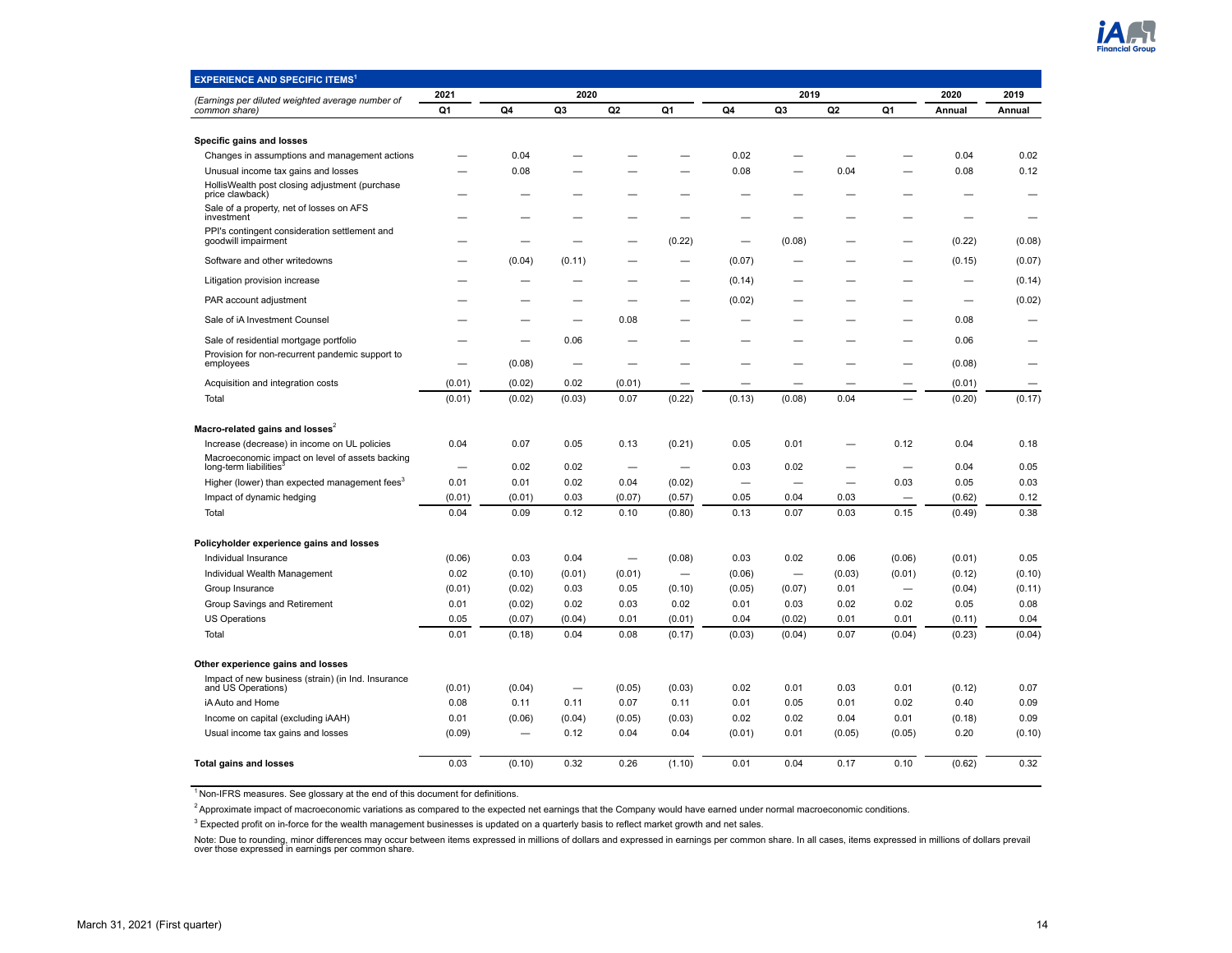

| <b>REPORTED EPS AND CORE EPS RECONCILIATION</b>                                                                                           |                |          |          |                          |        |          |          |                |                          |          |          |
|-------------------------------------------------------------------------------------------------------------------------------------------|----------------|----------|----------|--------------------------|--------|----------|----------|----------------|--------------------------|----------|----------|
|                                                                                                                                           | 2021           |          | 2020     |                          |        |          | 2019     |                |                          | 2020     | 2019     |
|                                                                                                                                           | Q <sub>1</sub> | Q4       | Q3       | Q <sub>2</sub>           | Q1     | Q4       | Q3       | Q <sub>2</sub> | Q1                       | Annual   | Annual   |
| <b>Reported earnings</b>                                                                                                                  |                |          |          |                          |        |          |          |                |                          |          |          |
| Earnings per common share - diluted                                                                                                       | \$1.61         | \$1.60   | \$2.03   | \$1.71                   | \$0.36 | \$1.59   | \$1.72   | \$1.69         | \$1.40                   | \$5.70   | \$6.40   |
| Return on common shareholders' equity - trailing 12<br>months                                                                             | 12.7%          | 10.6%    | 10.9%    | 10.5%                    | 10.7%  | 12.9%    | 12.7%    | 12.6%          | 12.4%                    |          |          |
| Core earnings remove from reported earnings the<br>impacts of the following items (in earnings per common<br>share, diluted);             |                |          |          |                          |        |          |          |                |                          |          |          |
| Market-related impacts that differ from management's<br>best estimate assumptions                                                         | (\$0.04)       | (S0.09)  | (\$0.12) | (\$0.10)                 | \$0.80 | (\$0.13) | (\$0.07) | (\$0.03)       | (\$0.15)                 | \$0.49   | (\$0.38) |
| Assumption changes and management actions                                                                                                 |                | (\$0.04) |          |                          |        | (\$0.02) |          |                |                          | (\$0.04) | (\$0.02) |
| Charges or proceeds related to acquisition or disposition<br>of a business, including acquisition, integration and<br>restructuring costs | \$0.03         | \$0.05   | (\$0.04) | (\$0.02)                 |        |          | (\$0.13) |                |                          | (S0.01)  | (\$0.13) |
| Amortization of acquisition-related finite life intangible<br>assets                                                                      | \$0.13         | \$0.12   | \$0.16   | \$0.07                   | \$0.07 | \$0.06   | \$0.06   | \$0.07         | \$0.06                   | \$0.42   | \$0.25   |
| Non-core pension expense                                                                                                                  | \$0.06         | \$0.05   | \$0.05   | \$0.05                   | \$0.04 | \$0.03   | \$0.03   | \$0.03         | \$0.02                   | \$0.19   | \$0.11   |
| Other specified unusual gains and losses <sup>2</sup>                                                                                     | -              | \$0.04   | \$0.11   | $\overline{\phantom{m}}$ | \$0.22 | \$0.15   | \$0.21   | (\$0.04)       | $\overline{\phantom{m}}$ | \$0.37   | \$0.32   |
| Total                                                                                                                                     | \$0.18         | \$0.13   | \$0.16   | $\overline{\phantom{0}}$ | \$1.13 | \$0.09   | \$0.10   | \$0.03         | (\$0.07)                 | \$1.42   | \$0.15   |
| Core earnings                                                                                                                             |                |          |          |                          |        |          |          |                |                          |          |          |
| Core earnings per common share - diluted                                                                                                  | \$1.79         | \$1.73   | \$2.19   | \$1.71                   | \$1.49 | \$1.68   | \$1.82   | \$1.72         | \$1.33                   | \$7.12   | \$6.55   |
| Core return on common shareholders' equity - trailing 12<br>months                                                                        | 13.6%          | 13.3 %   | 13.5%    | 13.1%                    | 13.3%  | 13.1%    | N/A      | N/A            | N/A                      |          |          |

 $^{2}$  See page 14 of this document for more information on specific gains and losses.

Note: The figures do not always add up exactly due to rounding differences.

Note: Due to rounding, minor differences may occur between items expressed in millions of dollars and expressed in earnings per common share. In all cases, items expressed in millions of dollars prevail<br>over those expresse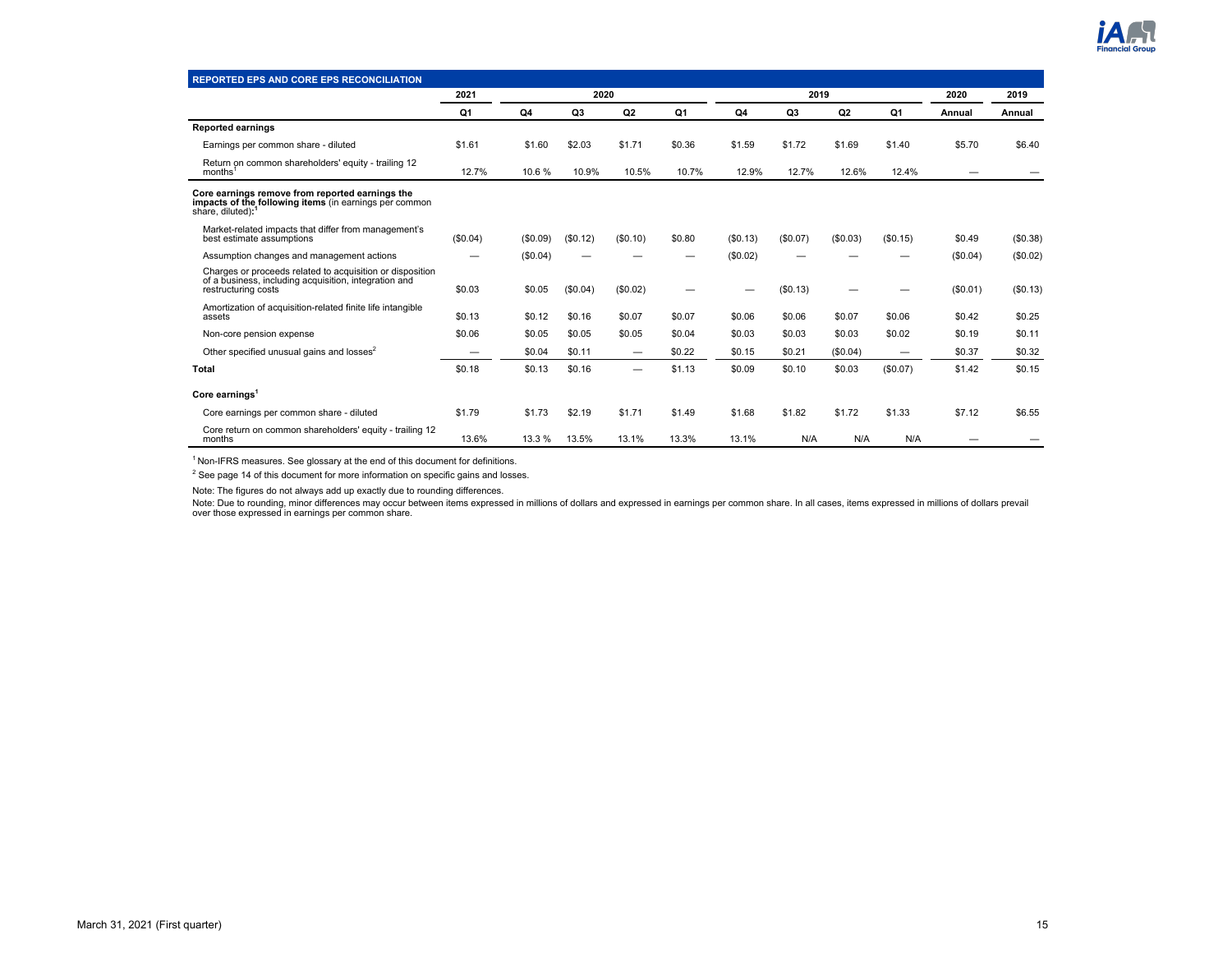

| <b>BUSINESS GROWTH</b>                               |           |           |           |           |           |           |                |                |           |           |           |
|------------------------------------------------------|-----------|-----------|-----------|-----------|-----------|-----------|----------------|----------------|-----------|-----------|-----------|
|                                                      | 2021      |           |           | 2020      |           |           |                | 2019           |           | 2020      | 2019      |
| (In millions of dollars, unless otherwise indicated) | Q1        | Q4        | Q3        | Q2        | Q1        | Q4        | Q <sub>3</sub> | Q <sub>2</sub> | Q1        | Annual    | Annual    |
| <b>Individual Insurance</b>                          |           |           |           |           |           |           |                |                |           |           |           |
| Sales <sup>1</sup>                                   |           |           |           |           |           |           |                |                |           |           |           |
| Minimum Premiums                                     | 54.4      | 64.0      | 51.6      | 43.5      | 43.3      | 48.5      | 45.8           | 43.1           | 39.0      | 202.4     | 176.4     |
| <b>Excess Premiums</b>                               | 3.7       | 7.7       | 1.8       | 9.4       | 1.9       | 2.8       | $1.2$          | 4.9            | 2.2       | 20.8      | 11.1      |
| Total                                                | 58.1      | 71.7      | 53.4      | 52.9      | 45.2      | 51.3      | 47.0           | 48.0           | 41.2      | 223.2     | 187.5     |
| Net premiums                                         | 418.7     | 421.8     | 412.0     | 393.5     | 397.5     | 409.9     | 397.5          | 391.3          | 387.8     | 1,624.8   | 1,586.5   |
| Number of policies issued                            |           |           |           |           |           |           |                |                |           |           |           |
| Life insurance only                                  | 35,590    | 38,400    | 34,519    | 31,558    | 28,929    | 31,485    | 32,379         | 30,711         | 27,713    | 133,406   | 122,288   |
| Life, critical illness, disability                   | 51,814    | 55,224    | 49,156    | 46,965    | 44,558    | 47,995    | 49,160         | 46,714         | 41,858    | 195,903   | 185,727   |
| <b>Individual Wealth Management</b>                  |           |           |           |           |           |           |                |                |           |           |           |
| Sales <sup>1</sup>                                   |           |           |           |           |           |           |                |                |           |           |           |
| General fund                                         | 228.7     | 247.3     | 208.2     | 174.9     | 205.7     | 176.7     | 162.0          | 97.9           | 109.2     | 836.1     | 545.8     |
| Segregated funds                                     | 1,377.0   | 883.1     | 724.9     | 599.3     | 872.3     | 633.4     | 576.4          | 544.8          | 610.9     | 3,079.6   | 2,365.5   |
| Mutual funds                                         | 941.8     | 759.7     | 544.7     | 504.6     | 693.0     | 566.3     | 465.2          | 485.9          | 546.3     | 2,502.0   | 2,063.7   |
| Total                                                | 2,547.5   | 1,890.1   | 1,477.8   | 1,278.8   | 1,771.0   | 1,376.4   | 1,203.6        | 1,128.6        | 1,266.4   | 6,417.7   | 4,975.0   |
| Net investment fund sales <sup>1</sup>               |           |           |           |           |           |           |                |                |           |           |           |
| Segregated funds                                     | 972.3     | 547.2     | 375.9     | 417.0     | 423.8     | 243.6     | 167.8          | 106.2          | 145.2     | 1,763.9   | 662.8     |
| Mutual funds                                         | 377.8     | 245.2     | 47.6      | 49.9      | (99.2)    | (54.4)    | (127.9)        | (136.8)        | (88.5)    | 243.5     | (407.6)   |
| Total                                                | 1,350.1   | 792.4     | 423.5     | 466.9     | 324.6     | 189.2     | 39.9           | (30.6)         | 56.7      | 2,007.4   | 255.2     |
| Assets under management                              |           |           |           |           |           |           |                |                |           |           |           |
| General fund                                         | 2,117.3   | 2,121.7   | 2,034.1   | 1,952.2   | 1,915.1   | 1,807.5   | 1,731.4        | 1,644.9        | 1,613.4   | 2,121.7   | 1,807.5   |
| Segregated funds                                     | 20,423.4  | 19,240.2  | 17,738.0  | 16,754.9  | 14,893.9  | 16,391.9  | 15,748.3       | 15,431.7       | 15,135.6  | 19,240.2  | 16,391.9  |
| Mutual funds                                         | 12,030.7  | 11,393.1  | 10,518.0  | 10,048.7  | 9,908.7   | 11,594.1  | 11,360.2       | 11,431.0       | 11,467.0  | 11,393.1  | 11,594.1  |
| Other                                                | 1,074.0   | 995.3     | 914.8     | 994.5     | 3,825.7   | 4,509.0   | 4,515.7        | 4,513.1        | 4,518.3   | 995.3     | 4,509.0   |
| Total                                                | 35,645.4  | 33,750.3  | 31,204.9  | 29,750.3  | 30,543.4  | 34,302.6  | 33,355.6       | 33,020.7       | 32,734.3  | 33,750.3  | 34,302.6  |
| Assets under administration <sup>2,3</sup>           | 98,292.1  | 94,534.2  | 87,555.0  | 84,594.2  | 77,639.2  | 88,142.1  | 86,426.5       | 86,361.4       | 84,899.1  | 94,534.2  | 88,142.1  |
| Total                                                | 133,937.5 | 128,284.5 | 118,759.9 | 114,344.5 | 108,182.6 | 122,444.7 | 119,782.1      | 119,382.1      | 117,633.4 | 128,284.5 | 122,444.7 |
| <b>Group Insurance</b>                               |           |           |           |           |           |           |                |                |           |           |           |
| Sales <sup>1</sup>                                   |           |           |           |           |           |           |                |                |           |           |           |
| <b>Employee Plans</b>                                | 87.1      | 30.1      | 26.1      | 22.9      | 57.1      | 6.2       | 12.9           | 4.1            | 25.9      | 136.2     | 49.1      |
| <b>Dealers Services</b>                              |           |           |           |           |           |           |                |                |           |           |           |
| <b>Creditor Insurance</b>                            | 43.0      | 65.3      | 90.1      | 46.4      | 58.9      | 75.0      | 97.6           | 91.3           | 64.8      | 260.7     | 328.7     |
| P&C                                                  | 64.5      | 67.4      | 87.0      | 54.1      | 62.0      | 55.9      | 70.6           | 74.3           | 52.6      | 270.5     | 253.4     |
| Non-Prime Loan originations                          | 123.7     | 116.2     | 132.0     | 89.0      | 103.2     | 110.1     | 131.5          | 104.5          | 92.1      | 440.4     | 438.2     |
| Total                                                | 231.2     | 248.9     | 309.1     | 189.5     | 224.1     | 241.0     | 299.7          | 270.1          | 209.5     | 971.6     | 1,020.3   |
| <b>Special Markets</b>                               | 46.8      | 44.4      | 40.3      | 44.9      | 75.8      | 76.3      | 62.9           | 61.1           | 73.6      | 205.4     | 273.9     |
| <b>Total sales</b>                                   | 365.1     | 323.4     | 375.5     | 257.3     | 357.0     | 323.5     | 375.5          | 335.3          | 309.0     | 1,313.2   | 1,343.3   |
| Car loans                                            |           |           |           |           |           |           |                |                |           |           |           |
| Dealer Services - Non-Prime Finance receivables      | 948.2     | 904.3     | 863.0     | 798.5     | 762.5     | 727.0     | 685.1          | 614.3          | 572.7     | 904.3     | 727.0     |

 $2$  Includes assets related to distribution affiliates.

 $^3$  An adjustment to Q2-2019 asset under administration figure has been performed in Q3-2019.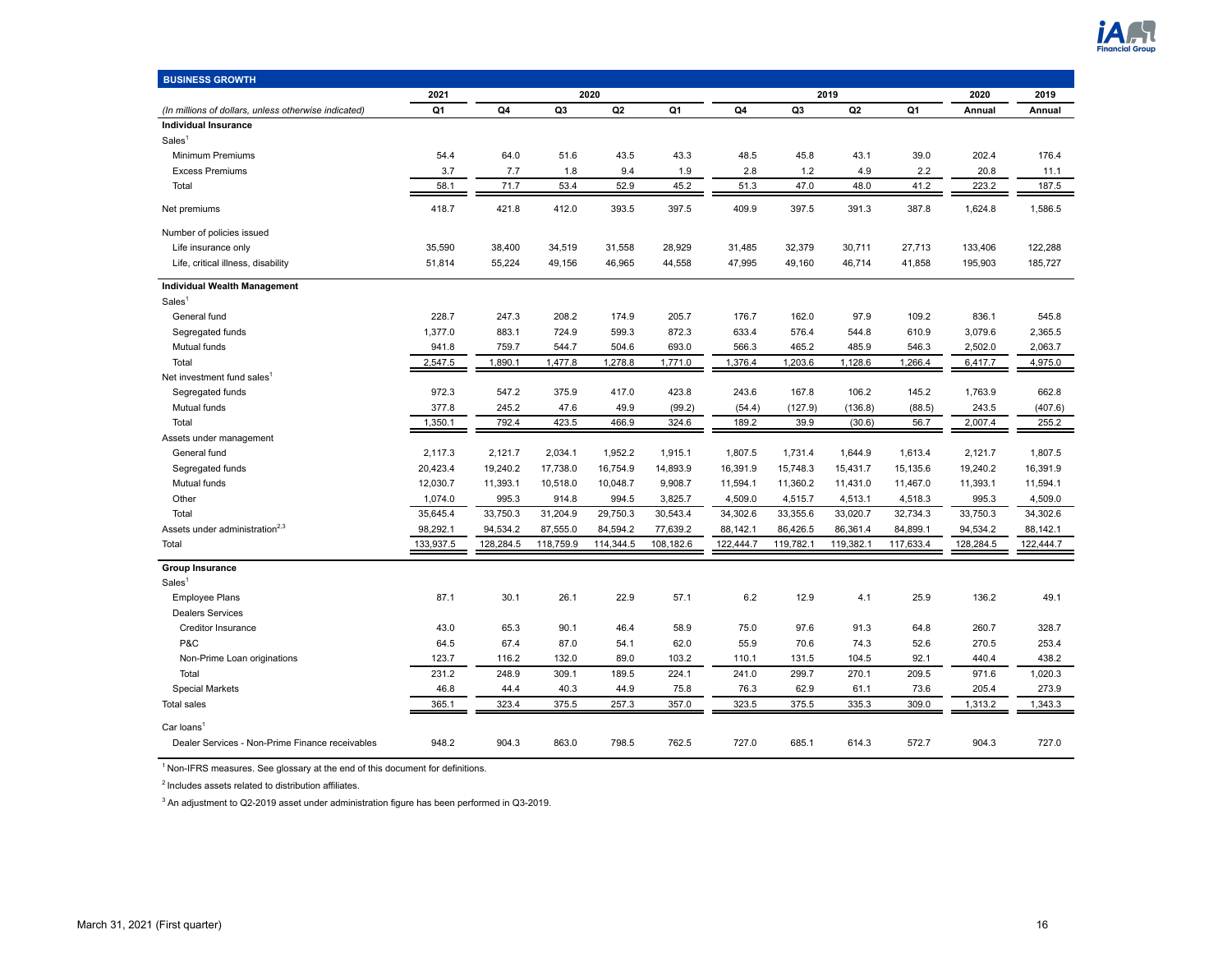

| <b>BUSINESS GROWTH (continued)</b>                        |          |          |          |                |          |          |          |          |          |          |          |
|-----------------------------------------------------------|----------|----------|----------|----------------|----------|----------|----------|----------|----------|----------|----------|
|                                                           | 2021     |          |          | 2020           |          |          |          | 2019     |          | 2020     | 2019     |
| (In millions of dollars, unless otherwise indicated)      | Q1       | Q4       | Q3       | Q <sub>2</sub> | Q1       | Q4       | Q3       | Q2       | Q1       | Annual   | Annual   |
| Group Insurance (continued)                               |          |          |          |                |          |          |          |          |          |          |          |
| Net premiums and premium equivalents                      |          |          |          |                |          |          |          |          |          |          |          |
| <b>Employee Plans</b>                                     | 282.1    | 262.6    | 259.9    | 243.8          | 261.9    | 245.4    | 245.0    | 248.8    | 246.5    | 1.028.2  | 985.7    |
| Dealer Services - Creditor Insurance                      | 28.5     | 46.5     | 73.2     | 32.4           | 41.2     | 54.2     | 75.9     | 67.9     | 43.4     | 193.3    | 241.4    |
| Dealer Services - P&C                                     | 47.1     | 50.2     | 45.5     | 48.9           | 49.5     | 39.2     | 38.6     | 40.1     | 37.3     | 194.1    | 155.2    |
| <b>Special Markets</b>                                    | 41.8     | 39.6     | 35.9     | 40.6           | 71.3     | 71.8     | 58.6     | 56.3     | 69.5     | 187.4    | 256.2    |
| Total net premiums                                        | 399.5    | 398.9    | 414.5    | 365.7          | 423.9    | 410.6    | 418.1    | 413.1    | 396.7    | 1,603.0  | 1,638.5  |
| Premium equivalents and deposits                          |          |          |          |                |          |          |          |          |          |          |          |
| Administrative services only contracts (ASO)              | 24.4     | 21.2     | 18.0     | 7.4            | 16.9     | 17.9     | 16.2     | 18.5     | 18.3     | 63.5     | 70.9     |
| Investment contracts                                      | 5.8      | 18.8     | 17.5     | 20.2           | 20.5     | 20.6     | 20.3     | 15.8     | 22.1     | 77.0     | 78.8     |
| Total                                                     | 429.7    | 438.9    | 450.0    | 393.3          | 461.3    | 449.1    | 454.6    | 447.4    | 437.1    | 1,743.5  | 1,788.2  |
|                                                           |          |          |          |                |          |          |          |          |          |          |          |
| <b>Group Savings and Retirement</b><br>Sales <sup>1</sup> |          |          |          |                |          |          |          |          |          |          |          |
| Accumulation contracts                                    |          |          |          |                |          |          |          |          |          |          |          |
| General fund                                              | 12.0     | 26.4     | 17.5     | 19.9           | 41.9     | 10.7     | 16.0     | 11.7     | 11.6     | 105.7    | 50.0     |
| Segregated funds                                          | 626.9    | 842.8    | 508.3    | 288.8          | 591.9    | 372.0    | 324.5    | 316.8    | 336.7    | 2,231.8  | 1,350.0  |
| Total                                                     | 638.9    | 869.2    | 525.8    | 308.7          | 633.8    | 382.7    | 340.5    | 328.5    | 348.3    | 2,337.5  | 1,400.0  |
| Insured annuities (general fund)                          | 27.4     | 0.8      | 648.2    | 52.3           | 6.1      | 197.3    | 95.0     | 17.3     | 318.0    | 707.4    | 627.6    |
| Deposits                                                  | 27.0     | 9.0      | 6.0      | 4.0            | 19.0     | 13.2     | 11.0     | 12.6     | 9.2      | 38.0     | 46.0     |
| <b>Total sales</b>                                        | 693.3    | 879.0    | 1,180.0  | 365.0          | 658.9    | 593.2    | 446.5    | 358.4    | 675.5    | 3,082.9  | 2,073.6  |
| Net premiums and deposits                                 |          |          |          |                |          |          |          |          |          |          |          |
| Net premiums                                              | 659.8    | 863.5    | 1,167.5  | 354.2          | 633.0    | 573.0    | 428.5    | 338.7    | 660.3    | 3,018.2  | 2,000.5  |
| Deposits                                                  | 27.0     | 9.0      | 6.0      | 4.0            | 19.0     | 13.2     | 11.0     | 12.6     | 9.2      | 38.0     | 46.0     |
| Total                                                     | 686.8    | 872.5    | 1,173.5  | 358.2          | 652.0    | 586.2    | 439.5    | 351.3    | 669.5    | 3,056.2  | 2,046.5  |
| Assets under management                                   |          |          |          |                |          |          |          |          |          |          |          |
| Accumulation contracts                                    |          |          |          |                |          |          |          |          |          |          |          |
| General fund <sup>2</sup>                                 | 254.0    | 298.5    | 295.1    | 290.4          | 289.9    | 232.5    | 240.8    | 233.2    | 233.4    | 298.5    | 232.5    |
| Segregated funds                                          | 13,013.7 | 13,563.8 | 12,381.0 | 11,749.9       | 10,566.2 | 11,476.0 | 11,228.1 | 10,957.0 | 10,623.9 | 13,563.8 | 11,476.0 |
| Other                                                     | 354.5    | 364.1    | 352.9    | 355.7          | 335.3    | 865.0    | 899.1    | 896.5    | 887.6    | 364.1    | 865.0    |
| Total                                                     | 13,622.2 | 14,226.4 | 13,029.0 | 12,396.0       | 11,191.4 | 12,573.5 | 12,368.0 | 12,086.7 | 11,744.9 | 14,226.4 | 12,573.5 |
| Insured annuities (general fund)                          | 4,495.8  | 4,758.4  | 4,711.6  | 4,067.2        | 3,817.1  | 3,929.2  | 3,791.2  | 3,709.7  | 3,658.3  | 4,758.4  | 3,929.2  |
| Total                                                     | 18,118.0 | 18,984.8 | 17,740.6 | 16,463.2       | 15,008.5 | 16,502.7 | 16,159.2 | 15,796.4 | 15,403.2 | 18,984.8 | 16,502.7 |
|                                                           |          |          |          |                |          |          |          |          |          |          |          |

 $2$  In Q3-2020 an adjustment has been made to better reflect Q2-2020 results.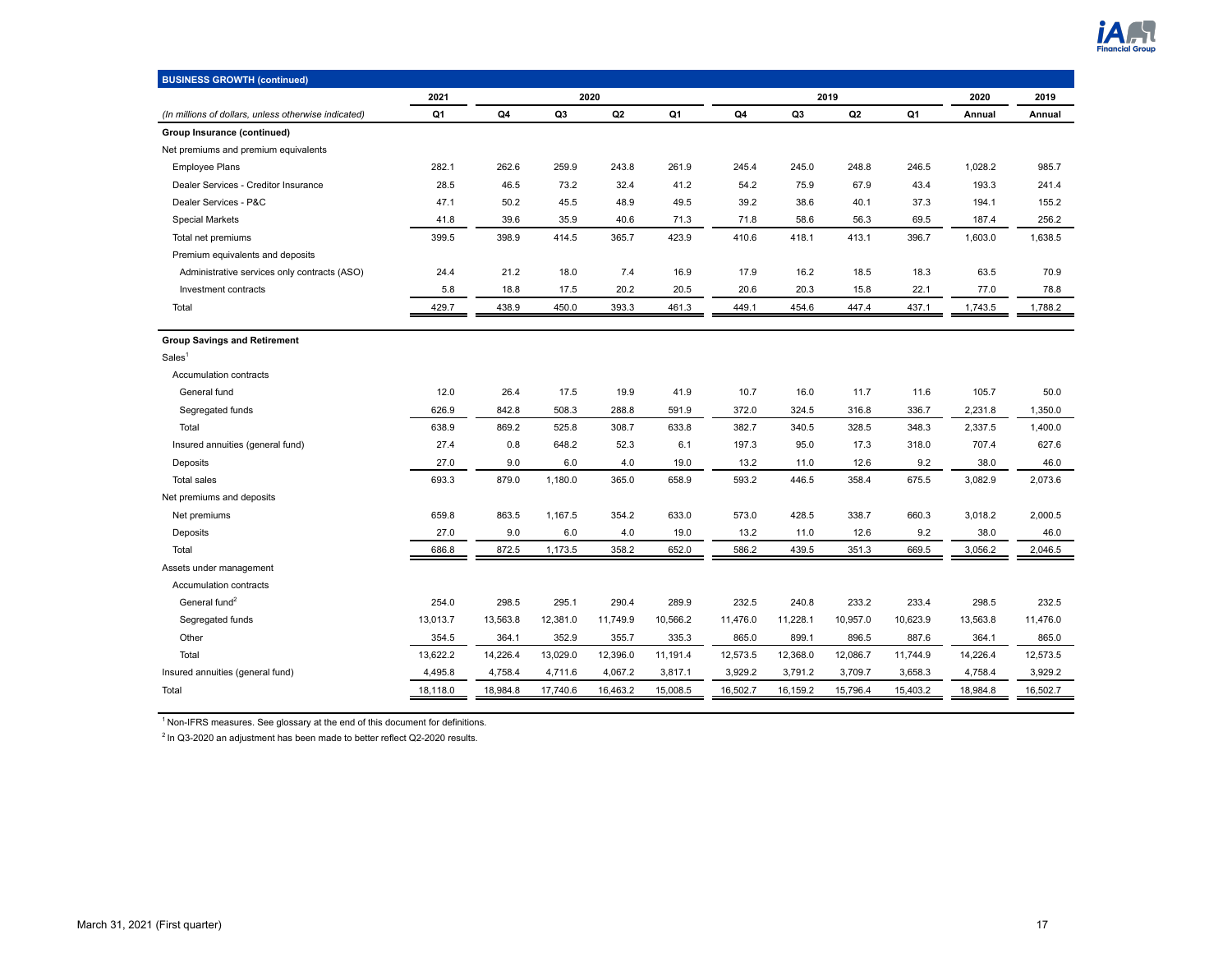

| <b>BUSINESS GROWTH (continued)</b>                                       |         |         |         |                  |         |         |         |                |         |          |          |
|--------------------------------------------------------------------------|---------|---------|---------|------------------|---------|---------|---------|----------------|---------|----------|----------|
|                                                                          | 2021    |         | 2020    |                  |         |         | 2019    |                |         | 2020     | 2019     |
| (In millions of dollars, unless otherwise indicated)                     | Q1      | Q4      | Q3      | $_{\mathbf{Q2}}$ | Q1      | Q4      | Q3      | Q <sub>2</sub> | Q1      | Annual   | Annual   |
| <b>US Operations</b>                                                     |         |         |         |                  |         |         |         |                |         |          |          |
| Sales $(SUS)^{1}$                                                        |         |         |         |                  |         |         |         |                |         |          |          |
| Individual Insurance                                                     | 31.2    | 31.2    | 33.7    | 32.9             | 29.4    | 29.4    | 25.9    | 24.7           | 19.2    | 127.2    | 99.2     |
| Dealer Services - P&C <sup>2</sup>                                       | 233.0   | 245.8   | 249.1   | 106.9            | 117.2   | 107.6   | 117.4   | 114.5          | 109.7   | 719.0    | 449.2    |
| Sales (\$CAN) <sup>1</sup>                                               |         |         |         |                  |         |         |         |                |         |          |          |
| Individual Insurance                                                     | 39.5    | 40.6    | 45.0    | 45.5             | 39.4    | 38.8    | 34.3    | 33.1           | 25.4    | 170.5    | 131.6    |
| Dealer Services - P&C <sup>2</sup>                                       | 295.0   | 322.7   | 335.2   | 148.2            | 157.4   | 141.9   | 155.1   | 153.1          | 145.9   | 963.5    | 596.0    |
| Net Premiums and Premium Equivalents (\$CAN)                             |         |         |         |                  |         |         |         |                |         |          |          |
| <b>Net Premiums</b>                                                      |         |         |         |                  |         |         |         |                |         |          |          |
| Individual Insurance                                                     | 119.2   | 99.1    | 125.3   | 123.7            | 113.5   | 107.1   | 102.0   | 100.5          | 95.5    | 461.6    | 405.1    |
| Dealer Services - P&C <sup>2</sup>                                       | 79.6    | 77.5    | 103.8   | 26.6             | 24.7    | 24.0    | 25.5    | 19.1           | 19.3    | 232.6    | 87.9     |
| Total                                                                    | 198.8   | 176.6   | 229.1   | 150.3            | 138.2   | 131.1   | 127.5   | 119.6          | 114.8   | 694.2    | 493.0    |
| Premium Equivalents - P&C                                                | 47.6    | 42.1    | 81.8    | 37.3             | 40.7    | 44.7    | 33.1    | 43.9           | 36.4    | 201.9    | 158.1    |
| Total Net premiums and Premium Equivalents                               | 246.4   | 218.7   | 310.9   | 187.6            | 178.9   | 175.8   | 160.6   | 163.5          | 151.2   | 896.1    | 651.1    |
| <b>General Insurance</b>                                                 |         |         |         |                  |         |         |         |                |         |          |          |
| Sales <sup>1</sup>                                                       |         |         |         |                  |         |         |         |                |         |          |          |
| iAAH (Auto & Home)                                                       | 84.1    | 86.3    | 109.8   | 125.0            | 73.9    | 76.2    | 96.2    | 112.4          | 66.2    | 395.0    | 351.0    |
| Net premiums, premium equivalents and deposits by line of business       |         |         |         |                  |         |         |         |                |         |          |          |
| Individual Insurance                                                     | 418.7   | 421.8   | 412.0   | 393.5            | 397.5   | 409.9   | 397.5   | 391.3          | 387.8   | 1,624.8  | 1,586.5  |
| Individual Wealth Management                                             | 2,547.5 | 1,890.1 | 1,477.8 | 1,278.8          | 1,771.0 | 1,376.4 | 1,203.6 | 1,128.6        | 1,266.4 | 6,417.7  | 4,975.0  |
| Group Insurance                                                          | 429.7   | 438.9   | 450.0   | 393.3            | 461.3   | 449.1   | 454.6   | 447.4          | 437.1   | 1,743.5  | 1,788.2  |
| Group Savings and Retirement                                             | 686.8   | 872.5   | 1,173.5 | 358.2            | 652.0   | 586.2   | 439.5   | 351.3          | 669.5   | 3,056.2  | 2,046.5  |
| <b>US Operations</b>                                                     | 246.4   | 218.7   | 310.9   | 187.6            | 178.9   | 175.8   | 160.6   | 163.5          | 151.2   | 896.1    | 651.1    |
| General Insurance <sup>3</sup>                                           | 92.5    | 88.8    | 91.4    | 75.5             | 84.5    | 82.3    | 79.5    | 77.3           | 75.1    | 340.2    | 314.2    |
| Total                                                                    | 4,421.6 | 3,930.8 | 3,915.6 | 2,686.9          | 3,545.2 | 3,079.7 | 2,735.3 | 2,559.4        | 2,987.1 | 14,078.5 | 11,361.5 |
| Distribution of net premiums, premium equivalents and deposits by region |         |         |         |                  |         |         |         |                |         |          |          |
| Atlantic provinces                                                       | 4.1%    | 3.1%    | 3.5%    | 3.3%             | 3.2%    | 3.2%    | 3.6%    | 4.0%           | 7.1%    | 3.3%     | 4.5%     |
| Quebec                                                                   | 40.1%   | 47.0%   | 32.5%   | 39.7%            | 38.5%   | 36.2%   | 40.3%   | 40.8%          | 35.3%   | 39.4%    | 38.0%    |
| Ontario                                                                  | 25.5%   | 22.4%   | 38.2%   | 28.1%            | 29.5%   | 31.4%   | 28.6%   | 25.8%          | 32.3%   | 29.6%    | 29.7%    |
| Western provinces                                                        | 24.6%   | 22.1%   | 18.3%   | 21.7%            | 23.7%   | 23.4%   | 21.5%   | 22.9%          | 20.2%   | 21.2%    | 22.0%    |
| Outside Canada                                                           | 5.7%    | 5.4%    | 7.5%    | 7.2%             | 5.1%    | 5.8%    | 6.0%    | 6.5%           | 5.1%    | 6.5%     | 5.8%     |
| Total                                                                    | 100.0%  | 100.0%  | 100.0%  | 100.0%           | 100.0%  | 100.0%  | 100.0%  | 100.0%         | 100.0%  | 100.0%   | 100.0%   |

 $<sup>1</sup>$  Non-IFRS measures. See glossary at the end of this document for definitions.</sup>

 $^2$  Since Q3-2020, IAS Parent Holdings inc. has been added to this business unit.

 $^3$  Includes iA Auto and Home premiums, other activities that have no link with key segments and some minor consolidation adjustments.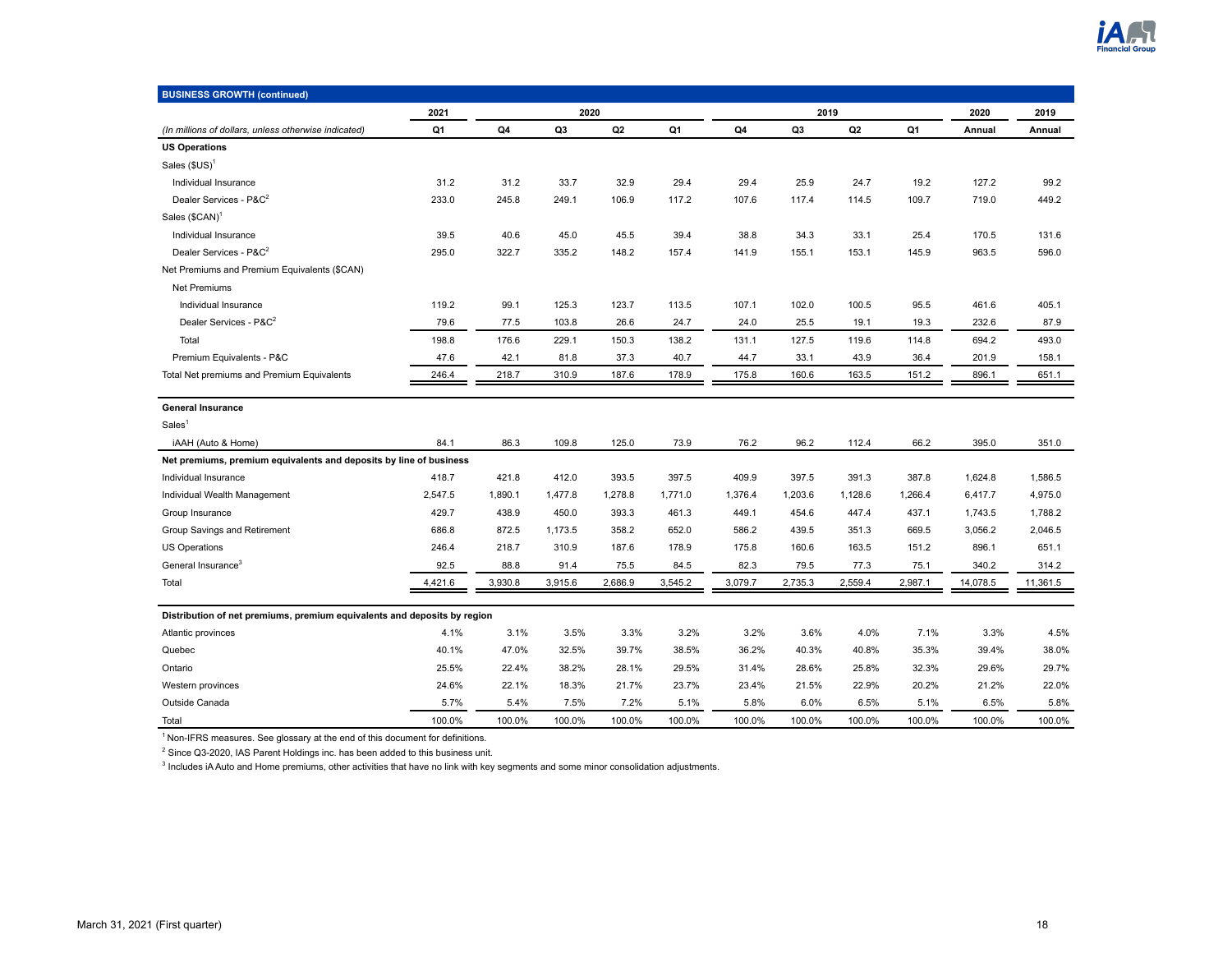

| <b>BUSINESS GROWTH (continued)</b>                   |           |           |           |                |           |           |           |           |           |           |           |
|------------------------------------------------------|-----------|-----------|-----------|----------------|-----------|-----------|-----------|-----------|-----------|-----------|-----------|
|                                                      | 2021      |           |           | 2020           |           |           |           | 2019      |           | 2020      | 2019      |
| (In millions of dollars, unless otherwise indicated) | Q1        | Q4        | Q3        | Q <sub>2</sub> | Q1        | Q4        | Q3        | Q2        | Q1        | Annual    | Annual    |
| Assets under management and administration           |           |           |           |                |           |           |           |           |           |           |           |
| Assets under management                              |           |           |           |                |           |           |           |           |           |           |           |
| General fund                                         | 52,237.8  | 53,661.5  | 52,705.8  | 51,499.5       | 47,811.4  | 45,279.6  | 45,458.8  | 43,432.1  | 42,530.9  | 53,661.5  | 45,279.6  |
| Segregated funds                                     | 33,437.1  | 32,804.0  | 30,119.0  | 28,504.8       | 25,460.1  | 27,867.9  | 26,976.4  | 26,388.7  | 25,759.5  | 32,804.0  | 27,867.9  |
| Mutual funds                                         | 12,030.7  | 11,393.1  | 10,518.0  | 10,048.7       | 9,908.7   | 11,594.2  | 11,360.2  | 11,431.0  | 11,467.0  | 11,393.1  | 11,594.2  |
| Other <sup>1</sup>                                   | 3,913.4   | 3,797.3   | 3,731.7   | 5,287.3        | 13,893.1  | 15,500.1  | 15,666.6  | 15,421.8  | 15,199.0  | 3,797.3   | 15,500.1  |
| Total                                                | 101,619.0 | 101,655.9 | 97,074.5  | 95,340.3       | 97,073.3  | 100,241.8 | 99,462.0  | 96,673.6  | 94,956.4  | 101,655.9 | 100,241.8 |
| Assets under administration <sup>2</sup>             | 99,647.2  | 95,830.1  | 88,745.4  | 85,682.6       | 78,653.6  | 89,245.8  | 87,592.0  | 87,566.7  | 86,114.1  | 95,830.1  | 89,245.8  |
| Total                                                | 201,266.2 | 197,486.0 | 185,819.9 | 181,022.9      | 175,726.9 | 189,487.6 | 187,054.0 | 184,240.3 | 181,070.5 | 197,486.0 | 189,487.6 |
|                                                      |           |           |           |                |           |           |           |           |           |           |           |
| Human resources                                      |           |           |           |                |           |           |           |           |           |           |           |
| Number of employees<br>$\sim$ $\sim$                 | 8,020     | 7,794     | 7,740     | 7,613          | 7,495     | 7,018     | 6,904     | 6,873     | 6,917     | 7,794     | 7,018     |

<sup>1</sup> Mainly assets managed for third parties.

 $^{\rm 2}$  An adjustment to the Q2-2019 assets under administration figure was made in Q3-2019.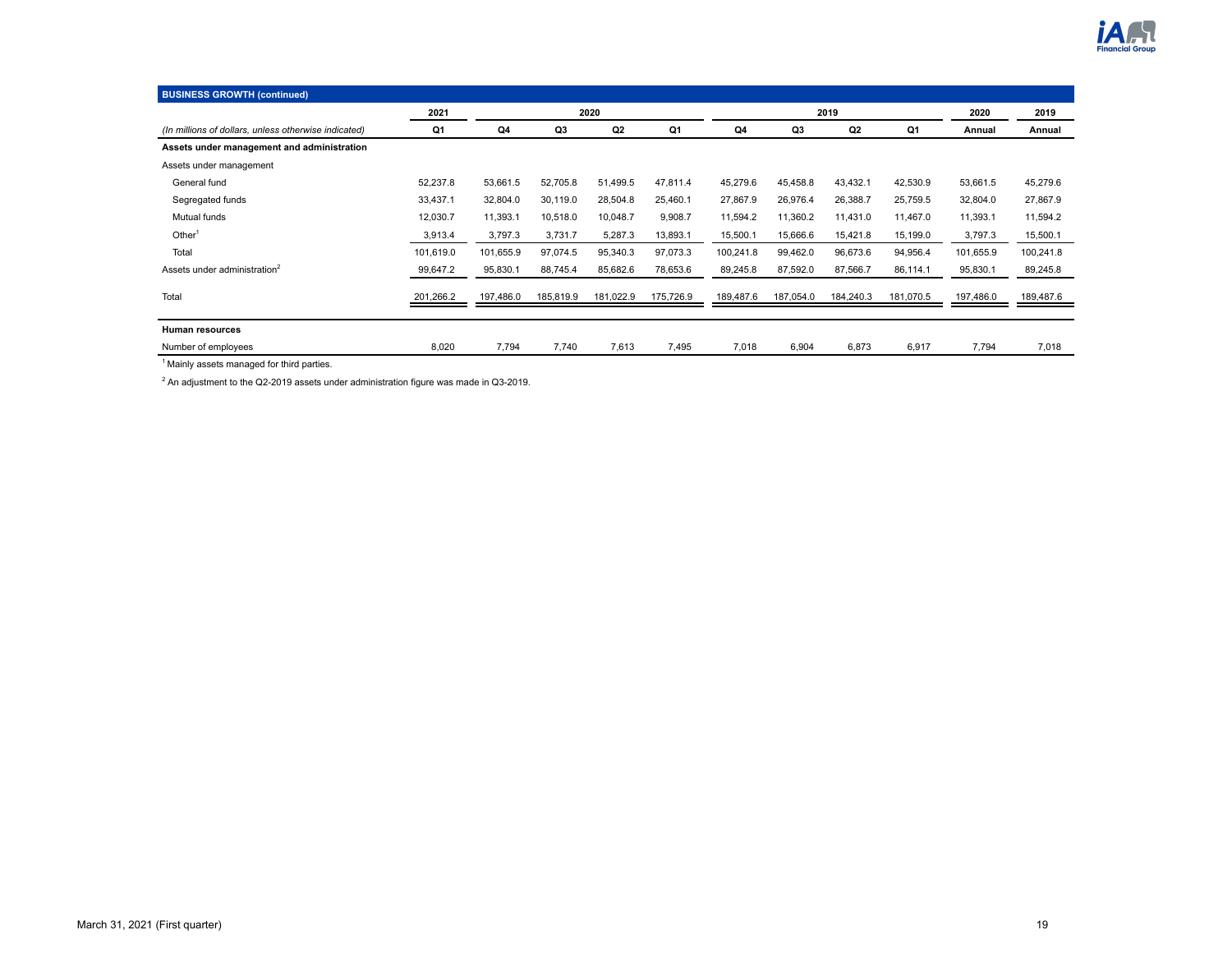

| <b>INVESTED ASSETS</b>                                                |                          |                          |                          |                          |                          |                          |                          |                          |                          |
|-----------------------------------------------------------------------|--------------------------|--------------------------|--------------------------|--------------------------|--------------------------|--------------------------|--------------------------|--------------------------|--------------------------|
|                                                                       | 2021                     |                          | 2020                     |                          |                          |                          | 2019                     |                          |                          |
| (In millions of dollars, unless otherwise indicated)                  | Q1                       | Q4                       | Q3                       | Q2                       | Q1                       | Q4                       | Q3                       | Q <sub>2</sub>           | Q1                       |
| Value and distribution of investments                                 |                          |                          |                          |                          |                          |                          |                          |                          |                          |
| Book value of investment portfolio                                    | 42,498.8                 | 45,147.1                 | 44,687.0                 | 43,308.0                 | 41,561.2                 | 39,919.2                 | 39,856.8                 | 37,987.9                 | 36,572.6                 |
| Distribution of investments by financial instrument category          |                          |                          |                          |                          |                          |                          |                          |                          |                          |
| Fair value through profit or loss (FVTPL)                             | 64.3%                    | 66.9%                    | 67.5%                    | 67.4%                    | 65.0%                    | 63.9%                    | 64.5%                    | 65.1%                    | 63.3%                    |
| Held to maturity                                                      | 1.0%                     | 1.1%                     | 1.2%                     | $\overline{\phantom{0}}$ | $\overline{\phantom{0}}$ |                          | $\overline{\phantom{0}}$ | $\overline{\phantom{0}}$ | $\overline{\phantom{0}}$ |
| Loans and receivables                                                 | 17.4%                    | 16.3%                    | 15.7%                    | 18.3%                    | 20.3%                    | 19.1%                    | 18.9%                    | 19.2%                    | 19.5%                    |
| Available for sale                                                    | 11.9%                    | 10.5%                    | 10.1%                    | 8.7%                     | 8.8%                     | 10.7%                    | 11.1%                    | 10.1%                    | 11.6%                    |
| Investment properties                                                 | 4.4%                     | 4.2%                     | 4.5%                     | 4.6%                     | 4.9%                     | 5.2%                     | 4.5%                     | 4.6%                     | 4.7%                     |
| Other                                                                 | 1.0%                     | 1.0%                     | 1.0%                     | 1.0%                     | 1.0%                     | 1.1%                     | 1.0%                     | 1.0%                     | 0.9%                     |
| Total                                                                 | 100.0%                   | 100.0%                   | 100.0%                   | 100.0%                   | 100.0%                   | 100.0%                   | 100.0%                   | 100.0%                   | 100.0%                   |
| Distribution of investments by asset category                         |                          |                          |                          |                          |                          |                          |                          |                          |                          |
| Bonds                                                                 | 71.9%                    | 71.1%                    | 72.2%                    | 69.1%                    | 66.7%                    | 68.8%                    | 69.6%                    | 69.1%                    | 69.0%                    |
| Mortgages and other loans                                             | 6.8%                     | 6.2%                     | 5.9%                     | 8.7%                     | 9.2%                     | 9.7%                     | 9.7%                     | 10.0%                    | 10.0%                    |
| <b>Stocks</b>                                                         | 8.2%                     | 7.3%                     | 7.0%                     | 6.8%                     | 6.6%                     | 7.6%                     | 7.3%                     | 7.4%                     | 8.5%                     |
| Real estate                                                           | 4.4%                     | 4.2%                     | 4.5%                     | 4.6%                     | 4.9%                     | 5.2%                     | 4.5%                     | 4.6%                     | 4.7%                     |
| Policy loans                                                          | 2.2%                     | 2.0%                     | 2.0%                     | 2.2%                     | 2.2%                     | 2.3%                     | 2.3%                     | 2.4%                     | 2.6%                     |
| Cash and short-term investments                                       | 3.2%                     | 4.3%                     | 4.0%                     | 3.4%                     | 7.2%                     | 2.8%                     | 2.5%                     | 2.3%                     | 2.5%                     |
| Other                                                                 | 3.3%                     | 4.9%                     | 4.4%                     | 5.2%                     | 3.2%                     | 3.6%                     | 4.1%                     | 4.2%                     | 2.7%                     |
| Total                                                                 | 100.0%                   | 100.0%                   | 100.0%                   | 100.0%                   | 100.0%                   | 100.0%                   | 100.0%                   | 100.0%                   | 100.0%                   |
| Distribution of investments by region                                 |                          |                          |                          |                          |                          |                          |                          |                          |                          |
| Atlantic provinces                                                    | 3.3%                     | 3.1%                     | 3.0%                     | 2.9%                     | 2.9%                     | 2.9%                     | 3.0%                     | 2.9%                     | 3.1%                     |
| Quebec                                                                | 24.5%                    | 24.7%                    | 24.4%                    | 26.8%                    | 27.1%                    | 27.3%                    | 27.1%                    | 26.9%                    | 26.8%                    |
| Ontario                                                               | 29.8%                    | 30.4%                    | 31.4%                    | 30.0%                    | 30.1%                    | 30.8%                    | 32.3%                    | 32.8%                    | 32.4%                    |
| Western provinces                                                     | 18.5%                    | 17.8%                    | 17.6%                    | 17.7%                    | 17.3%                    | 18.2%                    | 18.2%                    | 18.5%                    | 18.7%                    |
| Outside Canada                                                        | 23.9%                    | 24.0%                    | 23.6%                    | 22.6%                    | 22.6%                    | 20.8%                    | 19.4%                    | 18.9%                    | 19.0%                    |
| Total                                                                 | 100.0%                   | 100.0%                   | 100.0%                   | 100.0%                   | 100.0%                   | 100.0%                   | 100.0%                   | 100.0%                   | 100.0%                   |
| Impaired investments and provisions                                   |                          |                          |                          |                          |                          |                          |                          |                          |                          |
| Gross impaired investments (excluding insured loans)                  | 23.1                     | 45.2                     | 45.4                     | 44.5                     | 5.5                      | 21.5                     | 24.0                     | 23.9                     | 24.2                     |
| Provisions for impaired investments (specific)                        | 5.6                      | 14.1                     | 8.0                      | 8.1                      | 2.8                      | 10.5                     | 11.1                     | 11.1                     | 8.6                      |
| As a % of gross impaired investments                                  | 24.2%                    | 31.2%                    | 17.6%                    | 18.2%                    | 50.9%                    | 49.1%                    | 46.3%                    | 46.4%                    | 35.5%                    |
| Net impaired investments (excluding insured loans)                    |                          |                          |                          |                          |                          |                          |                          |                          |                          |
| <b>Bonds</b>                                                          | 17.4                     | 30.8                     | 37.0                     | 36.0                     | 2.0                      | 10.1                     | 10.2                     | 10.2                     | 12.8                     |
| Mortgages and other loans                                             | 0.1                      | 0.3                      | 0.4                      | 0.4                      | 0.7                      | 0.8                      | 2.7                      | 2.6                      | 2.8                      |
| Total                                                                 | 17.5                     | 31.1                     | 37.4                     | 36.4                     | 2.7                      | 10.9                     | 12.9                     | 12.8                     | 15.6                     |
| Net impaired investments as a % of investment portfolio               | 0.04%                    | 0.07%                    | 0.08%                    | 0.08%                    | 0.01%                    | 0.03%                    | 0.03%                    | 0.03%                    | 0.04%                    |
| Provisions for losses (collective and specific)                       |                          |                          |                          |                          |                          |                          |                          |                          |                          |
| At beginning of period                                                | 40.8                     | 35.0                     | 31.5                     | 22.5                     | 20.7                     | 20.8                     | 19.7                     | 16.8                     | 16.7                     |
| Increase for the period                                               | 9.6                      | 12.5                     | 9.1                      | 16.2                     | 20.7                     | 11.4                     | 9.5                      | 11.0                     | 8.3                      |
| Decrease for the period                                               | (18.6)                   | (6.7)                    | (5.6)                    | (7.2)                    | (18.9)                   | (11.5)                   | (8.4)                    | (8.1)                    | (8.2)                    |
| At end of period                                                      | 31.8                     | 40.8                     | 35.0                     | 31.5                     | 22.5                     | 20.7                     | 20.8                     | 19.7                     | 16.8                     |
|                                                                       |                          |                          |                          |                          |                          |                          |                          |                          |                          |
| Provisions for losses by type of investment (collective and specific) |                          |                          |                          |                          |                          |                          |                          |                          |                          |
| <b>Bonds</b>                                                          | 5.6                      | 14.1                     | 8.0                      | 8.0                      | 2.5                      | 10.4                     | 10.4                     | 10.4                     | 7.9                      |
| Mortgages                                                             | $\overline{\phantom{a}}$ | $\overline{\phantom{a}}$ | $\overline{\phantom{0}}$ | $\overline{\phantom{0}}$ | $\overline{\phantom{a}}$ | $\overline{\phantom{0}}$ | 0.6                      | 0.6                      | 0.6                      |
| Car loans                                                             | 26.2                     | 26.7                     | 27.0                     | 23.5                     | 20.0                     | 10.3                     | 9.8                      | 8.7                      | 8.3                      |
| Total                                                                 | 31.8                     | 40.8                     | 35.0                     | 31.5                     | 22.5                     | 20.7                     | 20.8                     | 19.7                     | 16.8                     |
| Other quality measure                                                 |                          |                          |                          |                          |                          |                          |                          |                          |                          |
| Car loans - Average credit loss rate (non-prime)                      | 3.0%                     | 3.6%                     | 4.3%                     | 5.0%                     | 5.5%                     | 5.4%                     | 5.3%                     | 5.4%                     | 5.3%                     |

<sup>1</sup>Non-IFRS measure. Quarterly average credit loss on a trailing 12 months basis. Represents total credit losses divided by the average finance receivables over the same period.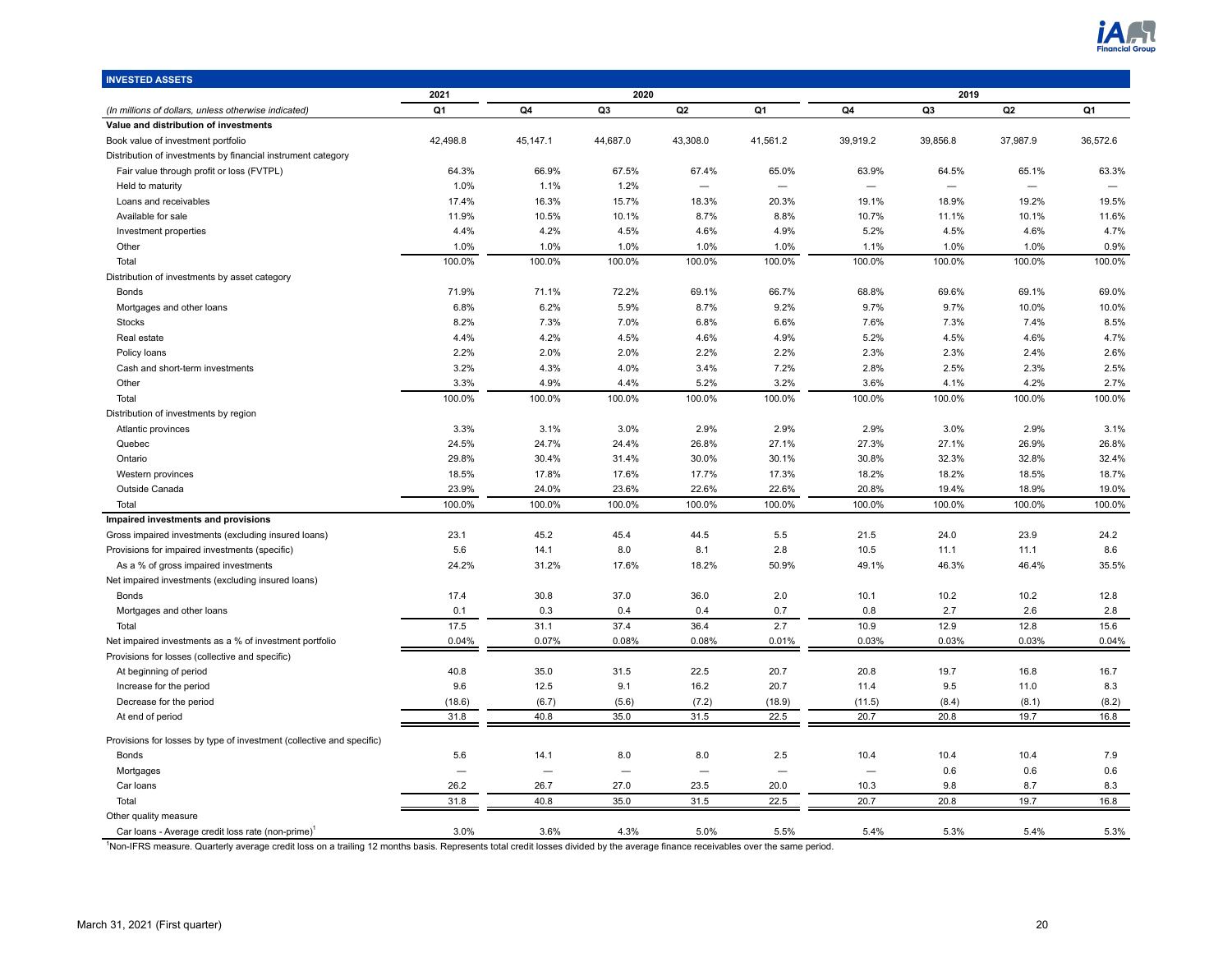

| <b>INVESTED ASSETS (continued)</b>                   |          |                          |          |              |                          |                          |                |                   |                          |
|------------------------------------------------------|----------|--------------------------|----------|--------------|--------------------------|--------------------------|----------------|-------------------|--------------------------|
|                                                      | 2021     |                          | 2020     |              |                          |                          | 2019           |                   |                          |
| (In millions of dollars, unless otherwise indicated) | Q1       | Q4                       | Q3       | $\mathsf Q2$ | Q1                       | Q4                       | Q <sub>3</sub> | Q2                | Q1                       |
| Real estate acquired to settle loans                 |          |                          |          |              |                          |                          |                |                   |                          |
| Real estate held for resale                          | 0.5      | 0.5                      | 0.6      | 0.6          | 0.6                      | 0.6                      | 0.6            | 0.6               | 0.6                      |
| <b>Bonds</b>                                         |          |                          |          |              |                          |                          |                |                   |                          |
| Book value of the bond portfolio                     | 30,541.8 | 32,098.6                 | 32,279.0 | 29,964.1     | 27,708.3                 | 27,508.5                 | 27,767.3       | 26,291.8          | 25,229.3                 |
| Distribution by financial instrument category        |          |                          |          |              |                          |                          |                |                   |                          |
| Available for sale                                   | 14.0%    | 12.5%                    | 12.2%    | 10.9%        | 12.0%                    | 13.7%                    | 14.1%          | 12.8%             | 15.0%                    |
| Fair value through profit or loss (FVTPL)            | 75.9%    | 77.8%                    | 78.1%    | 80.6%        | 79.0%                    | 77.8%                    | 77.8%          | 78.6%             | 76.4%                    |
| Held to maturity                                     | 1.5%     | 1.5%                     | 1.7%     |              | $\overline{\phantom{0}}$ | $\overline{\phantom{m}}$ |                | $\qquad \qquad -$ | $\overline{\phantom{m}}$ |
| Loans and receivables                                | 8.6%     | 8.2%                     | 8.0%     | 8.5%         | 9.0%                     | 8.5%                     | 8.1%           | 8.6%              | 8.6%                     |
| Total                                                | 100.0%   | 100.0%                   | 100.0%   | 100.0%       | 100.0%                   | 100.0%                   | 100.0%         | 100.0%            | 100.0%                   |
| Distribution by credit rating                        |          |                          |          |              |                          |                          |                |                   |                          |
| Rating - AAA                                         | 7.74%    | 5.97%                    | 6.10%    | 4.05%        | 5.03%                    | 6.78%                    | 5.54%          | 4.56%             | 6.14%                    |
| Rating - AA                                          | 45.07%   | 47.27%                   | 47.08%   | 48.32%       | 47.47%                   | 47.62%                   | 34.48%         | 35.53%            | 34.82%                   |
| Rating - A                                           | 28.93%   | 29.47%                   | 29.27%   | 30.20%       | 30.55%                   | 28.94%                   | 42.01%         | 42.25%            | 41.28%                   |
| Rating - BBB                                         | 17.25%   | 16.30%                   | 16.78%   | 16.60%       | 16.20%                   | 15.79%                   | 17.15%         | 16.80%            | 16.84%                   |
| Rating - BB and lower                                | 1.01%    | 0.99%                    | 0.77%    | 0.83%        | 0.75%                    | 0.87%                    | 0.82%          | 0.86%             | 0.92%                    |
| Total                                                | 100.00%  | 100.00%                  | 100.00%  | 100.00%      | 100.00%                  | 100.00%                  | 100.00%        | 100.00%           | 100.00%                  |
| Distribution by category of issuer                   |          |                          |          |              |                          |                          |                |                   |                          |
| Governments                                          | 47.4%    | 47.4%                    | 47.4%    | 46.8%        | 46.5%                    | 49.7%                    | 50.4%          | 50.2%             | 50.4%                    |
| Municipalities                                       | 4.8%     | 4.8%                     | 4.7%     | 5.0%         | 5.0%                     | 4.8%                     | 4.8%           | 5.1%              | 5.1%                     |
| Corporates - Public issues                           | 30.7%    | 31.1%                    | 31.5%    | 30.9%        | 30.8%                    | 28.2%                    | 28.2%          | 27.5%             | 27.0%                    |
| Corporates - Private issues                          | 17.1%    | 16.7%                    | 16.4%    | 17.3%        | 17.7%                    | 17.3%                    | 16.6%          | 17.2%             | 17.5%                    |
| Total                                                | 100.0%   | 100.0%                   | 100.0%   | 100.0%       | 100.0%                   | 100.0%                   | 100.0%         | 100.0%            | 100.0%                   |
| Mortgages and other loans                            |          |                          |          |              |                          |                          |                |                   |                          |
| Book value of mortgage and other loans portfolio     | 2,900.8  | 2,801.5                  | 2,631.5  | 3,749.3      | 3,814.8                  | 3,870.2                  | 3,853.4        | 3,795.7           | 3,670.9                  |
| Book value of mortgages                              | 1,952.9  | 1,891.5                  | 1,753.9  | 2,921.3      | 3,006.6                  | 3,076.2                  | 3,085.9        | 3,080.7           | 2,984.3                  |
| Book value of other loans                            | 947.9    | 910.0                    | 877.6    | 828.0        | 808.2                    | 794.0                    | 767.5          | 715.0             | 686.6                    |
| Distribution by financial instrument category        |          |                          |          |              |                          |                          |                |                   |                          |
| Held for trading                                     | 2.6%     | 2.9%                     | 3.5%     | 2.5%         | 2.7%                     | 2.4%                     | 2.5%           | 2.6%              | 2.5%                     |
| Loans and receivables                                | 97.4%    | 97.1%                    | 96.5%    | 97.5%        | 97.3%                    | 97.6%                    | 97.5%          | 97.4%             | 97.5%                    |
| Total mortgages and other loans                      | 100.0%   | 100.0%                   | 100.0%   | 100.0%       | 100.0%                   | 100.0%                   | 100.0%         | 100.0%            | 100.0%                   |
| Distribution by type of mortgage                     |          |                          |          |              |                          |                          |                |                   |                          |
| Residential                                          |          | $\overline{\phantom{m}}$ |          | 38.0%        | 37.3%                    | 37.0%                    | 37.4%          | 36.7%             | 36.5%                    |
| Multi-residential                                    | 85.4%    | 86.0%                    | 87.7%    | 53.9%        | 53.8%                    | 54.6%                    | 54.1%          | 54.5%             | 55.1%                    |
| Non-residential                                      | 14.6%    | 14.0%                    | 12.3%    | 8.1%         | 8.9%                     | 8.4%                     | 8.5%           | 8.8%              | 8.4%                     |
| Total                                                | 100.0%   | 100.0%                   | 100.0%   | 100.0%       | 100.0%                   | 100.0%                   | 100.0%         | 100.0%            | 100.0%                   |
| Distribution by type of mortgage                     |          |                          |          |              |                          |                          |                |                   |                          |
| Securitized and insured                              | 24.4%    | 23.1%                    | 24.1%    | 34.9%        | 38.0%                    | 37.8%                    | 39.2%          | 38.1%             | 39.7%                    |
| Insured                                              | 48.6%    | 50.1%                    | 49.7%    | 38.3%        | 34.3%                    | 36.0%                    | 35.8%          | 37.4%             | 36.9%                    |
| Uninsured                                            | 27.0%    | 26.8%                    | 26.2%    | 26.8%        | 27.7%                    | 26.2%                    | 25.0%          | 24.5%             | 23.4%                    |
| Total                                                | 100.0%   | 100.0%                   | 100.0%   | 100.0%       | 100.0%                   | 100.0%                   | 100.0%         | 100.0%            | 100.0%                   |

1 A marginal portion of the "Securitized and insured" loans may be uninsured at the end of the quarter.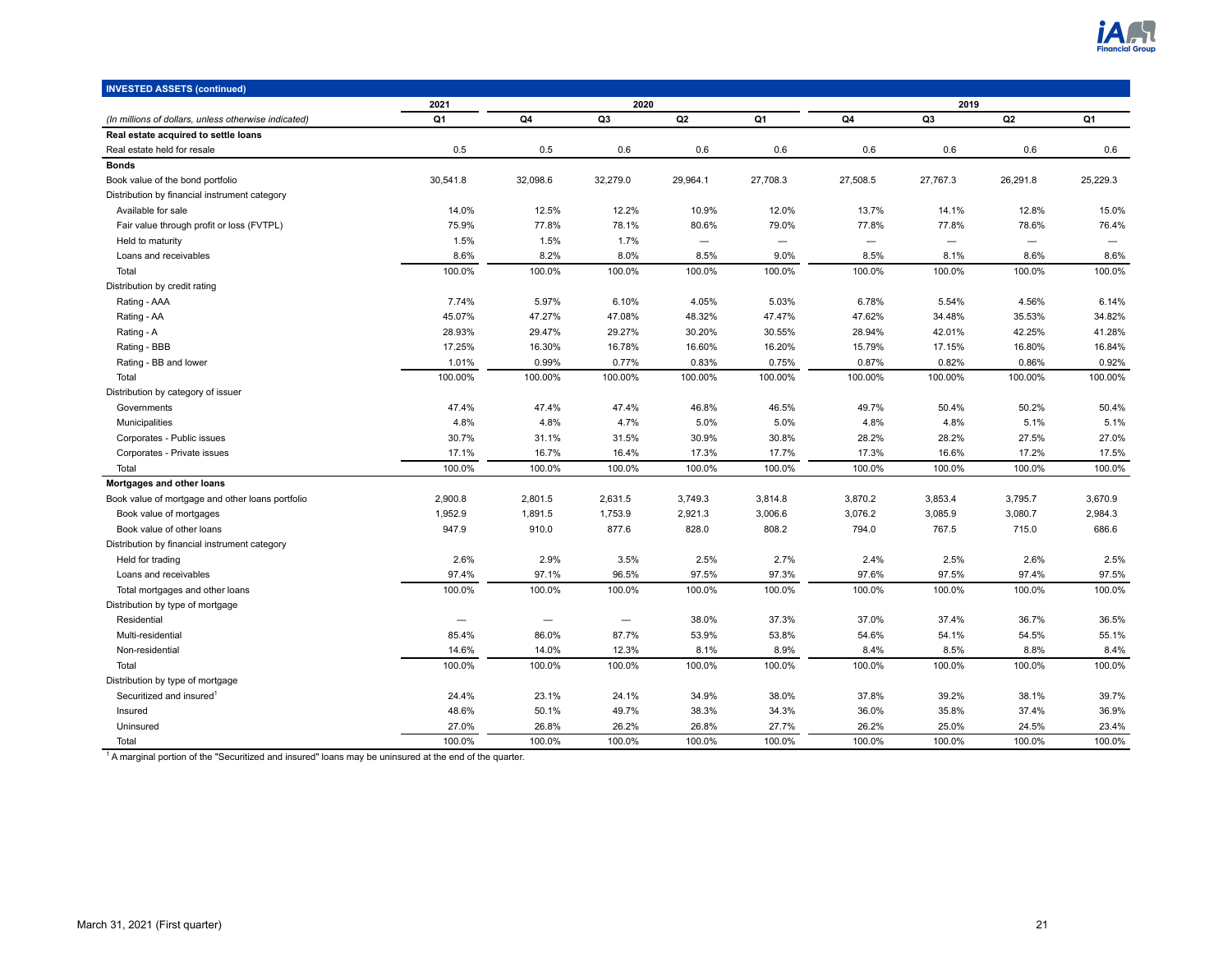

|                                                                                                                                                                                                      | 2021    |         | 2020           |                                  | 2019                     |                          |                          |                          |         |
|------------------------------------------------------------------------------------------------------------------------------------------------------------------------------------------------------|---------|---------|----------------|----------------------------------|--------------------------|--------------------------|--------------------------|--------------------------|---------|
| (In millions of dollars, unless otherwise indicated)                                                                                                                                                 | Q1      | Q4      | Q <sub>3</sub> | $_{\mathbf{Q2}}$                 | Q1                       | Q4                       | Q3                       | Q2                       | Q1      |
| <b>Mortgages</b>                                                                                                                                                                                     |         |         |                |                                  |                          |                          |                          |                          |         |
| Other quality measures                                                                                                                                                                               |         |         |                |                                  |                          |                          |                          |                          |         |
| Delinquency rate <sup>1</sup>                                                                                                                                                                        |         |         |                |                                  |                          |                          |                          |                          |         |
| Securitized and insured <sup>2</sup>                                                                                                                                                                 | -       | –       | -              | $\overline{\phantom{0}}$         | -                        | 0.01%                    |                          | 0.05%                    | 0.05%   |
| Insured                                                                                                                                                                                              |         |         | -              | 0.04%                            | $\overline{\phantom{0}}$ | 0.21%                    | 0.21%                    | 0.20%                    | 0.21%   |
| Uninsured                                                                                                                                                                                            |         |         | -              | $\overbrace{\phantom{12322111}}$ | 0.21%                    | $\overline{\phantom{m}}$ | $\overline{\phantom{m}}$ | $\overline{\phantom{m}}$ |         |
| Total                                                                                                                                                                                                | -       | —       |                | 0.01%                            | 0.06%                    | 0.08%                    | 0.08%                    | 0.10%                    | 0.10%   |
| Delinquency rate, including real estate acquired to settle loans                                                                                                                                     | 0.03%   | 0.03%   | 0.03%          | 0.03%                            | 0.08%                    | 0.10%                    | 0.09%                    | 0.11%                    | 0.12%   |
| <b>Stocks</b>                                                                                                                                                                                        |         |         |                |                                  |                          |                          |                          |                          |         |
| Book value of the stock portfolio                                                                                                                                                                    | 3,471.6 | 3,285.7 | 3,142.1        | 2,929.3                          | 2,752.0                  | 3,023.5                  | 2,920.1                  | 2,810.3                  | 3,094.5 |
| Distribution by financial instrument category                                                                                                                                                        |         |         |                |                                  |                          |                          |                          |                          |         |
| Available for sale                                                                                                                                                                                   | 18.8%   | 18.1%   | 14.4%          | 13.6%                            | 12.6%                    | 17.0%                    | 17.6%                    | 16.4%                    | 14.5%   |
| Fair value through profit or loss (FVTPL)                                                                                                                                                            | 81.2%   | 81.9%   | 85.6%          | 86.4%                            | 87.4%                    | 83.0%                    | 82.4%                    | 83.6%                    | 85.5%   |
| Total                                                                                                                                                                                                | 100.0%  | 100.0%  | 100.0%         | 100.0%                           | 100.0%                   | 100.0%                   | 100.0%                   | 100.0%                   | 100.0%  |
| Distribution by category                                                                                                                                                                             |         |         |                |                                  |                          |                          |                          |                          |         |
| Common                                                                                                                                                                                               | 55.3%   | 55.5%   | 55.6%          | 56.6%                            | 60.8%                    | 54.8%                    | 53.1%                    | 53.6%                    | 58.9%   |
| Preferred                                                                                                                                                                                            | 22.8%   | 22.5%   | 17.6%          | 17.2%                            | 15.9%                    | 18.5%                    | 18.9%                    | 19.8%                    | 16.7%   |
| Market indices                                                                                                                                                                                       | 2.0%    | 2.1%    | 7.7%           | 8.2%                             | 7.1%                     | 10.3%                    | 11.2%                    | 9.5%                     | 9.9%    |
| Investment fund units and other                                                                                                                                                                      | 19.9%   | 19.9%   | 19.1%          | 18.0%                            | 16.2%                    | 16.4%                    | 16.8%                    | 17.1%                    | 14.5%   |
| Total                                                                                                                                                                                                | 100.0%  | 100.0%  | 100.0%         | 100.0%                           | 100.0%                   | 100.0%                   | 100.0%                   | 100.0%                   | 100.0%  |
| Distribution by use of stocks                                                                                                                                                                        |         |         |                |                                  |                          |                          |                          |                          |         |
| Backing long-term liabilities                                                                                                                                                                        | 51.1%   | 51.2%   | 53.6%          | 51.8%                            | 56.6%                    | 49.7%                    | 48.4%                    | 48.0%                    | 54.1%   |
| <b>Backing UL accounts</b>                                                                                                                                                                           | 28.7%   | 28.9%   | 28.4%          | 30.2%                            | 27.6%                    | 29.4%                    | 30.0%                    | 31.0%                    | 27.9%   |
| Backing capital                                                                                                                                                                                      | 20.2%   | 19.9%   | 18.0%          | 18.0%                            | 15.8%                    | 20.9%                    | 21.6%                    | 21.0%                    | 18.0%   |
| Total                                                                                                                                                                                                | 100.0%  | 100.0%  | 100.0%         | 100.0%                           | 100.0%                   | 100.0%                   | 100.0%                   | 100.0%                   | 100.0%  |
| <b>Real estate</b>                                                                                                                                                                                   |         |         |                |                                  |                          |                          |                          |                          |         |
| Investment properties                                                                                                                                                                                | 1,884.8 | 1,916.1 | 1,989.0        | 1,988.8                          | 2,021.7                  | 2,076.6                  | 1,773.8                  | 1,728.8                  | 1,720.5 |
| Linearization of rents                                                                                                                                                                               | 28.1    | 27.4    | 26.4           | 24.5                             | 22.4                     | 22.2                     | 19.6                     | 18.6                     | 18.3    |
| Fair value of investment properties                                                                                                                                                                  | 1,912.9 | 1,943.5 | 2,015.4        | 2,013.3                          | 2,044.1                  | 2,098.8                  | 1,793.4                  | 1,747.4                  | 1,738.8 |
| Occupancy rate on investment properties                                                                                                                                                              | 95.0%   | 95.0%   | 96.0%          | 96.0%                            | 95.0%                    | 94.0%                    | 93.0%                    | 96.0%                    | 96.0%   |
| Other                                                                                                                                                                                                |         |         |                |                                  |                          |                          |                          |                          |         |
| Provision for potential loss on fixed-income securities contained in the<br>policy liabilities<br>The delinguency rate is calculated by dividing mortgages in default by the value of the portfolio. | 489.8   | 535.4   | 527.9          | 493.6                            | 450.9                    | 408.0                    | 394.6                    | 363.7                    | 332.5   |

 $^2$  A marginal portion of the "Securitized and insured" loans may be uninsured at the end of the quarter.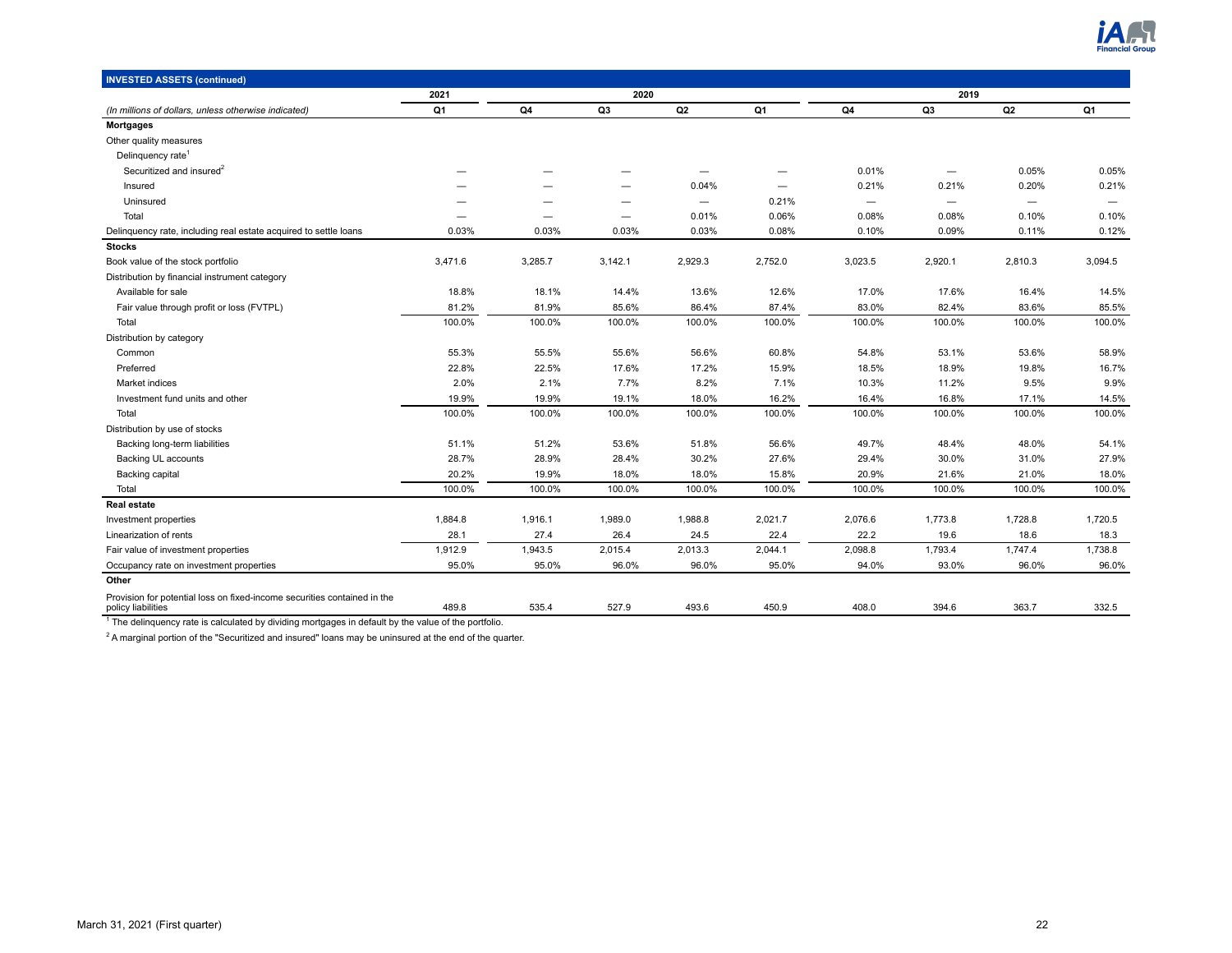

| <b>SOLVENCY AND CAPITALIZATION</b>                                          |                      |         |         |             |         |         |               |         |         |
|-----------------------------------------------------------------------------|----------------------|---------|---------|-------------|---------|---------|---------------|---------|---------|
|                                                                             | 2021                 |         | 2020    |             |         |         | 2019          |         |         |
| (In millions of dollars, unless otherwise indicated)                        | Q1                   | Q4      | Q3      | Q2          | Q1      | Q4      | Q3            | Q2      | Q1      |
| <b>Capital structure</b>                                                    |                      |         |         |             |         |         |               |         |         |
| <b>Debentures</b>                                                           | 1,449.3              | 1,448.7 | 1,448.2 | 1,448.1     | 1,447.9 | 1,049.7 | 1,049.5       | 651.5   | 901.5   |
| Participating policyholders' accounts <sup>1</sup>                          | 36.0                 | 40.7    | 46.0    | 50.0        | 43.3    | 41.9    | 52.6          | 52.6    | 52.7    |
| Equity                                                                      |                      |         |         |             |         |         |               |         |         |
| Common shares                                                               | 1,689.5              | 1,674.5 | 1,672.8 | 1,671.9     | 1,671.9 | 1,666.5 | 1,652.3       | 1,632.3 | 1,634.5 |
| Preferred shares issued by a subsidiary                                     | 525.0                | 525.0   | 525.0   | 525.0       | 525.0   | 525.0   | 525.0         | 525.0   | 525.0   |
| Contributed surplus                                                         | 17.5                 | 18.8    | 18.5    | 18.1        | 17.2    | 17.5    | 19.1          | 22.5    | 22.5    |
| Retained earnings <sup>1</sup>                                              | 4,405.5              | 4,170.5 | 4,034.5 | 3,884.1     | 3,878.4 | 3,823.5 | 3,651.5       | 3,534.5 | 3,467.0 |
| Accumulated other comprehensive income                                      | (1.5)                | 82.5    | 105.7   | 121.5       | 27.5    | 55.6    | 89.5          | 91.7    | 84.8    |
| Total shareholders' equity                                                  | 6,636.0              | 6,471.3 | 6,356.5 | 6,220.6     | 6,120.0 | 6,088.1 | 5,937.4       | 5,806.0 | 5,733.8 |
| Total capital structure                                                     | 8,121.3              | 7,960.7 | 7,850.7 | 7,718.7     | 7,611.2 | 7,179.7 | 7,039.5       | 6,510.1 | 6,688.0 |
| Debt measures                                                               |                      |         |         |             |         |         |               |         |         |
| Debentures/capital structure                                                | 17.8%                | 18.2%   | 18.4%   | 18.8%       | 19.0%   | 14.6%   | 14.9%         | 10.0%   | 13.5%   |
| Debentures and preferred shares issued by a subsidiary/capital<br>structure | 24.3%                | 24.8%   | 25.1%   | 25.6%       | 25.9%   | 21.9%   | 22.4%         | 18.1%   | 21.3%   |
| Coverage ratio (in number of times) <sup>2</sup>                            | 14.0                 | 11.7    | 12.0    | 12.4        | 13.3    | 16.6    | 16.8          | 15.9    | 14.8    |
| <b>Credit ratings</b>                                                       | Standard &<br>Poor's |         |         | <b>DBRS</b> |         |         | A.M. Best     |         |         |
| iA Financial Corporation Inc.                                               |                      |         |         |             |         |         |               |         |         |
| Issuer credit rating                                                        | Α                    |         |         | A           |         |         | not rated     |         |         |
| Subordinated debentures                                                     | А-                   |         |         | A (low)     |         |         | a             |         |         |
| Industrial Alliance Insurance and Financial Services Inc.                   |                      |         |         |             |         |         |               |         |         |
| Financial strength rating                                                   | AA-                  |         |         | AA (low)    |         |         | A+ (Superior) |         |         |
| Issuer credit rating                                                        | AA-                  |         |         | AA (low)    |         |         | aa-           |         |         |
| Subordinated debentures                                                     | $A+$                 |         |         | A (high)    |         |         | a             |         |         |
| Preferred Shares <sup>3</sup>                                               | Α                    |         |         | Pfd-1 (low) |         |         | а-            |         |         |

<sup>1</sup> In Q4 2019, an adjustment has been made retroactively to January 1, 2018 transferring \$7 from retained earnings to the participating policyholders' accounts.

<sup>2</sup> Calculated by dividing earnings for the past 12 months (before interest and taxes) by the sum of interest, dividends on preferred shares issued by a subsidiary and redemption premiums on preferred shares issued by a su

<sup>3</sup> For preferred shares: A is the rating on global scale and P-1 (Low) is the rating on Canadian scale.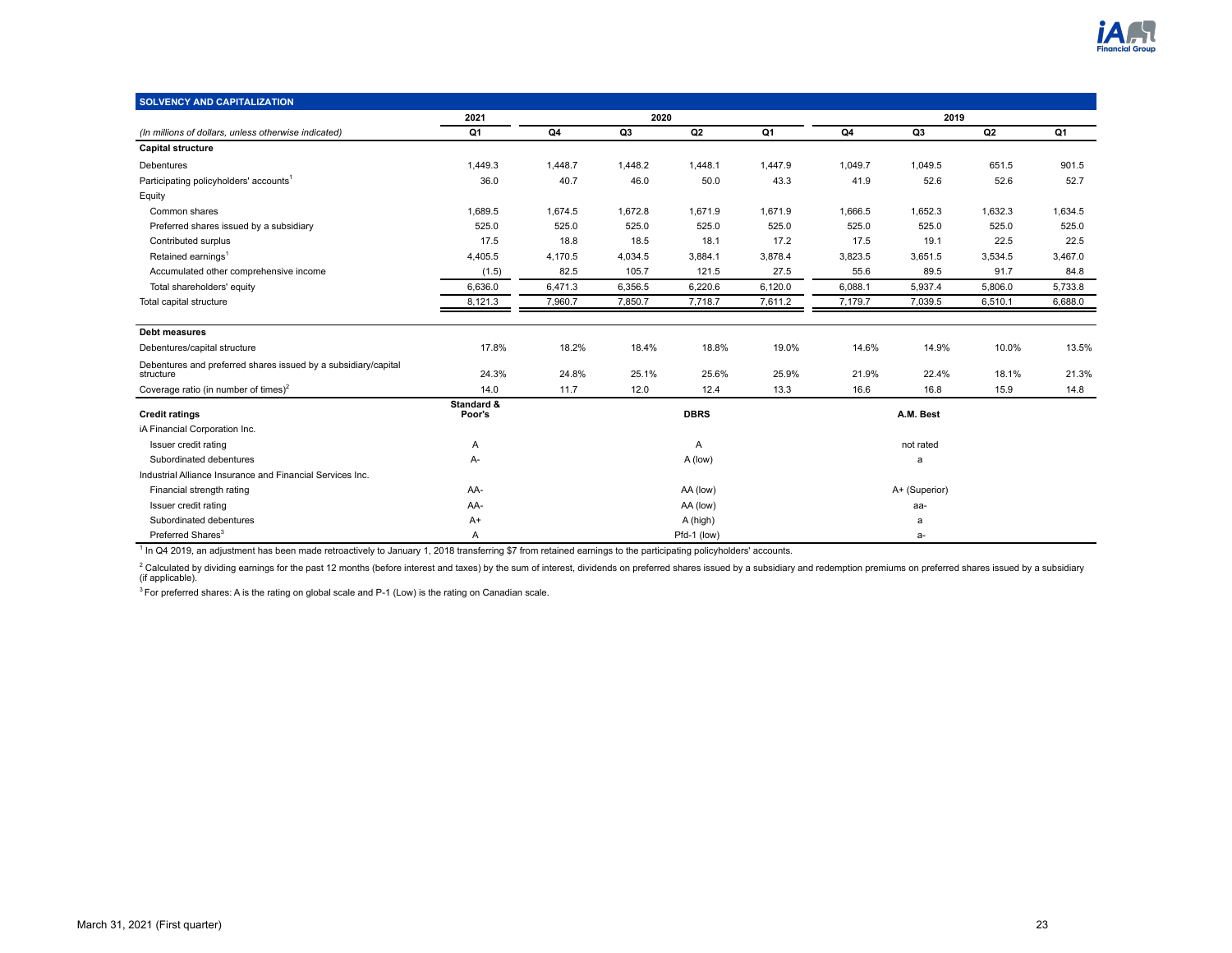

| <b>SOLVENCY AND CAPITALIZATION (continued)</b>             |                          |                          |                          |                          |                          |                          |                          |                          |                          |
|------------------------------------------------------------|--------------------------|--------------------------|--------------------------|--------------------------|--------------------------|--------------------------|--------------------------|--------------------------|--------------------------|
|                                                            | 2021<br>2020             |                          |                          |                          |                          |                          | 2019                     |                          |                          |
| (In millions of dollars, unless otherwise indicated)       | Q1                       | Q4                       | Q3                       | Q2                       | Q1                       | Q4                       | Q3                       | Q2                       | Q1                       |
| iA Financial Corporation Inc.                              |                          |                          |                          |                          |                          |                          |                          |                          |                          |
| Solvency ratio CARLI <sup>1</sup>                          |                          |                          |                          |                          |                          |                          |                          |                          |                          |
| Available capital                                          |                          |                          |                          |                          |                          |                          |                          |                          |                          |
| Tier 1 Capital:                                            |                          |                          |                          |                          |                          |                          |                          |                          |                          |
| Common shares                                              | 1,689.5                  | 1,674.5                  | 1,672.8                  | 1,671.9                  | 1,671.9                  | 1,666.5                  | 1,652.3                  | 1,632.3                  | 1,634.5                  |
| Preferred shares issued by a subsidiary                    | 525.0                    | 525.0                    | 525.0                    | 525.0                    | 525.0                    | 525.0                    | 525.0                    | 525.0                    | 525.0                    |
| Other Tier 1 capital instruments                           | $\overline{\phantom{0}}$ | $\overline{\phantom{0}}$ | $\overline{\phantom{0}}$ | $\overline{\phantom{0}}$ | $\overline{\phantom{0}}$ |                          | $\overline{\phantom{0}}$ |                          | $\overline{\phantom{0}}$ |
| Adjusted Retained Earnings <sup>2</sup>                    | 4,395.9                  | 4,162.6                  | 4,026.3                  | 3,875.0                  | 3,869.6                  | 3,814.4                  | 3,642.9                  | 3,530.0                  | 3,462.8                  |
| Other $2$                                                  | 58.5                     | 145.3                    | 172.8                    | 184.4                    | 32.7                     | 140.0                    | 164.9                    | 170.2                    | 162.3                    |
| Gross Tier 1                                               | 6,668.9                  | 6,507.4                  | 6,396.9                  | 6,256.3                  | 6,099.2                  | 6,145.9                  | 5,985.1                  | 5,857.5                  | 5,784.6                  |
| Deductions for Goodwill and Other intangibles assets       | (1,475.2)                | (1, 333.4)               | (1,306.8)                | (1,321.5)                | (1,368.4)                | (1,226.9)                | (1,218.2)                | (1, 239.3)               | (1,223.6)                |
| Other Tier 1 Deductions                                    | (2, 438.4)               | (2,406.6)                | (2,373.5)                | (2,314.6)                | (1,594.5)                | (1,706.3)                | (1,602.3)                | (1,590.1)                | (1, 478.3)               |
| Tier 1                                                     | 2,755.3                  | 2,767.4                  | 2,716.6                  | 2,620.2                  | 3,136.3                  | 3,212.7                  | 3,164.6                  | 3,028.1                  | 3,082.7                  |
| Tier 2 Capital                                             |                          |                          |                          |                          |                          |                          |                          |                          |                          |
| Subordinated debt                                          | 1,445.2                  | 1,444.9                  | 1,444.3                  | 1,444.0                  | 1,443.6                  | 1,045.7                  | 1,045.5                  | 647.7                    | 897.6                    |
| Other Tier 2 capital instruments                           |                          |                          | -                        |                          |                          | $\overline{\phantom{0}}$ |                          | $\overline{\phantom{0}}$ |                          |
| Other                                                      | 779.6                    | 857.4                    | 892.0                    | 866.1                    | 741.7                    | 802.4                    | 812.4                    | 810.5                    | 764.9                    |
| Gross Tier 2                                               | 2,224.8                  | 2,302.3                  | 2,336.3                  | 2,310.1                  | 2,185.3                  | 1,848.1                  | 1,857.9                  | 1,458.2                  | 1,662.5                  |
| <b>Tier 2 Deductions</b>                                   | (513.5)                  | (701.7)                  | (733.6)                  | (788.7)                  | (231.3)                  | (251.7)                  | (262.0)                  | (257.0)                  | (259.1)                  |
| Tier <sub>2</sub>                                          | 1,711.3                  | 1,600.6                  | 1,602.7                  | 1,521.4                  | 1,954.0                  | 1,596.4                  | 1,595.9                  | 1,201.2                  | 1,403.4                  |
| Available capital                                          | 4,466.6                  | 4,368.0                  | 4,319.3                  | 4,141.6                  | 5,090.3                  | 4,809.1                  | 4,760.5                  | 4,229.3                  | 4,486.1                  |
| Surplus Allowance and Eligible Deposits                    | 4,703.5                  | 5,054.6                  | 4,993.6                  | 4,845.6                  | 4,432.9                  | 4,461.8                  | 4,419.9                  | 4,294.1                  | 4,268.2                  |
| <b>Base Solvency Buffer</b>                                |                          |                          |                          |                          |                          |                          |                          |                          |                          |
| <b>Credit Risk</b>                                         | 1,135.4                  | 1,183.8                  | 1,189.9                  | 1,139.6                  | 1,067.2                  | 973.5                    | 1,027.5                  | 953.9                    | 901.4                    |
| <b>Market Risk</b>                                         | 2,428.5                  | 2,373.1                  | 2,273.4                  | 2,208.7                  | 2,078.7                  | 2,232.4                  | 2,223.5                  | 2,210.5                  | 2,614.3                  |
| <b>Insurance Risk</b>                                      | 3,639.4                  | 3,694.6                  | 4,000.4                  | 3,933.3                  | 3,863.2                  | 3,813.5                  | 3,648.5                  | 3,608.0                  | 3,561.6                  |
| Segregated Fund Guarantees Risk                            | 274.8                    | 288.1                    | 283.4                    | 272.8                    | 255.6                    | 228.3                    | 227.1                    | 225.3                    | 224.3                    |
| <b>Operational Risk</b>                                    | 608.1                    | 600.1                    | 599.3                    | 582.2                    | 556.5                    | 573.7                    | 557.4                    | 550.2                    | 567.3                    |
| Diversification and Other Credits                          | (1,239.1)                | (1,218.5)                | (1, 232.7)               | (1,214.8)                | (1, 181.1)               | (1, 173.6)               | (1, 151.0)               | (1, 147.9)               | (1, 156.4)               |
| Base Solvency Buffer <sup>3</sup>                          | 7,189.5                  | 7,267.3                  | 7,469.4                  | 7,267.9                  | 6,972.1                  | 6,980.2                  | 6,859.7                  | 6,720.0                  | 7,048.1                  |
| Total solvency ratio                                       | 128%                     | 130%                     | 125%                     | 124%                     | 137%                     | 133%                     | 134%                     | 127%                     | 124%                     |
| Industrial Alliance Insurance and Financial Services Inc.  |                          |                          |                          |                          |                          |                          |                          |                          |                          |
| Solvency ratio CARLI <sup>1</sup>                          |                          |                          |                          |                          |                          |                          |                          |                          |                          |
| Available capital, surplus allowance and eligible deposits | 8,316.1                  | 8,829.1                  | 9,214.9                  | 8,816.5                  | 8,077.4                  | 8,766.6                  | 8,613.8                  | 8,425.9                  | 8,695.5                  |
| <b>Base Solvency Buffer</b>                                | 7,197.8                  | 7,246.3                  | 7,442.2                  | 7,258.1                  | 6,941.5                  | 6,971.9                  | 6,858.3                  | 6,718.8                  | 7,047.5                  |
| Total solvency ratio                                       | 116%                     | 122%                     | 124%                     | 121%                     | 116%                     | 126%                     | 126%                     | 125%                     | 123%                     |

 $^2$  In Q4-2019, an adjustment has been made retroactively to January 1, 2018 transferring \$7 from retained earnings to the participating policyholders' accounts.

 $3$  Including the scalar of 1.05.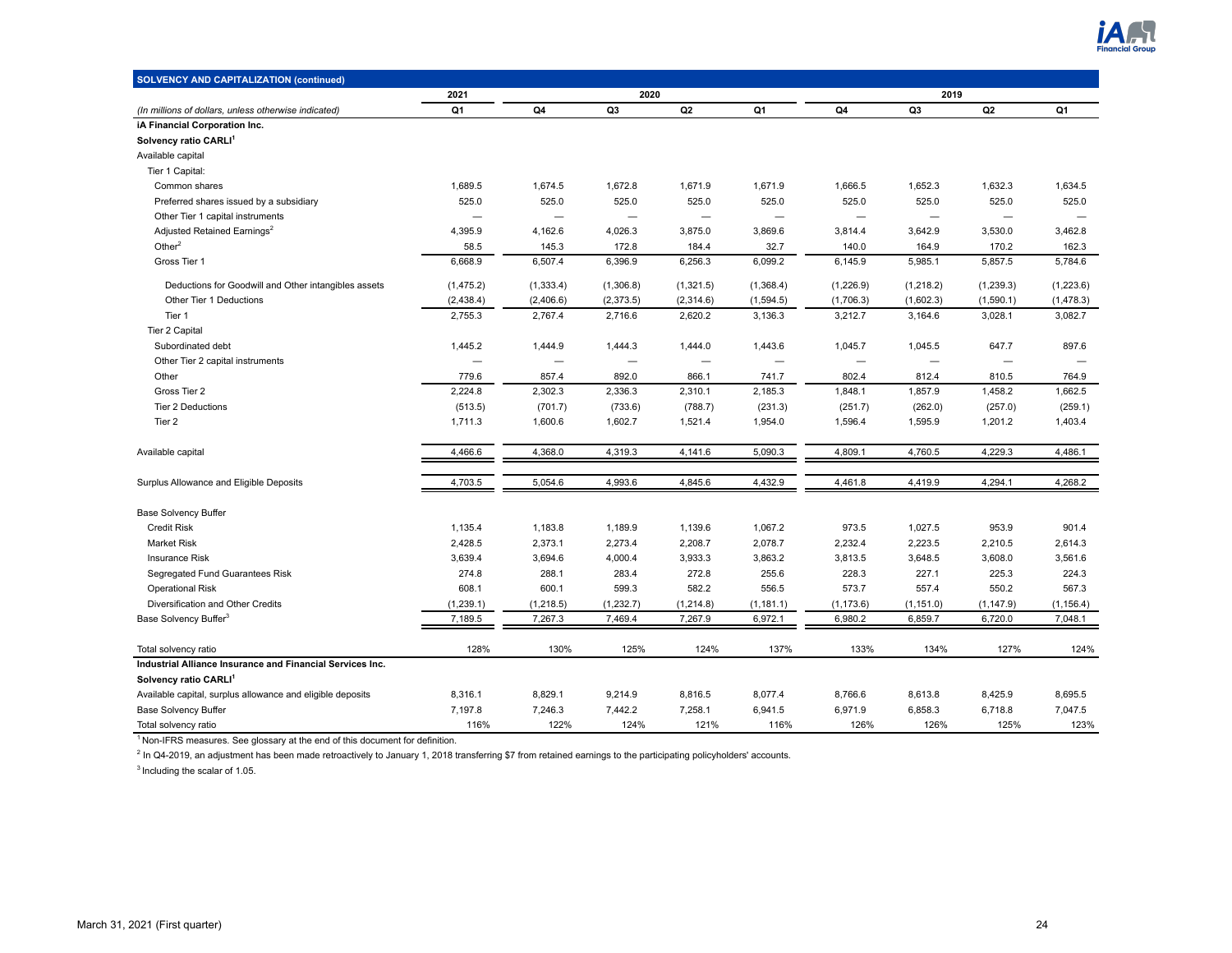

| <b>MACROECONOMIC SENSITIVITY<sup>1</sup></b>                                                                   |                |        |                          |                          |           |                |                |                |        |
|----------------------------------------------------------------------------------------------------------------|----------------|--------|--------------------------|--------------------------|-----------|----------------|----------------|----------------|--------|
|                                                                                                                | 2021           |        | 2020                     |                          |           |                | 2019           |                |        |
|                                                                                                                | Q1             | Q4     | Q3                       | Q <sub>2</sub>           | Q1        | Q4             | Q <sub>3</sub> | Q <sub>2</sub> | Q1     |
| <b>Equity Market Sensitivity</b>                                                                               |                |        |                          |                          |           |                |                |                |        |
| Reference index (S&P/TSX Index (in points)) <sup>2</sup>                                                       | 18,701         | 17,433 | 16,121                   | 15,515                   | 13,379    | 17,063         | 16,659         | 16,382         | 16,102 |
| Level of S&P/TSX before reserves require strengthening for future<br>policy benefits (in points)               | 14,200         | 12,800 | 12,700                   | 12,500                   | 11,700    | 13,000         | 12,500         | 12,300         | 11,900 |
| Variation                                                                                                      | (24%)          | (27%)  | (21%)                    | (20%)                    | (13%)     | (24%)          | (25%)          | (25%)          | (26%)  |
| Solvency ratio (CARLI) <sup>1</sup>                                                                            | 128%           | 130%   | 125%                     | 124%                     | 137%      | 133%           | 134%           | 127%           | 124%   |
| Level of S&P/TSX at which solvency ratio would be 110%<br>$(in points)^2$                                      | 2,900          | 2,900  | 5,400                    | 6,000                    | 1,800     | 1,500          | 1,200          | 4,200          | 4,400  |
| Variation                                                                                                      | (84%)          | (83%)  | (66%)                    | (61%)                    | (87%)     | (91%)          | (93%)          | (74%)          | (73%)  |
| Net income impact for each 1% S&P/TSX additional decreasse below<br>this level                                 | (21)           | (24)   | (21)                     | (20)                     | (18)      |                |                |                |        |
| Impact on Solvency ratio (CARLI) <sup>1</sup> of a sudden change in equity<br>markets <sup>4</sup>             |                |        |                          |                          |           |                |                |                |        |
| 30% increase                                                                                                   | -              | 2%     | $\overline{\phantom{0}}$ | -                        | 0%        | (1%)           | -              | -              | —      |
| 20% increase                                                                                                   |                | 0%     |                          |                          | (2%)      | (1%)           |                |                |        |
| 10% increase                                                                                                   | -              | 0%     | -                        | -                        | (2%)      | (1%)           | -              | -              | –      |
| 10% decrease                                                                                                   | -              | 1%     |                          | -                        | $1\%$     | 1%             | -              |                |        |
| 20% decrease                                                                                                   | -              | 2%     | -                        | -                        | (1%)      | 2%             | -              |                | —      |
| 30% decrease                                                                                                   | -              | 1%     | -                        | -                        | (2%)      | 1%             | -              | -              | -      |
| Impact on net income to common shareholders of a sudden 10% decrease in equity markets (in $$M$ ) <sup>5</sup> | (34)           | (34)   | (31)                     | (30)                     | (26)      | (31)           | (33)           | (32)           | (32)   |
| <b>Interest Rate Sensitivity</b>                                                                               |                |        |                          |                          |           |                |                |                |        |
| Impact on net income (in \$M)                                                                                  |                |        |                          |                          |           |                |                |                |        |
| 10 bps decrease in initial reinvestment rate (IRR)                                                             | $\overline{1}$ | 4      | $\mathbf 0$              | 3                        | $\pmb{0}$ | $\overline{2}$ | (12)           | (12)           | (13)   |
| 10 bps decrease in ultimate reinvestment rate (URR)                                                            | (60)           | (68)   | (68)                     | (69)                     | (66)      | (61)           | (67)           | (64)           | (68)   |
| Total                                                                                                          | (59)           | (64)   | (68)                     | (66)                     | (66)      | (59)           | (79)           | (76)           | (81)   |
| Impact on Solvency ratio (CARLI) <sup>1</sup> of a sudden change in interest<br>rate <sup>4,6</sup>            |                |        |                          |                          |           |                |                |                |        |
| 50 bps increase                                                                                                | -              | (2%)   |                          |                          | (2%)      | (2%)           |                |                |        |
| 25 bps increase                                                                                                | -              | (1%)   | -                        | -                        | (1%)      | (1%)           | -              |                |        |
| 25 bps decrease                                                                                                | -              | 2%     |                          | -                        | $1\%$     | 1%             | -              |                |        |
| 50 bps decrease                                                                                                |                | 6%     |                          | -                        | 2%        | 2%             | -              |                |        |
| Impact on Solvency ratio (CARLI) <sup>1</sup> of a sudden change in corporate credit spread <sup>4,7</sup>     |                |        |                          |                          |           |                |                |                |        |
| 50 bps increase                                                                                                | -              | 2%     | -                        | -                        | 0%        | 2%             | -              |                |        |
| 25 bps increase                                                                                                |                | 1%     |                          |                          | 0%        | 1%             |                |                |        |
| 25 bps decrease                                                                                                | -              | (1%)   |                          | -                        | 0%        | (1%)           |                |                | —      |
| 50 bps decrease                                                                                                | -              | (2%)   | $\overline{\phantom{0}}$ | $\overline{\phantom{0}}$ | 0%        | (3%)           | -              |                | —      |

\*Note: Actual results can differ significantly from the estimates presented in this page for a variety of reasons. See the Management Discussion and Analysis document for more details.

 $1$ Non-IFRS measures. See glossary at the end of this document for definitions.

 $^2$  S&P/TSX is a proxy that can move differently than our equity portfolio, which includes international public equity and private equity.

 $3$  Compared to actual levels of the index on the dates shown.

 $\rm ^4$  Capital sensitivities are disclosed once a year with Q4 results and in other quarters if judged necessary.

 $<sup>5</sup>$  Impact on net income on a full-year basis.</sup>

 $6$ Interest rate variation represents an immediate parallel change in interest rates (entire yield curve), at quarter-end.

 $^7$  Credit spread variation represents an immediate parallel change in credit spreads across the entire yield curve, at quarter-end.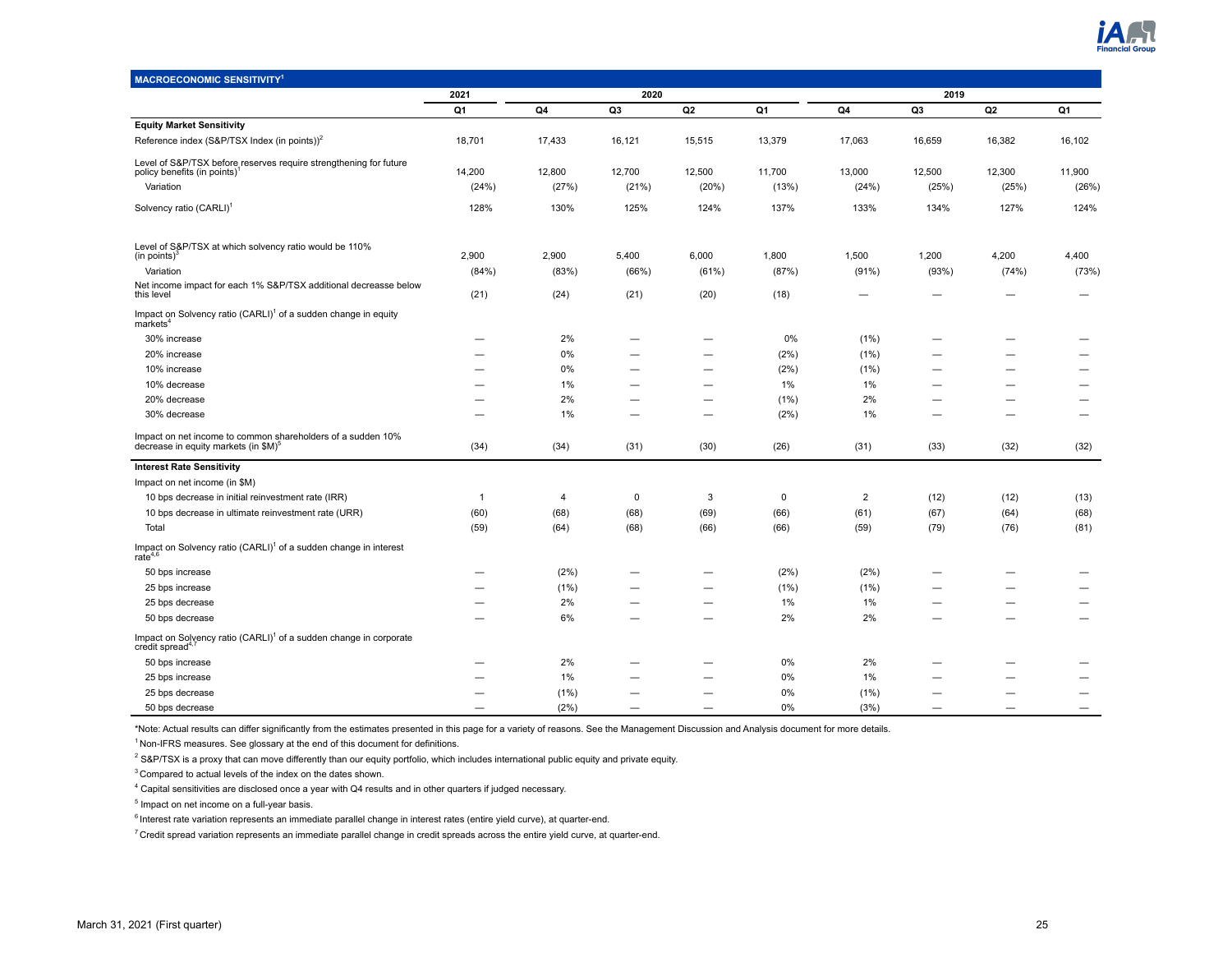

| <b>SHARE INFORMATION</b>                               |          |                                           |                          |                          |          |                   |                |          |          |          |          |
|--------------------------------------------------------|----------|-------------------------------------------|--------------------------|--------------------------|----------|-------------------|----------------|----------|----------|----------|----------|
|                                                        | 2021     |                                           | 2020                     |                          |          |                   | 2019           |          |          | 2020     | 2019     |
| (In millions of dollars, unless otherwise indicated)   | Q1       | Q4                                        | Q3                       | Q2                       | Q1       | Q4                | Q <sub>3</sub> | Q2       | Q1       | Annual   | Annual   |
| <b>Common shares</b>                                   |          |                                           |                          |                          |          |                   |                |          |          |          |          |
| Share price                                            |          |                                           |                          |                          |          |                   |                |          |          |          |          |
| High                                                   | \$70.36  | \$60.50                                   | \$50.42                  | \$50.30                  | \$76.23  | \$71.81           | \$61.51        | \$54.20  | \$52.07  | \$76.23  | \$71.81  |
| Low                                                    | \$53.95  | \$44.54                                   | \$42.35                  | \$37.71                  | \$30.38  | \$58.15           | \$51.45        | \$49.42  | \$42.79  | \$30.38  | \$42.79  |
| Close                                                  | \$68.33  | \$55.18                                   | \$46.35                  | \$45.46                  | \$44.24  | \$71.33           | \$60.29        | \$53.34  | \$49.28  | \$55.18  | \$71.33  |
| Average share price                                    | \$63.50  | \$53.75                                   | \$46.49                  | \$43.69                  | \$58.85  | \$65.87           | \$56.01        | \$51.96  | \$49.11  | \$50.18  | \$56.15  |
| Number of common shares outstanding (in millions)      |          |                                           |                          |                          |          |                   |                |          |          |          |          |
| At beginning of period                                 | 107.1    | 107.0                                     | 107.0                    | 107.0                    | 107.0    | 106.7             | 106.4          | 106.9    | 108.6    | 107.0    | 108.6    |
| Common shares issued                                   | 0.2      | 0.1                                       |                          | $\overline{\phantom{m}}$ | 0.1      | 0.3               | 0.6            | 0.2      | 0.1      | 0.2      | 1.2      |
| Common shares repurchased and cancelled                | -        | $\overline{\phantom{m}}$                  | $\overline{\phantom{0}}$ | $\qquad \qquad -$        | (0.1)    | $\qquad \qquad -$ | (0.3)          | (0.7)    | (1.8)    | (0.1)    | (2.8)    |
| At end of period                                       | 107.3    | 107.1                                     | 107.0                    | 107.0                    | 107.0    | 107.0             | 106.7          | 106.4    | 106.9    | 107.1    | 107.0    |
| Weighted average number of common shares (in millions) |          |                                           |                          |                          |          |                   |                |          |          |          |          |
| Basic                                                  | 107.1    | 107.0                                     | 107.0                    | 107.0                    | 107.0    | 106.8             | 106.4          | 106.7    | 107.6    | 107.0    | 106.9    |
| Diluted                                                | 107.5    | 107.3                                     | 107.1                    | 107.1                    | 107.4    | 107.4             | 106.9          | 107.2    | 108.0    | 107.2    | 107.4    |
| <b>Dividends</b>                                       |          |                                           |                          |                          |          |                   |                |          |          |          |          |
| Common dividends paid                                  | 52.0     | 52.0                                      | 51.9                     | 51.9                     | 51.9     | 48.0              | 47.8           | 48.0     | 44.5     | 207.7    | 188.3    |
| Dividend paid per common share in the period           | \$0.4850 | \$0.4850                                  | \$0.4850                 | \$0.4850                 | \$0.4850 | \$0.4500          | \$0.4500       | \$0.4500 | \$0.4150 | \$1,9400 | \$1.7650 |
| Dividend payout ratio <sup>1</sup>                     | 30%      | 30%                                       | 24%                      | 28%                      | 131%     | 28%               | 26%            | 26%      | 29%      | 34%      | 27%      |
| Dividend yield (annualized) $^2$                       | 2.8%     | 3.5%                                      | 4.2%                     | 4.3%                     | 4.4%     | 2.5%              | 3.0%           | 3.4%     | 3.4%     | 3.5%     | 2.5%     |
| <b>Stock options</b>                                   |          |                                           |                          |                          |          |                   |                |          |          |          |          |
| Number of stock options outstanding (in millions)      |          |                                           |                          |                          |          |                   |                |          |          |          |          |
| At beginning of period                                 | 2.0      | 2.0                                       | 2.1                      | 2.1                      | 2.0      | 2.3               | 2.8            | 3.0      | 2.9      | 2.0      | 2.9      |
| Options granted                                        | 0.3      | $\qquad \qquad \qquad$                    |                          | $\overline{\phantom{0}}$ | 0.3      |                   | 0.1            | —        | 0.3      | 0.3      | 0.3      |
| Options exercised, cancelled or expired                | (0.3)    | $\qquad \qquad \overline{\qquad \qquad }$ | (0.1)                    | $\overline{\phantom{m}}$ | (0.2)    | (0.3)             | (0.6)          | (0.2)    | (0.2)    | (0.3)    | (1.3)    |
| At end of period                                       | 2.0      | 2.0                                       | 2.0                      | 2.1                      | 2.1      | 2.0               | 2.3            | 2.8      | 3.0      | 2.0      | 2.0      |

 $^1$  Dividend payout ratio: dividend per common share paid in the period divided by the basic earnings per common share in the period.

<sup>2</sup> Dividend yield: annualized dividend per common share paid in the period divided by the closing price of the common share at the end of the period.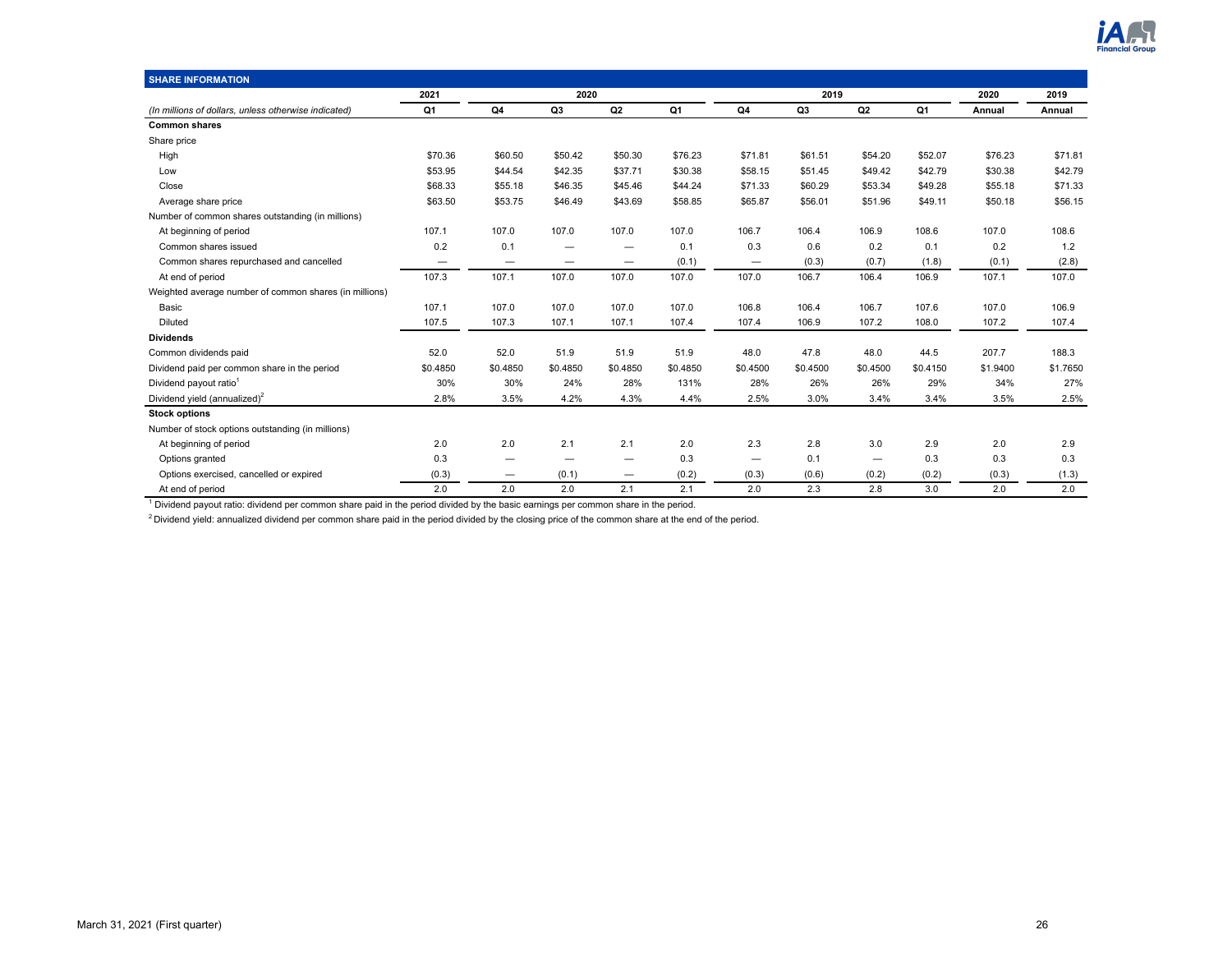

| <b>SHARE INFORMATION (continued)</b>                                                   |             |             |             |                |             |             |             |                |                                |             |             |
|----------------------------------------------------------------------------------------|-------------|-------------|-------------|----------------|-------------|-------------|-------------|----------------|--------------------------------|-------------|-------------|
|                                                                                        | 2021        | 2020        |             |                |             |             | 2019        | 2020           | 2019                           |             |             |
| (In millions of dollars, unless otherwise indicated)                                   | Q1          | Q4          | Q3          | Q <sub>2</sub> | Q1          | Q4          | Q3          | Q <sub>2</sub> | Q1                             | Annual      | Annual      |
| Valuation                                                                              |             |             |             |                |             |             |             |                |                                |             |             |
| Price-to-earnings multiple (trailing 12 months) <sup>1,2</sup> (in number<br>of times) | 12.8        | 9.7         | 8.1         | 8.4            | 8.3         | 11.7        | 9.7         | 8.9            | 8.5                            | 9.7         | 11.7        |
| Market capitalization                                                                  | 7,334.8     | 5,907.8     | 4,960.8     | 4,864.6        | 4,734.1     | 7,629.9     | 6,432.0     | 5,676.5        | 5,270.2                        | 5,907.8     | 7,629.9     |
| Book value per common share <sup>3</sup>                                               | \$56.95     | \$55.52     | \$54.50     | \$53.23        | \$52.29     | \$51.99     | \$50.73     | \$49.63        | \$48.73                        | \$55.52     | \$51.99     |
| Market value to book value ratio (in number of times) <sup>3</sup>                     | 1.2         | 1.0         | 0.9         | 0.9            | 0.8         | 1.4         | 1.2         | 1.1            | 1.0                            | 1.0         | 1.4         |
| Total payout ratio (trailing 12 months) <sup>4</sup>                                   | 28%         | 35%         | 34%         | 38%            | 44%         | 48%         | 56%         | 55%            | 50%                            | 35%         | 48%         |
| Preferred shares issued by a subsidiary                                                |             |             |             |                |             |             |             |                |                                |             |             |
| Number of preferred shares outstanding (in thousands)                                  |             |             |             |                |             |             |             |                |                                |             |             |
| Series B                                                                               | 5,000       | 5,000       | 5,000       | 5,000          | 5,000       | 5,000       | 5,000       | 5,000          | 5,000                          | 5,000       | 5,000       |
| Series G                                                                               | 10,000      | 10,000      | 10,000      | 10,000         | 10,000      | 10,000      | 10,000      | 10,000         | 10,000                         | 10,000      | 10,000      |
| Series I                                                                               | 6,000       | 6,000       | 6,000       | 6,000          | 6,000       | 6,000       | 6,000       | 6,000          | 6,000                          | 6,000       | 6,000       |
| Value of preferred shares                                                              |             |             |             |                |             |             |             |                |                                |             |             |
| Series B                                                                               | 125         | 125         | 125         | 125            | 125         | 125         | 125         | 125            | 125                            | 125         | 125         |
| Series G                                                                               | 250         | 250         | 250         | 250            | 250         | 250         | 250         | 250            | 250                            | 250         | 250         |
| Series I                                                                               | 150         | 150         | 150         | 150            | 150         | 150         | 150         | 150            | 150                            | 150         | 150         |
| Dividends paid per preferred share                                                     |             |             |             |                |             |             |             |                |                                |             |             |
| Series B                                                                               | \$0.2875    | \$0.2875    | \$0.2875    | \$0.2875       | \$0.2875    | \$0.2875    | \$0.5750    | \$0.2875       | $\qquad \qquad \longleftarrow$ | \$1.1500    | \$1.1500    |
| Series G                                                                               | \$0.2360625 | \$0.2360625 | \$0.2360625 | \$0.2360625    | \$0.2360625 | \$0.2360625 | \$0.4721250 | \$0.2360625    | $\qquad \qquad \longleftarrow$ | \$0.9442500 | \$0.9442500 |
| Series I                                                                               | \$0.3000    | \$0.3000    | \$0.3000    | \$0.3000       | \$0.3000    | \$0.3000    | \$0.6000    | \$0.3000       | $\overline{\phantom{0}}$       | \$1.2000    | \$1.2000    |

<sup>1</sup> Price-to-earnings multiple: closing price of the common share at the end of the period divided by the diluted earnings per common share for the last twelve months.

 $^2$  An adjustment to Q1-2019 and Q2-2019 figures has been performed in Q3-2019.

 $^3$  In Q4-2019, an adjustment has been made retroactively to January 1, 2018 transferring \$7 from retained earnings to the participating policyholders' accounts.

<sup>4</sup> Total payout ratio: sum of common dividends paid and common shares repurchased (buybacks) over the last twelve months divided by the net income available to common shareholders over the last twelve months.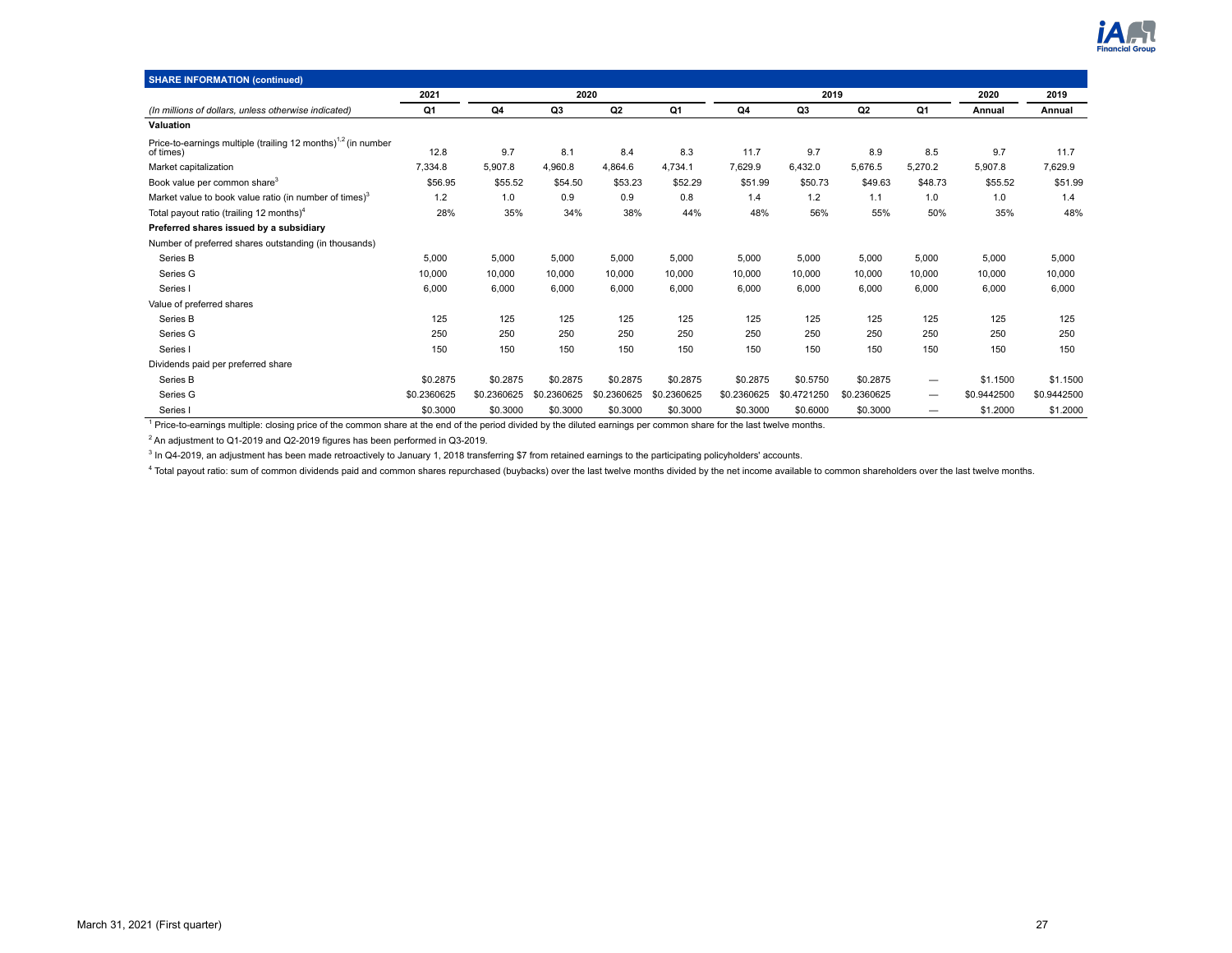

### **CONSOLIDATED INCOME STATEMENTS**

| 2020<br>2019<br>2021<br>2020<br>2019<br>Q1<br>Q4<br>Q <sub>3</sub><br>Q2<br>Q1<br>Q4<br>Q <sub>3</sub><br>Q2<br>Q <sub>1</sub><br>Annual<br>Annual<br>3,375.0<br>3,080.0<br>3,247.6<br>2,113.4<br>2,755.1<br>1,982.7<br>11.196.1<br>2,417.0<br>2,189.5<br>2,354.8<br>8,944.0<br>Investment income<br>349.8<br>336.3<br>361.1<br>317.8<br>452.0<br>371.8<br>352.1<br>331.6<br>329.2<br>1.467.2<br>1,384.7<br>Investment income<br>44.1<br>Variation in the market value of investment properties<br>(1.9)<br>(4.2)<br>(32.9)<br>43.5<br>11.0<br>(7.9)<br>(54.3)<br>(38.1)<br>(2.5)<br>(129.5)<br>9.4<br>8.4<br>3.7<br>7.0<br>2.0<br>4.6<br>8.3<br>4.7<br>30.4<br>19.6<br>Realized gains (losses) on assets available for sale<br>11.3<br>697.2<br>Change in fair value of financial assets designated at FVTPL<br>(3,898.0)<br>43.8<br>3,884.6<br>(1,267.2)<br>(707.4)<br>751.5<br>1,344.9<br>1,844.1<br>3,358.4<br>3,233.1<br>(8.9)<br>(10.8)<br>(58.2)<br>(39.9)<br>Change in provisions for losses<br>(9.5)<br>(12.8)<br>(16.3)<br>(20.2)<br>(9.4)<br>(8.3)<br>(11.4)<br>974.8<br>(857.0)<br>1,109.8<br>4,668.3<br>4,641.6<br>Total<br>(3,550.2)<br>395.5<br>4,155.0<br>(301.5)<br>1,671.5<br>2,161.8<br>463.9<br>455.4<br>Other revenues<br>506.2<br>415.7<br>440.1<br>428.4<br>416.2<br>424.5<br>410.4<br>1,775.1<br>1,679.5<br>2,338.2<br>15,265.1<br>331.0<br>4,518.7<br>4,098.5<br>6,684.1<br>2,543.9<br>3,715.5<br>4,078.7<br>4,927.0<br>17,639.5<br>Total<br>2,449.2<br>1,397.1<br>1,331.5<br>1,082.7<br>1,478.8<br>1,433.3<br>1,265.0<br>1,316.9<br>1,377.0<br>5,290.1<br>5,392.2<br>622.2<br>688.4<br>2,872.3<br>916.5<br>410.5<br>1,038.2<br>523.5<br>234.6<br>261.9<br>195.5<br>224.5<br>(3,819.6)<br>949.5<br>(702.3)<br>1,156.0<br>1,550.0<br>2,350.1<br>5,760.1<br>4,773.1<br>1,494.4<br>4,018.5<br>(283.0)<br>8.5<br>34.0<br>27.1<br>(14.0)<br>3.5<br>20.6<br>1.4<br>6.7<br>7.5<br>13.9<br>(1.0)<br>54.2<br>(44.2)<br>(625.5)<br>(18.5)<br>(18.0)<br>(75.5)<br>68.1<br>(32.2)<br>(40.8)<br>(39.3)<br>(737.5)<br>425.4<br>1,653.8<br>529.4<br>484.2<br>468.5<br>394.7<br>440.9<br>433.8<br>409.5<br>385.1<br>1,788.3<br>437.7<br>465.0<br>422.0<br>368.9<br>412.0<br>347.0<br>353.1<br>361.1<br>1,471.9<br>410.7<br>1,667.9<br>128.7<br>128.2<br>32.6<br>34.5<br>33.8<br>27.3<br>33.1<br>33.3<br>31.4<br>31.9<br>31.6<br>Premium and other taxes<br>18.5<br>18.5<br>19.0<br>17.0<br>59.5<br>18.5<br>17.3<br>13.3<br>14.2<br>15.0<br>73.3<br>98.5<br>2,294.1<br>3,474.5<br>16,877.2<br>14,378.1<br>4,314.9<br>3,831.0<br>6,437.2<br>2,346.8<br>3,837.8<br>4,719.0<br>Total<br>203.8<br>762.3<br>232.5<br>267.5<br>246.9<br>44.1<br>197.1<br>241.0<br>240.9<br>208.0<br>887.0<br>31.4<br>48.5<br>52.0<br>51.9<br>53.9<br>187.6<br>58.6<br>(1.9)<br>31.3<br>50.5<br>130.0<br>173.9<br>46.0<br>157.5<br>632.3<br>172.4<br>219.0<br>194.9<br>165.8<br>189.1<br>187.0<br>699.4<br>(4.7)<br>(5.2)<br>(4.0)<br>6.7<br>1.3<br>(10.7)<br>(0.1)<br>0.7<br>(1.2)<br>(10.1)<br>$\overline{\phantom{m}}$<br>177.6<br>44.7<br>187.1<br>633.5<br>709.5<br>178.6<br>223.0<br>188.2<br>176.5<br>189.1<br>156.8<br>5.7<br>5.7<br>5.5<br>5.5<br>5.6<br>5.4<br>5.7<br>5.7<br>22.3<br>22.1<br>5.3<br>172.9<br>171.9<br>217.5<br>182.7<br>39.1<br>183.7<br>181.4<br>687.4<br>171.2<br>151.1<br>611.2 | <b>INCOME STATEMENTS</b>                               |  |  |  |  |  |  |
|-----------------------------------------------------------------------------------------------------------------------------------------------------------------------------------------------------------------------------------------------------------------------------------------------------------------------------------------------------------------------------------------------------------------------------------------------------------------------------------------------------------------------------------------------------------------------------------------------------------------------------------------------------------------------------------------------------------------------------------------------------------------------------------------------------------------------------------------------------------------------------------------------------------------------------------------------------------------------------------------------------------------------------------------------------------------------------------------------------------------------------------------------------------------------------------------------------------------------------------------------------------------------------------------------------------------------------------------------------------------------------------------------------------------------------------------------------------------------------------------------------------------------------------------------------------------------------------------------------------------------------------------------------------------------------------------------------------------------------------------------------------------------------------------------------------------------------------------------------------------------------------------------------------------------------------------------------------------------------------------------------------------------------------------------------------------------------------------------------------------------------------------------------------------------------------------------------------------------------------------------------------------------------------------------------------------------------------------------------------------------------------------------------------------------------------------------------------------------------------------------------------------------------------------------------------------------------------------------------------------------------------------------------------------------------------------------------------------------------------------------------------------------------------------------------------------------------------------------------------------------------------------------------------------------------------------------------------------------------------------------------------------------------------------------------------------------------------------------------------------------------------------------------------------------------------------------------------------------------------------------------------------------------------------------|--------------------------------------------------------|--|--|--|--|--|--|
|                                                                                                                                                                                                                                                                                                                                                                                                                                                                                                                                                                                                                                                                                                                                                                                                                                                                                                                                                                                                                                                                                                                                                                                                                                                                                                                                                                                                                                                                                                                                                                                                                                                                                                                                                                                                                                                                                                                                                                                                                                                                                                                                                                                                                                                                                                                                                                                                                                                                                                                                                                                                                                                                                                                                                                                                                                                                                                                                                                                                                                                                                                                                                                                                                                                                                               |                                                        |  |  |  |  |  |  |
|                                                                                                                                                                                                                                                                                                                                                                                                                                                                                                                                                                                                                                                                                                                                                                                                                                                                                                                                                                                                                                                                                                                                                                                                                                                                                                                                                                                                                                                                                                                                                                                                                                                                                                                                                                                                                                                                                                                                                                                                                                                                                                                                                                                                                                                                                                                                                                                                                                                                                                                                                                                                                                                                                                                                                                                                                                                                                                                                                                                                                                                                                                                                                                                                                                                                                               | (In millions of dollars, unless otherwise indicated)   |  |  |  |  |  |  |
|                                                                                                                                                                                                                                                                                                                                                                                                                                                                                                                                                                                                                                                                                                                                                                                                                                                                                                                                                                                                                                                                                                                                                                                                                                                                                                                                                                                                                                                                                                                                                                                                                                                                                                                                                                                                                                                                                                                                                                                                                                                                                                                                                                                                                                                                                                                                                                                                                                                                                                                                                                                                                                                                                                                                                                                                                                                                                                                                                                                                                                                                                                                                                                                                                                                                                               | <b>Revenues</b>                                        |  |  |  |  |  |  |
|                                                                                                                                                                                                                                                                                                                                                                                                                                                                                                                                                                                                                                                                                                                                                                                                                                                                                                                                                                                                                                                                                                                                                                                                                                                                                                                                                                                                                                                                                                                                                                                                                                                                                                                                                                                                                                                                                                                                                                                                                                                                                                                                                                                                                                                                                                                                                                                                                                                                                                                                                                                                                                                                                                                                                                                                                                                                                                                                                                                                                                                                                                                                                                                                                                                                                               | Net premiums                                           |  |  |  |  |  |  |
|                                                                                                                                                                                                                                                                                                                                                                                                                                                                                                                                                                                                                                                                                                                                                                                                                                                                                                                                                                                                                                                                                                                                                                                                                                                                                                                                                                                                                                                                                                                                                                                                                                                                                                                                                                                                                                                                                                                                                                                                                                                                                                                                                                                                                                                                                                                                                                                                                                                                                                                                                                                                                                                                                                                                                                                                                                                                                                                                                                                                                                                                                                                                                                                                                                                                                               |                                                        |  |  |  |  |  |  |
|                                                                                                                                                                                                                                                                                                                                                                                                                                                                                                                                                                                                                                                                                                                                                                                                                                                                                                                                                                                                                                                                                                                                                                                                                                                                                                                                                                                                                                                                                                                                                                                                                                                                                                                                                                                                                                                                                                                                                                                                                                                                                                                                                                                                                                                                                                                                                                                                                                                                                                                                                                                                                                                                                                                                                                                                                                                                                                                                                                                                                                                                                                                                                                                                                                                                                               |                                                        |  |  |  |  |  |  |
|                                                                                                                                                                                                                                                                                                                                                                                                                                                                                                                                                                                                                                                                                                                                                                                                                                                                                                                                                                                                                                                                                                                                                                                                                                                                                                                                                                                                                                                                                                                                                                                                                                                                                                                                                                                                                                                                                                                                                                                                                                                                                                                                                                                                                                                                                                                                                                                                                                                                                                                                                                                                                                                                                                                                                                                                                                                                                                                                                                                                                                                                                                                                                                                                                                                                                               |                                                        |  |  |  |  |  |  |
|                                                                                                                                                                                                                                                                                                                                                                                                                                                                                                                                                                                                                                                                                                                                                                                                                                                                                                                                                                                                                                                                                                                                                                                                                                                                                                                                                                                                                                                                                                                                                                                                                                                                                                                                                                                                                                                                                                                                                                                                                                                                                                                                                                                                                                                                                                                                                                                                                                                                                                                                                                                                                                                                                                                                                                                                                                                                                                                                                                                                                                                                                                                                                                                                                                                                                               |                                                        |  |  |  |  |  |  |
|                                                                                                                                                                                                                                                                                                                                                                                                                                                                                                                                                                                                                                                                                                                                                                                                                                                                                                                                                                                                                                                                                                                                                                                                                                                                                                                                                                                                                                                                                                                                                                                                                                                                                                                                                                                                                                                                                                                                                                                                                                                                                                                                                                                                                                                                                                                                                                                                                                                                                                                                                                                                                                                                                                                                                                                                                                                                                                                                                                                                                                                                                                                                                                                                                                                                                               |                                                        |  |  |  |  |  |  |
|                                                                                                                                                                                                                                                                                                                                                                                                                                                                                                                                                                                                                                                                                                                                                                                                                                                                                                                                                                                                                                                                                                                                                                                                                                                                                                                                                                                                                                                                                                                                                                                                                                                                                                                                                                                                                                                                                                                                                                                                                                                                                                                                                                                                                                                                                                                                                                                                                                                                                                                                                                                                                                                                                                                                                                                                                                                                                                                                                                                                                                                                                                                                                                                                                                                                                               |                                                        |  |  |  |  |  |  |
|                                                                                                                                                                                                                                                                                                                                                                                                                                                                                                                                                                                                                                                                                                                                                                                                                                                                                                                                                                                                                                                                                                                                                                                                                                                                                                                                                                                                                                                                                                                                                                                                                                                                                                                                                                                                                                                                                                                                                                                                                                                                                                                                                                                                                                                                                                                                                                                                                                                                                                                                                                                                                                                                                                                                                                                                                                                                                                                                                                                                                                                                                                                                                                                                                                                                                               |                                                        |  |  |  |  |  |  |
|                                                                                                                                                                                                                                                                                                                                                                                                                                                                                                                                                                                                                                                                                                                                                                                                                                                                                                                                                                                                                                                                                                                                                                                                                                                                                                                                                                                                                                                                                                                                                                                                                                                                                                                                                                                                                                                                                                                                                                                                                                                                                                                                                                                                                                                                                                                                                                                                                                                                                                                                                                                                                                                                                                                                                                                                                                                                                                                                                                                                                                                                                                                                                                                                                                                                                               |                                                        |  |  |  |  |  |  |
|                                                                                                                                                                                                                                                                                                                                                                                                                                                                                                                                                                                                                                                                                                                                                                                                                                                                                                                                                                                                                                                                                                                                                                                                                                                                                                                                                                                                                                                                                                                                                                                                                                                                                                                                                                                                                                                                                                                                                                                                                                                                                                                                                                                                                                                                                                                                                                                                                                                                                                                                                                                                                                                                                                                                                                                                                                                                                                                                                                                                                                                                                                                                                                                                                                                                                               |                                                        |  |  |  |  |  |  |
|                                                                                                                                                                                                                                                                                                                                                                                                                                                                                                                                                                                                                                                                                                                                                                                                                                                                                                                                                                                                                                                                                                                                                                                                                                                                                                                                                                                                                                                                                                                                                                                                                                                                                                                                                                                                                                                                                                                                                                                                                                                                                                                                                                                                                                                                                                                                                                                                                                                                                                                                                                                                                                                                                                                                                                                                                                                                                                                                                                                                                                                                                                                                                                                                                                                                                               | Policy benefits and expenses                           |  |  |  |  |  |  |
|                                                                                                                                                                                                                                                                                                                                                                                                                                                                                                                                                                                                                                                                                                                                                                                                                                                                                                                                                                                                                                                                                                                                                                                                                                                                                                                                                                                                                                                                                                                                                                                                                                                                                                                                                                                                                                                                                                                                                                                                                                                                                                                                                                                                                                                                                                                                                                                                                                                                                                                                                                                                                                                                                                                                                                                                                                                                                                                                                                                                                                                                                                                                                                                                                                                                                               | Net benefits and claims on contracts                   |  |  |  |  |  |  |
|                                                                                                                                                                                                                                                                                                                                                                                                                                                                                                                                                                                                                                                                                                                                                                                                                                                                                                                                                                                                                                                                                                                                                                                                                                                                                                                                                                                                                                                                                                                                                                                                                                                                                                                                                                                                                                                                                                                                                                                                                                                                                                                                                                                                                                                                                                                                                                                                                                                                                                                                                                                                                                                                                                                                                                                                                                                                                                                                                                                                                                                                                                                                                                                                                                                                                               | Net transfer to segregated funds                       |  |  |  |  |  |  |
|                                                                                                                                                                                                                                                                                                                                                                                                                                                                                                                                                                                                                                                                                                                                                                                                                                                                                                                                                                                                                                                                                                                                                                                                                                                                                                                                                                                                                                                                                                                                                                                                                                                                                                                                                                                                                                                                                                                                                                                                                                                                                                                                                                                                                                                                                                                                                                                                                                                                                                                                                                                                                                                                                                                                                                                                                                                                                                                                                                                                                                                                                                                                                                                                                                                                                               | Increase (decrease) in insurance contract liabilities  |  |  |  |  |  |  |
|                                                                                                                                                                                                                                                                                                                                                                                                                                                                                                                                                                                                                                                                                                                                                                                                                                                                                                                                                                                                                                                                                                                                                                                                                                                                                                                                                                                                                                                                                                                                                                                                                                                                                                                                                                                                                                                                                                                                                                                                                                                                                                                                                                                                                                                                                                                                                                                                                                                                                                                                                                                                                                                                                                                                                                                                                                                                                                                                                                                                                                                                                                                                                                                                                                                                                               | Increase (decrease) in investment contract liabilities |  |  |  |  |  |  |
|                                                                                                                                                                                                                                                                                                                                                                                                                                                                                                                                                                                                                                                                                                                                                                                                                                                                                                                                                                                                                                                                                                                                                                                                                                                                                                                                                                                                                                                                                                                                                                                                                                                                                                                                                                                                                                                                                                                                                                                                                                                                                                                                                                                                                                                                                                                                                                                                                                                                                                                                                                                                                                                                                                                                                                                                                                                                                                                                                                                                                                                                                                                                                                                                                                                                                               | Decrease (increase) in reinsurance assets              |  |  |  |  |  |  |
|                                                                                                                                                                                                                                                                                                                                                                                                                                                                                                                                                                                                                                                                                                                                                                                                                                                                                                                                                                                                                                                                                                                                                                                                                                                                                                                                                                                                                                                                                                                                                                                                                                                                                                                                                                                                                                                                                                                                                                                                                                                                                                                                                                                                                                                                                                                                                                                                                                                                                                                                                                                                                                                                                                                                                                                                                                                                                                                                                                                                                                                                                                                                                                                                                                                                                               | Commissions                                            |  |  |  |  |  |  |
|                                                                                                                                                                                                                                                                                                                                                                                                                                                                                                                                                                                                                                                                                                                                                                                                                                                                                                                                                                                                                                                                                                                                                                                                                                                                                                                                                                                                                                                                                                                                                                                                                                                                                                                                                                                                                                                                                                                                                                                                                                                                                                                                                                                                                                                                                                                                                                                                                                                                                                                                                                                                                                                                                                                                                                                                                                                                                                                                                                                                                                                                                                                                                                                                                                                                                               | General expenses                                       |  |  |  |  |  |  |
|                                                                                                                                                                                                                                                                                                                                                                                                                                                                                                                                                                                                                                                                                                                                                                                                                                                                                                                                                                                                                                                                                                                                                                                                                                                                                                                                                                                                                                                                                                                                                                                                                                                                                                                                                                                                                                                                                                                                                                                                                                                                                                                                                                                                                                                                                                                                                                                                                                                                                                                                                                                                                                                                                                                                                                                                                                                                                                                                                                                                                                                                                                                                                                                                                                                                                               |                                                        |  |  |  |  |  |  |
|                                                                                                                                                                                                                                                                                                                                                                                                                                                                                                                                                                                                                                                                                                                                                                                                                                                                                                                                                                                                                                                                                                                                                                                                                                                                                                                                                                                                                                                                                                                                                                                                                                                                                                                                                                                                                                                                                                                                                                                                                                                                                                                                                                                                                                                                                                                                                                                                                                                                                                                                                                                                                                                                                                                                                                                                                                                                                                                                                                                                                                                                                                                                                                                                                                                                                               | Financing charges                                      |  |  |  |  |  |  |
|                                                                                                                                                                                                                                                                                                                                                                                                                                                                                                                                                                                                                                                                                                                                                                                                                                                                                                                                                                                                                                                                                                                                                                                                                                                                                                                                                                                                                                                                                                                                                                                                                                                                                                                                                                                                                                                                                                                                                                                                                                                                                                                                                                                                                                                                                                                                                                                                                                                                                                                                                                                                                                                                                                                                                                                                                                                                                                                                                                                                                                                                                                                                                                                                                                                                                               |                                                        |  |  |  |  |  |  |
|                                                                                                                                                                                                                                                                                                                                                                                                                                                                                                                                                                                                                                                                                                                                                                                                                                                                                                                                                                                                                                                                                                                                                                                                                                                                                                                                                                                                                                                                                                                                                                                                                                                                                                                                                                                                                                                                                                                                                                                                                                                                                                                                                                                                                                                                                                                                                                                                                                                                                                                                                                                                                                                                                                                                                                                                                                                                                                                                                                                                                                                                                                                                                                                                                                                                                               | Income before income taxes                             |  |  |  |  |  |  |
|                                                                                                                                                                                                                                                                                                                                                                                                                                                                                                                                                                                                                                                                                                                                                                                                                                                                                                                                                                                                                                                                                                                                                                                                                                                                                                                                                                                                                                                                                                                                                                                                                                                                                                                                                                                                                                                                                                                                                                                                                                                                                                                                                                                                                                                                                                                                                                                                                                                                                                                                                                                                                                                                                                                                                                                                                                                                                                                                                                                                                                                                                                                                                                                                                                                                                               | Income taxes                                           |  |  |  |  |  |  |
|                                                                                                                                                                                                                                                                                                                                                                                                                                                                                                                                                                                                                                                                                                                                                                                                                                                                                                                                                                                                                                                                                                                                                                                                                                                                                                                                                                                                                                                                                                                                                                                                                                                                                                                                                                                                                                                                                                                                                                                                                                                                                                                                                                                                                                                                                                                                                                                                                                                                                                                                                                                                                                                                                                                                                                                                                                                                                                                                                                                                                                                                                                                                                                                                                                                                                               | Net income                                             |  |  |  |  |  |  |
|                                                                                                                                                                                                                                                                                                                                                                                                                                                                                                                                                                                                                                                                                                                                                                                                                                                                                                                                                                                                                                                                                                                                                                                                                                                                                                                                                                                                                                                                                                                                                                                                                                                                                                                                                                                                                                                                                                                                                                                                                                                                                                                                                                                                                                                                                                                                                                                                                                                                                                                                                                                                                                                                                                                                                                                                                                                                                                                                                                                                                                                                                                                                                                                                                                                                                               | Net income attributed to participating policyholders   |  |  |  |  |  |  |
|                                                                                                                                                                                                                                                                                                                                                                                                                                                                                                                                                                                                                                                                                                                                                                                                                                                                                                                                                                                                                                                                                                                                                                                                                                                                                                                                                                                                                                                                                                                                                                                                                                                                                                                                                                                                                                                                                                                                                                                                                                                                                                                                                                                                                                                                                                                                                                                                                                                                                                                                                                                                                                                                                                                                                                                                                                                                                                                                                                                                                                                                                                                                                                                                                                                                                               | Net income attributed to shareholders                  |  |  |  |  |  |  |
|                                                                                                                                                                                                                                                                                                                                                                                                                                                                                                                                                                                                                                                                                                                                                                                                                                                                                                                                                                                                                                                                                                                                                                                                                                                                                                                                                                                                                                                                                                                                                                                                                                                                                                                                                                                                                                                                                                                                                                                                                                                                                                                                                                                                                                                                                                                                                                                                                                                                                                                                                                                                                                                                                                                                                                                                                                                                                                                                                                                                                                                                                                                                                                                                                                                                                               | Dividends on preferred shares issued by a subsidiary   |  |  |  |  |  |  |
|                                                                                                                                                                                                                                                                                                                                                                                                                                                                                                                                                                                                                                                                                                                                                                                                                                                                                                                                                                                                                                                                                                                                                                                                                                                                                                                                                                                                                                                                                                                                                                                                                                                                                                                                                                                                                                                                                                                                                                                                                                                                                                                                                                                                                                                                                                                                                                                                                                                                                                                                                                                                                                                                                                                                                                                                                                                                                                                                                                                                                                                                                                                                                                                                                                                                                               | Net income attributed to common shareholders           |  |  |  |  |  |  |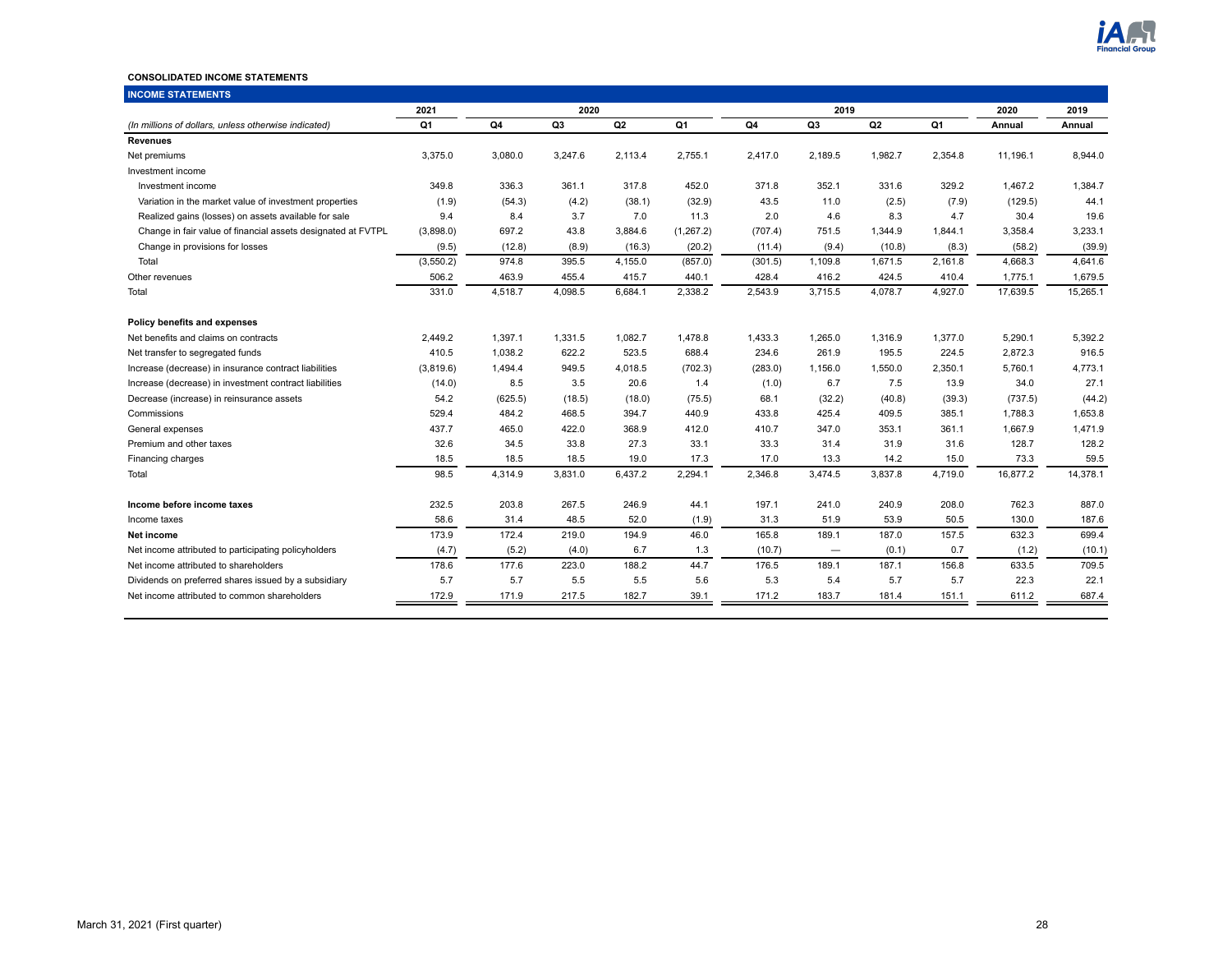

#### **CONSOLIDATED COMPREHENSIVE INCOME STATEMENTS**

| <b>COMPREHENSIVE INCOME</b>                                                   |                |                          |                          |                |                                  |                          |                          |                |                          |                          |                          |
|-------------------------------------------------------------------------------|----------------|--------------------------|--------------------------|----------------|----------------------------------|--------------------------|--------------------------|----------------|--------------------------|--------------------------|--------------------------|
|                                                                               | 2021           |                          | 2020                     |                |                                  |                          | 2019                     |                |                          | 2020                     | 2019                     |
| (In millions of dollars, unless otherwise indicated)                          | Q <sub>1</sub> | Q <sub>4</sub>           | Q <sub>3</sub>           | Q <sub>2</sub> | Q <sub>1</sub>                   | Q <sub>4</sub>           | Q <sub>3</sub>           | Q <sub>2</sub> | Q <sub>1</sub>           | Annual                   | Annual                   |
| <b>Comprehensive income statements</b>                                        |                |                          |                          |                |                                  |                          |                          |                |                          |                          |                          |
| Net income                                                                    | 173.9          | 172.4                    | 219.0                    | 194.9          | 46.0                             | 165.8                    | 189.1                    | 187.0          | 157.5                    | 632.3                    | 699.4                    |
| Other comprehensive income (loss), net of income taxes                        |                |                          |                          |                |                                  |                          |                          |                |                          |                          |                          |
| Items that may be reclassified subsequently to net<br>income                  |                |                          |                          |                |                                  |                          |                          |                |                          |                          |                          |
| <b>Available for sale</b>                                                     |                |                          |                          |                |                                  |                          |                          |                |                          |                          |                          |
| Unrealized gains (losses) arising during the period                           |                |                          |                          |                |                                  |                          |                          |                |                          |                          |                          |
| <b>Bonds</b>                                                                  | (70.9)         | 10.9                     | 16.8                     | 105.3          | (45.9)                           | (11.2)                   | (0.8)                    | 28.7           | 65.5                     | 87.1                     | 82.2                     |
| <b>Stocks</b>                                                                 | 9.8            | 15.3                     | 29.2                     | 39.9           | (72.0)                           | 5.2                      | (0.3)                    | (8.6)          | 4.6                      | 12.4                     | 0.9                      |
| Other invested assets                                                         | (2.8)          |                          |                          | -              |                                  | $\overline{\phantom{0}}$ |                          |                | -                        |                          |                          |
| Reclassification of losses (gains) included in net income                     |                |                          |                          |                |                                  |                          |                          |                |                          |                          |                          |
| <b>Bonds</b>                                                                  | (6.2)          | (8.8)                    | (2.0)                    | (6.3)          | (6.9)                            | (2.2)                    | (3.8)                    | (6.9)          | (2.5)                    | (24.0)                   | (15.4)                   |
| <b>Stocks</b>                                                                 | 0.1            | 2.7                      | (0.2)                    | 0.4            | (1.0)                            | 0.8                      | 0.1                      | (0.1)          | 0.4                      | 1.9                      | 1.2                      |
| Other invested assets                                                         | (0.4)          | $\overline{\phantom{0}}$ |                          | —              | $\overbrace{\phantom{12322111}}$ | $\overline{\phantom{0}}$ |                          |                | $\overline{\phantom{0}}$ | $\overline{\phantom{0}}$ | $\overline{\phantom{0}}$ |
| Change in unrealized gains (losses) on available for sale<br>financial assets | (70.4)         | 20.1                     | 43.8                     | 139.3          | (125.8)                          | (7.4)                    | (4.8)                    | 13.1           | 68.0                     | 77.4                     | 68.9                     |
| Cash flow hedge                                                               |                | 0.3                      | (10.2)                   | (48.6)         | 79.5                             | (20.7)                   | (0.4)                    | (1.0)          | (0.8)                    | 21.0                     | (22.9)                   |
| <b>Currency translation account</b>                                           |                |                          |                          |                |                                  |                          |                          |                |                          |                          |                          |
| Unrealized gains (losses) on currency translation in foreign<br>operations    | (30.8)         | (103.6)                  | (72.4)                   | (55.9)         | 128.4                            | (27.1)                   | 16.1                     | (26.1)         | (24.7)                   | (103.5)                  | (61.8)                   |
| Hedges of net investment in foreign operations                                | 17.2           | 60.0                     | 23.0                     | 59.2           | (110.2)                          | 21.3                     | (13.1)                   | 20.9           | 19.8                     | 32.0                     | 48.9                     |
| Items that will not be reclassified subsequently to net<br>income             |                |                          |                          |                |                                  |                          |                          |                |                          |                          |                          |
| Remeasurement of post-employment benefits                                     | 114.0          | 17.1                     | (14.5)                   | (125.5)        | 68.9                             | 48.5                     | (12.7)                   | (35.2)         | (21.8)                   | (54.0)                   | (21.2)                   |
| Total other comprehensive income (loss)                                       | 30.0           | (6.1)                    | (30.3)                   | (31.5)         | 40.8                             | 14.6                     | (14.9)                   | (28.3)         | 40.5                     | (27.1)                   | 11.9                     |
| <b>Comprehensive income</b>                                                   | 203.9          | 166.3                    | 188.7                    | 163.4          | 86.8                             | 180.4                    | 174.2                    | 158.7          | 198.0                    | 605.2                    | 711.3                    |
| Comprehensive income attributed to shareholders                               | 208.6          | 171.5                    | 192.7                    | 156.7          | 85.5                             | 191.1                    | 174.2                    | 158.8          | 197.3                    | 606.4                    | 721.4                    |
| Comprehensive income attributed to participating                              |                |                          |                          |                |                                  |                          |                          |                |                          |                          |                          |
| policyholders                                                                 | (4.7)          | (5.2)                    | (4.0)                    | 6.7            | 1.3                              | (10.7)                   | $\overline{\phantom{a}}$ | (0.1)          | 0.7                      | (1.2)                    | (10.1)                   |
| DETAIL OF ACCUMULATED OTHER COMPREHENSIVE INCOME                              |                |                          |                          |                |                                  |                          |                          |                |                          |                          |                          |
|                                                                               | 2021           |                          | 2020                     |                |                                  |                          | 2019                     |                |                          | 2020                     | 2019                     |
| (In millions of dollars, unless otherwise indicated)                          | Q1             | Q4                       | Q3                       | Q <sub>2</sub> | Q1                               | Q4                       | Q3                       | Q <sub>2</sub> | Q1                       | Annual                   | Annual                   |
| Accumulated other comprehensive income (loss)                                 |                |                          |                          |                |                                  |                          |                          |                |                          |                          |                          |
| Balance at beginning of period                                                | 82.5           | 105.7                    | 121.5                    | 27.5           | 55.6                             | 89.5                     | 91.7                     | 84.8           | 22.5                     | 55.6                     | 22.5                     |
| Transfer of post-employment benefits to retained earnings                     | (114.0)        | (17.1)                   | 14.5                     | 125.5          | (68.9)                           | (48.5)                   | 12.7                     | 35.2           | 21.8                     | 54.0                     | 21.2                     |
| Total other comprehensive income                                              | 30.0           | (6.1)                    | (30.3)                   | (31.5)         | 40.8                             | 14.6                     | (14.9)                   | (28.3)         | 40.5                     | (27.1)                   | 11.9                     |
| Balance at end of period                                                      | (1.5)          | 82.5                     | 105.7                    | 121.5          | 27.5                             | 55.6                     | 89.5                     | 91.7           | 84.8                     | 82.5                     | 55.6                     |
| Sources of accumulated other comprehensive income<br>(loss)                   |                |                          |                          |                |                                  |                          |                          |                |                          |                          |                          |
| <b>Bonds</b>                                                                  | 58.5           | 135.6                    | 133.5                    | 118.7          | 19.7                             | 72.5                     | 85.9                     | 90.5           | 68.7                     | 135.6                    | 72.5                     |
| <b>Stocks</b>                                                                 | 15.8           | 5.9                      | (12.1)                   | (41.1)         | (81.4)                           | (8.4)                    | (14.4)                   | (14.2)         | (5.5)                    | 5.9                      | (8.4)                    |
| Other invested assets                                                         | (3.2)          | $\overline{\phantom{a}}$ | $\overline{\phantom{0}}$ |                |                                  | $\overline{\phantom{a}}$ |                          | $\equiv$       |                          | $\overline{\phantom{0}}$ |                          |
| Cash-flow hedge                                                               | (1.9)          | (1.9)                    | (2.2)                    | 8.0            | 56.6                             | (22.9)                   | (2.2)                    | (1.8)          | (0.8)                    | (1.9)                    | (22.9)                   |
| Currency translation account                                                  | (70.7)         | (57.1)                   | (13.5)                   | 35.9           | 32.6                             | 14.4                     | 20.2                     | 17.2           | 22.4                     | (57.1)                   | 14.4                     |
| Total                                                                         | (1.5)          | 82.5                     | 105.7                    | 121.5          | 27.5                             | 55.6                     | 89.5                     | 91.7           | 84.8                     | 82.5                     | 55.6                     |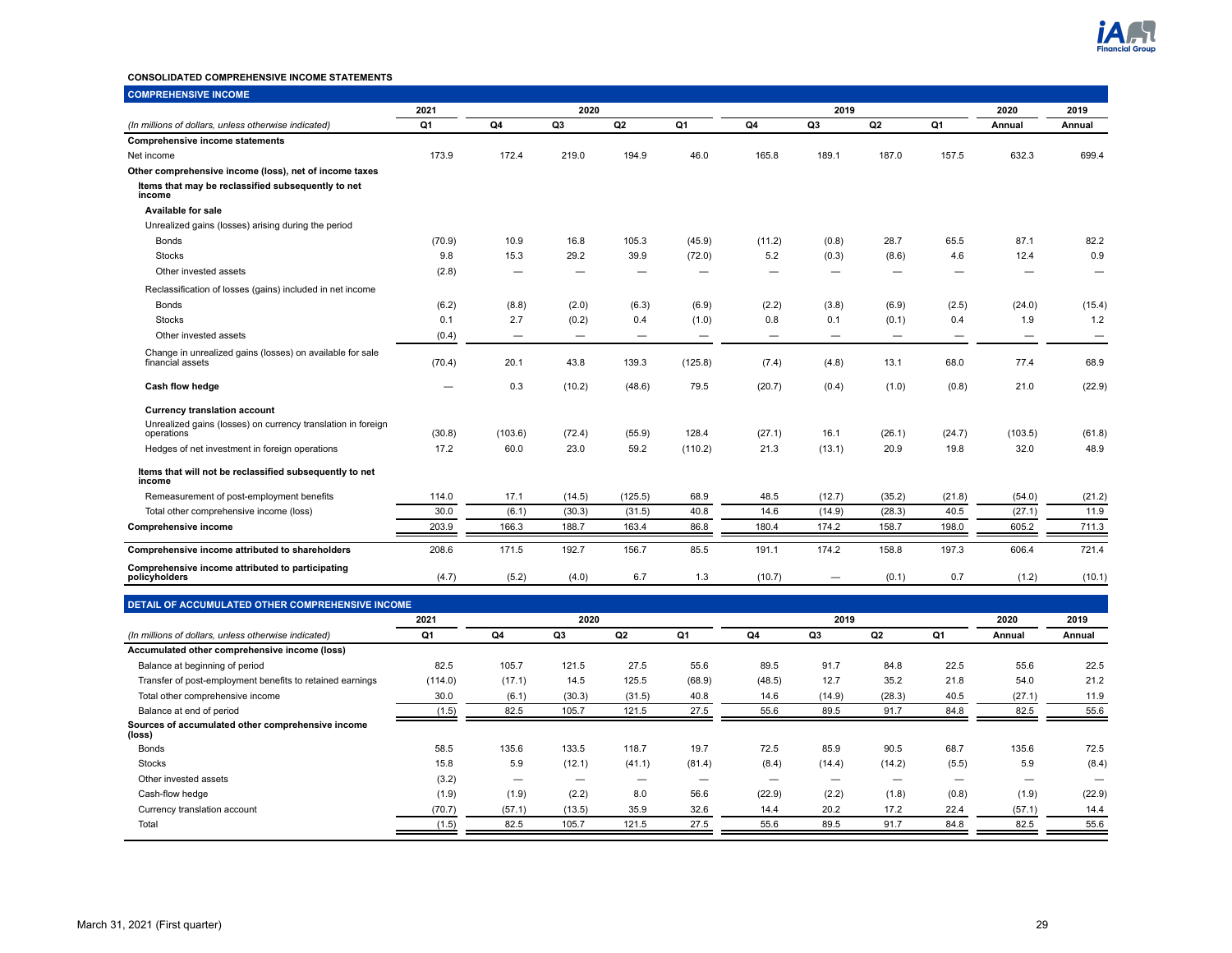

### **CONSOLIDATED STATEMENTS OF FINANCIAL POSITION**

| <b>FINANCIAL POSITION</b>                            |          |          |          |                |          |          |          |          |          |
|------------------------------------------------------|----------|----------|----------|----------------|----------|----------|----------|----------|----------|
|                                                      | 2021     |          | 2020     |                |          |          | 2019     |          |          |
| (In millions of dollars, unless otherwise indicated) | Q1       | Q4       | Q3       | Q <sub>2</sub> | Q1       | Q4       | Q3       | Q2       | Q1       |
| <b>Assets</b>                                        |          |          |          |                |          |          |          |          |          |
| <b>Investments</b>                                   |          |          |          |                |          |          |          |          |          |
| Cash and short-term investments                      | 1,343.3  | 1,948.9  | 1,768.4  | 1,487.3        | 2,992.0  | 1,107.7  | 1,009.6  | 873.5    | 917.2    |
| <b>Bonds</b>                                         | 30,541.8 | 32,098.6 | 32,279.0 | 29,964.1       | 27,708.3 | 27,508.5 | 27,767.3 | 26,291.8 | 25,229.3 |
| <b>Stocks</b>                                        | 3,471.6  | 3,285.7  | 3,142.1  | 2,929.3        | 2,752.0  | 3,023.5  | 2,920.1  | 2,810.3  | 3,094.5  |
| Mortgages and other loans                            | 2,900.8  | 2,801.5  | 2,631.5  | 3,749.3        | 3,814.8  | 3,870.2  | 3,853.4  | 3,795.7  | 3,670.9  |
| Derivative financial instruments                     | 841.0    | 1,651.8  | 1,411.4  | 1,711.5        | 911.9    | 1,003.4  | 1,208.0  | 1,205.2  | 657.1    |
| Policy loans                                         | 953.0    | 881.5    | 900.6    | 931.2          | 927.1    | 900.4    | 904.5    | 906.7    | 946.0    |
| Other invested assets                                | 562.5    | 563.0    | 565.0    | 546.5          | 433.4    | 428.9    | 420.1    | 375.9    | 337.1    |
| Investment properties                                | 1,884.8  | 1,916.1  | 1,989.0  | 1,988.8        | 2,021.7  | 2,076.6  | 1,773.8  | 1,728.8  | 1,720.5  |
| <b>Total investments</b>                             | 42,498.8 | 45,147.1 | 44,687.0 | 43,308.0       | 41,561.2 | 39,919.2 | 39,856.8 | 37,987.9 | 36,572.6 |
| Other assets                                         | 4,531.7  | 3,261.2  | 3,339.5  | 3,471.3        | 2,666.8  | 2,192.6  | 2,359.2  | 2,232.6  | 2,758.8  |
| <b>Reinsurance assets</b>                            | 1.957.0  | 1.981.5  | 1,345.5  | 1,273.5        | 1,258.1  | 1,030.2  | 1,112.0  | 1,059.2  | 1,042.3  |
| <b>Fixed assets</b>                                  | 380.2    | 389.8    | 392.5    | 402.6          | 398.9    | 394.1    | 396.7    | 402.5    | 415.1    |
| Deferred income tax assets                           | 40.9     | 37.6     | 40.5     | 64.3           | 66.3     | 27.9     | 28.1     | 28.5     | 27.9     |
| Intangible assets                                    | 1,628.1  | 1,620.6  | 1,620.8  | 1,641.2        | 1,200.1  | 1.109.5  | 1,098.7  | 1,092.5  | 1,083.4  |
| Goodwill                                             | 1,201.1  | 1,223.7  | 1,280.0  | 1,338.6        | 660.0    | 606.1    | 607.3    | 628.9    | 630.8    |
| <b>General fund assets</b>                           | 52,237.8 | 53,661.5 | 52,705.8 | 51,499.5       | 47,811.4 | 45,279.6 | 45,458.8 | 43,432.1 | 42,530.9 |
| Segregated funds net assets                          | 33,437.1 | 32,804.0 | 30,119.0 | 28,504.8       | 25,460.1 | 27,867.9 | 26,976.4 | 26,388.7 | 25,759.5 |
| <b>Total assets</b>                                  | 85,674.9 | 86,465.5 | 82,824.8 | 80,004.3       | 73,271.5 | 73,147.5 | 72,435.2 | 69,820.8 | 68,290.4 |
|                                                      |          |          |          |                |          |          |          |          |          |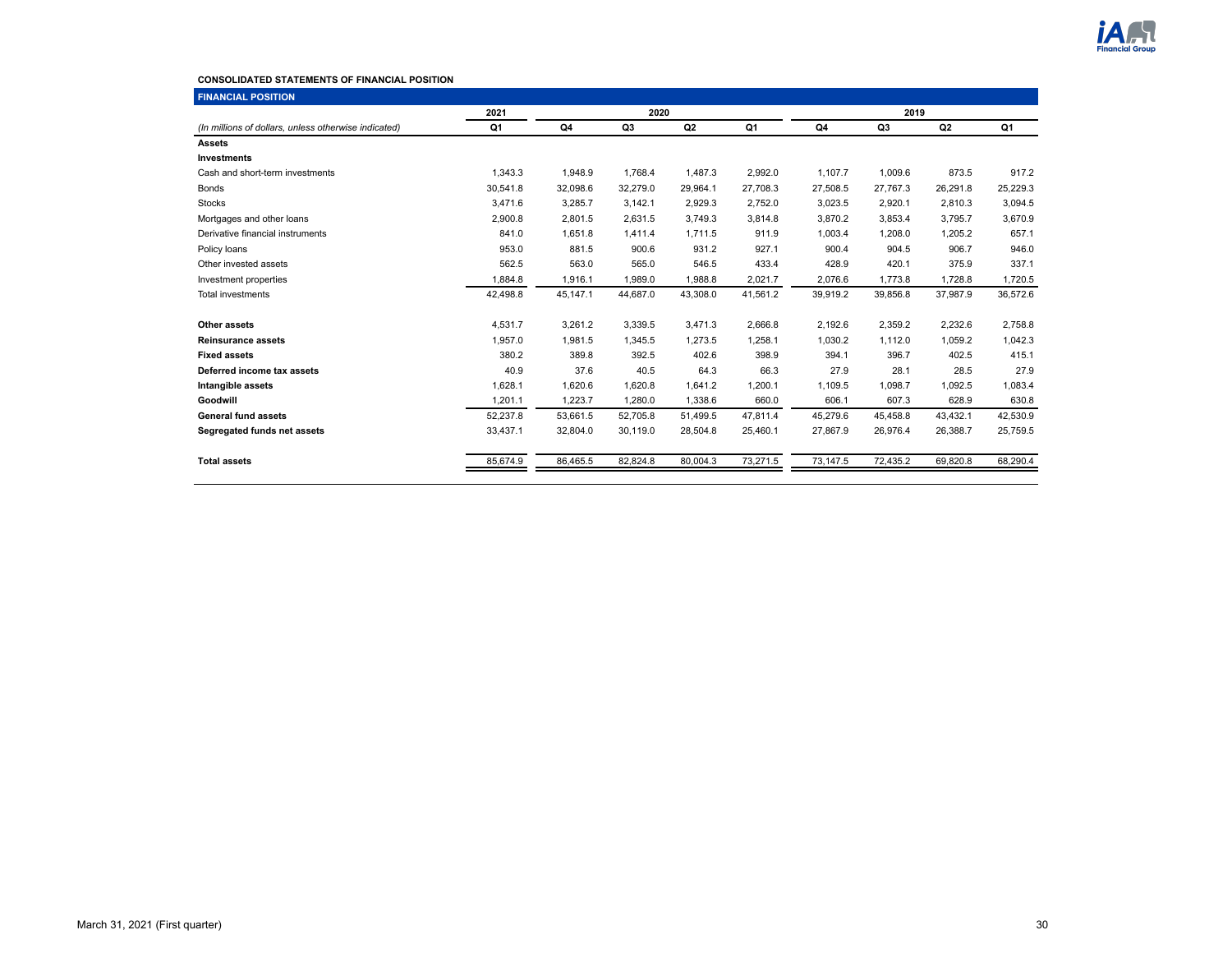

| <b>FINANCIAL POSITION (continued)</b>                                      |          |          |          |                |          |          |                |                |          |
|----------------------------------------------------------------------------|----------|----------|----------|----------------|----------|----------|----------------|----------------|----------|
|                                                                            | 2021     |          | 2020     |                |          | 2019     |                |                |          |
| (In millions of dollars, unless otherwise indicated)                       | Q1       | Q4       | Q3       | Q <sub>2</sub> | Q1       | Q4       | Q <sub>3</sub> | Q <sub>2</sub> | Q1       |
| Liabilities                                                                |          |          |          |                |          |          |                |                |          |
| Insurance contract liabilities                                             |          |          |          |                |          |          |                |                |          |
| Provisions for future policy benefits                                      | 31,886.8 | 35,729.0 | 34,319.4 | 33,401.6       | 29,464.8 | 30,001.9 | 30,314.7       | 29,138.1       | 27,631.1 |
| Provisions for dividends to policyholders and experience rating<br>refunds | 74.5     | 63.8     | 81.9     | 66.3           | 49.4     | 30.6     | 50.9           | 52.1           | 52.9     |
| Benefits payable and provision for unreported claims                       | 357.1    | 349.8    | 326.8    | 329.4          | 300.8    | 283.0    | 273.0          | 274.9          | 271.8    |
| Policyholders' amounts on deposit                                          | 386.6    | 384.5    | 381.5    | 380.8          | 359.9    | 349.1    | 328.0          | 324.6          | 327.7    |
| Total                                                                      | 32.705.0 | 36,527.1 | 35.109.6 | 34.178.1       | 30.174.9 | 30,664.6 | 30.966.6       | 29.789.7       | 28,283.5 |
| <b>Investment contract liabilities</b>                                     | 552.3    | 575.1    | 565.1    | 653.5          | 632.2    | 629.5    | 628.0          | 618.2          | 627.8    |
| <b>Derivative financial instruments</b>                                    | 967.8    | 569.1    | 778.1    | 858.9          | 1,755.9  | 454.8    | 387.7          | 262.0          | 237.1    |
| <b>Other liabilities</b>                                                   | 9,491.9  | 7,647.3  | 7,999.5  | 7,696.0        | 7,359.4  | 6,063.5  | 6,162.2        | 5,981.1        | 6,424.5  |
| Deferred income tax liabilities                                            | 399.5    | 382.2    | 402.8    | 394.3          | 277.8    | 287.5    | 274.8          | 271.0          | 270.0    |
| <b>Debentures</b>                                                          | 1,449.3  | 1.448.7  | 1,448.2  | 1,448.1        | 1,447.9  | 1,049.7  | 1,049.5        | 651.5          | 901.5    |
| <b>General fund liabilities</b>                                            | 45,565.8 | 47,149.5 | 46,303.3 | 45,228.9       | 41,648.1 | 39,149.6 | 39,468.8       | 37,573.5       | 36,744.4 |
| Liabilities related to segregated funds net assets                         | 33,437.1 | 32,804.0 | 30,119.0 | 28,504.8       | 25,460.1 | 27,867.9 | 26,976.4       | 26,388.7       | 25,759.5 |
| Equity                                                                     |          |          |          |                |          |          |                |                |          |
| Participating policyholders' accounts <sup>1</sup>                         | 36.0     | 40.7     | 46.0     | 50.0           | 43.3     | 41.9     | 52.6           | 52.6           | 52.7     |
| Share capital                                                              |          |          |          |                |          |          |                |                |          |
| Common shares                                                              | 1.689.5  | 1,674.5  | 1,672.8  | 1,671.9        | 1,671.9  | 1,666.5  | 1,652.3        | 1,632.3        | 1,634.5  |
| Preferred shares issued by a subsidiary                                    | 525.0    | 525.0    | 525.0    | 525.0          | 525.0    | 525.0    | 525.0          | 525.0          | 525.0    |
| Total                                                                      | 2,214.5  | 2,199.5  | 2,197.8  | 2,196.9        | 2,196.9  | 2,191.5  | 2,177.3        | 2,157.3        | 2,159.5  |
| Contributed surplus                                                        | 17.5     | 18.8     | 18.5     | 18.1           | 17.2     | 17.5     | 19.1           | 22.5           | 22.5     |
| Retained earnings <sup>1</sup>                                             | 4,405.5  | 4,170.5  | 4,034.5  | 3,884.1        | 3,878.4  | 3,823.5  | 3,651.5        | 3,534.5        | 3,467.0  |
| Accumulated other comprehensive income                                     | (1.5)    | 82.5     | 105.7    | 121.5          | 27.5     | 55.6     | 89.5           | 91.7           | 84.8     |
| Total shareholders' equity                                                 | 6,636.0  | 6,471.3  | 6,356.5  | 6,220.6        | 6,120.0  | 6,088.1  | 5,937.4        | 5,806.0        | 5,733.8  |
| Total equity                                                               | 6,672.0  | 6,512.0  | 6,402.5  | 6,270.6        | 6,163.3  | 6,130.0  | 5,990.0        | 5,858.6        | 5,786.5  |
| <b>Total liabilities and equity</b>                                        | 85,674.9 | 86,465.5 | 82,824.8 | 80,004.3       | 73,271.5 | 73,147.5 | 72,435.2       | 69,820.8       | 68,290.4 |

<sup>1</sup> In Q4-2019, an adjustment has been made retroactively to January 1, 2018 transferring \$7 from retained earnings to the participating policyholders' accounts.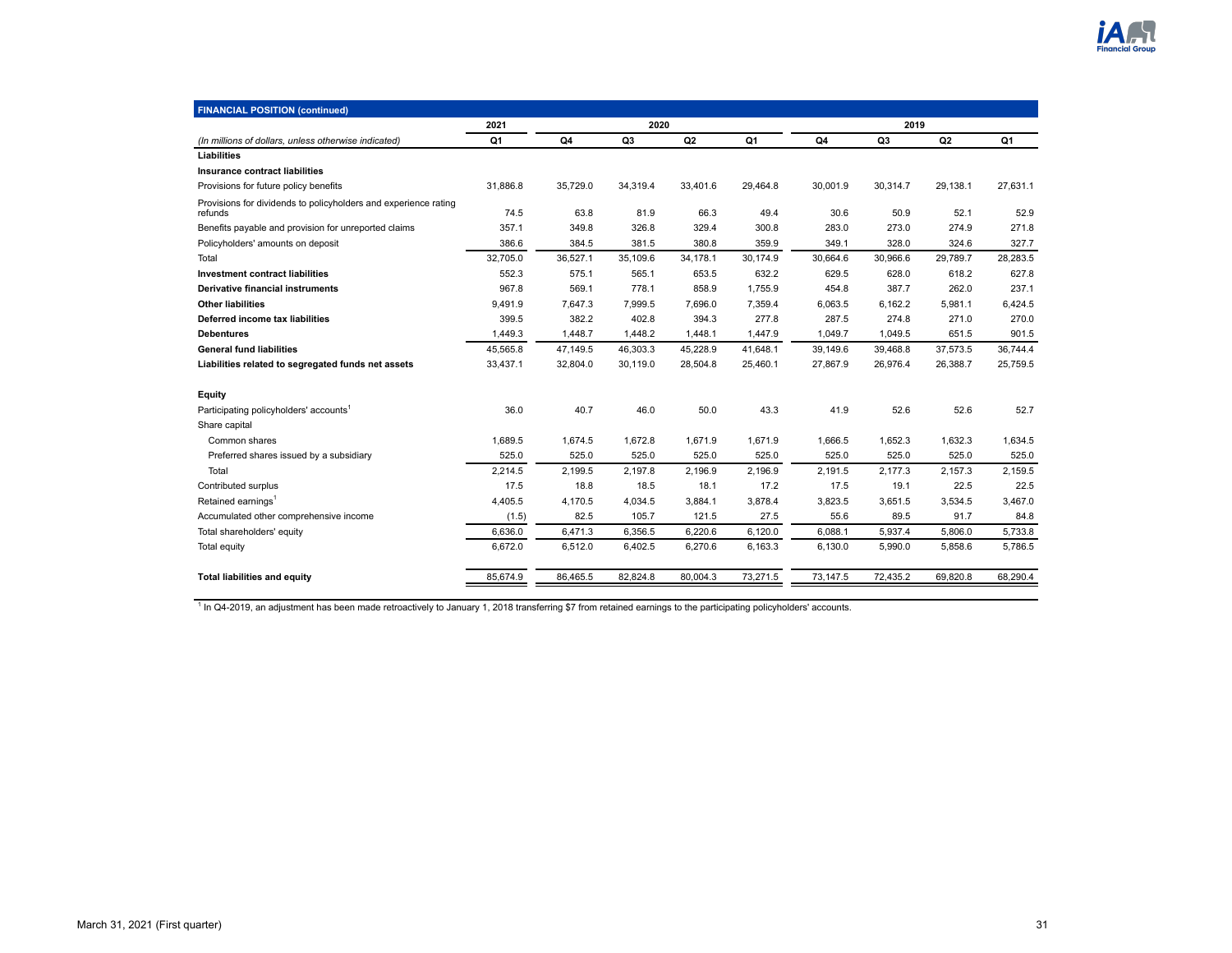

### **Glossary**

**Assets under administration** – All assets with respect to which the Company acts only as an intermediary between a client and an external fund manager.

**Assets under management** – All assets with respect to which the Company establishes a contract with a client and makes investment decisions for amounts deposited in this contract.

**Capital structure** – Total of Company equity, participating policyholders' accounts and debentures.

**Car loans**

- **• Finance receivables**  Car loan receivables before provisions, including accrued interests and liabilities.
- **Loan originations** Refers to new car loans disbursed in a given period.

**Classification of contracts** – Contracts are classified into one of the following categories:

- **Insurance contract** Contract under which the Company accepts a significant insurance risk from the policyholder by agreeing to compensate the policyholder if a specified uncertain future event (the insured event) adversely affects the policyholder. The Company has classified most of its contracts as insurance contracts. The revenue associated with these contracts is posted as "Premiums" on the income statement.
- **• Investment contract** Contract that does not involve a significant insurance risk for the Company. Financial cash flows associated with these contracts are not posted on the income statement but are rather posted directly on the balance sheet of the Company.
- **Service contract** Contract that does not involve any insurance risk for the Company. Administrative Services Only (ASO) contracts fall into this category. The revenue associated with these contracts is posted as "Other revenues" on the income statement.

Core earnings definition – Core earnings (loss) and financial measures based on core earnings (loss), including core EPS and core ROE, are non-IFRS financial measures used to better understand the capacity of the Company to generate sustainable earnings. Core earnings (loss) remove from reported earnings (loss) the impacts of the following items that create volatility in the Company's results under IFRS, or that are not representative of its underlying operating performance: 1) market-related impacts that differ from management's best estimate assumptions, which include impacts of returns on equity markets and changes in interest rates related to (i) management fees collected on assets under management or administration (MERs), (ii) universal life policies, (iii) the level of assets backing long-term liabilities, and (iv) the dynamic hedging program for segregated fund guarantees; 2) assumption changes and management actions; 3) charges or proceeds related to acquisition or disposition of a business, including acquisition, integration and restructuring costs; 4) amortization of acquisition-related finite life intangible assets; 5) non-core pension expense, that represents the difference between the asset return (interest income on plan assets) calculated using the expected return on plan assets and the IFRS prescribed pension plan discount rate; 6) specified items which management believes are not representative of the performance of the Company, including (i) material legal settlements and provisions, (ii) unusual income tax gains and losses, (iii) material impairment charges related to goodwill and intangible assets, and (iv) other specified unusual gains and losses. This core earnings definition is applicable as of January 1, 2021. However, the core results for prior periods that are presented for comparison purposes have also been calculated according to this definition.

Deposits – Deposits refer to amounts of money received from customers under a mutual fund contract or an investment contract. Deposits are not reflected in the Company's income statements.

**Dividend per common share** – Dividend paid by the Company to its common shareholders in a given period.

**Dividend per preferred share** – Dividend paid by iA Assurance to its preferred shareholders in a given period.

Earnings per common share (EPS) – A measure of the Company's profitability, calculated by dividing the consolidated net income attributed to common shareholders by the weighted average number of outstanding common shares for the period, excluding common shares held in treasury.

**Finance receivables** – Finance receivables contain car loans, accrued interest and fees.

**IFRS** – Refers to International Financial Reporting Standards.

**Impaired investments** – Mortgages, bonds and other investment securities in default where there is no reasonable assurance that amounts owed to the Company will be recovered. Any loan on which contractual payments are in arrears for 90 days or more in the case of mortgages and 120 days or more in the case of other loans or in foreclosure is assumed to be impaired.

#### **Premiums and premium equivalents include general fund premiums, segregated fund premiums, and premium equivalents.**

- **• General fund premiums:** Premiums earned on insurance, annuity and pension contracts as reflected in the Company's income statements. "Net premiums" refer to gross premiums less amounts ceded to a reinsurer.
- **• Segregated fund premiums:** Amounts related to insurance, annuity and pension contracts which are invested in segregated funds. These amounts are reflected in the Company's income statements.
- **• Premium equivalents:** Amounts related to service contracts (such as Administrative Services Only (ASO) contracts) or related to services where the Company is primarily an administrator but could become an insurer if a specific event were to happen. These amounts are not accounted for in the "Net premiums".

Return on common shareholders' equity (ROE) – Ratio, expressed as a percentage, obtained by dividing the consolidated net income available to common shareholders by the average common shareholders' equity for the period.